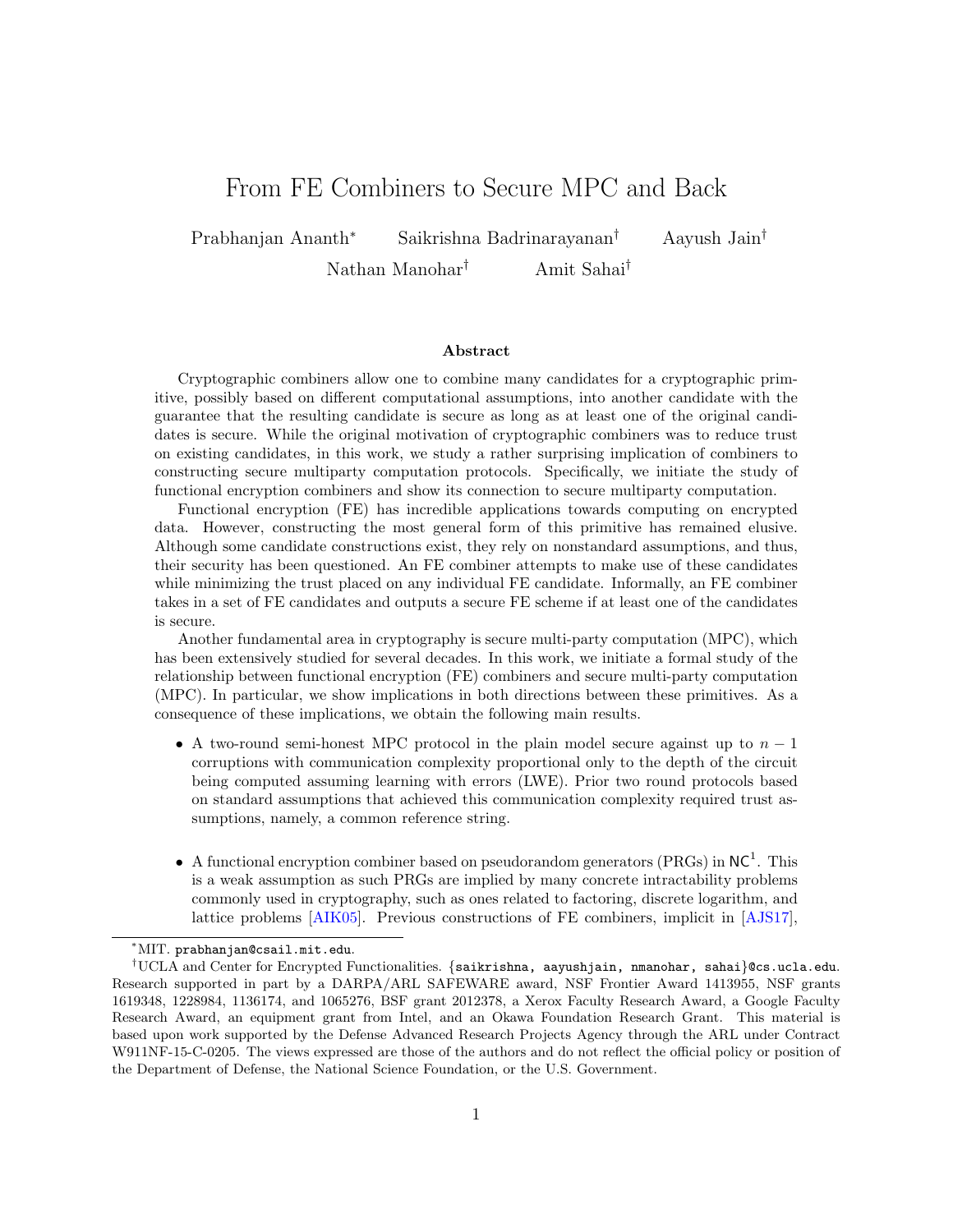were known only from LWE. Using this result, we build a universal construction of functional encryption: an explicit construction of functional encryption based only on the assumptions that functional encryption exists and PRGs in  $NC<sup>1</sup>$ .

# 1 Introduction

The foundations of several cryptographic primitives rely upon computational assumptions. The last few decades have seen the birth of many assumptions, such as factoring, quadratic residuosity, decisional Diffie-Hellman, learning with errors, and many more. Understanding the security of these assumptions is still very much an active research area. Despite years of research, very little is known in terms of how different cryptographic assumptions compare with each other. For instance, its not known whether decisional Diffie-Hellman is a weaker or a stronger assumption than learning with errors. This leads us to the following unsatisfactory scenario: suppose a cryptographic primitive (say, public key encryption) has many candidate constructions based on different assumptions, and we want to pick the most secure candidate. In this scenario, it is unclear which one we should pick.

Cryptographic Combiners. The notion of cryptographic combiners was introduced to resolve this dilemma. Given many candidates of a cryptographic primitive, possibly based on different assumptions, a cryptographic combiner churns these candidates into another candidate construction for the same primitive with the guarantee that the resulting construction is secure as long as at least one of the original candidates are secure. For instance, a combiner for public key encryption can be used to transform two candidates based on decisional Diffie-Hellman and learning with errors into a different public-key encryption candidate that is secure as long as either decisional Diffie-Hellman or learning with errors is secure.

While combiners were originally introduced to reduce trust on existing cryptographic constructions, in this work, we study a rather surprising implication from combiners to secure multi-party computation. Secure multi-party computation [\[Yao86,](#page-46-0) [GMW87,](#page-45-0) [BOGW88\]](#page-44-0), one of the fundamental notions in cryptography, allows many parties, who don't necessarily trust each other, to come together and compute a function on their private inputs. We consider the primitive of functional encryption and study the implications of functional encryption combiners to secure multi-party computation. But first, we recall the notion of functional encryption.

Functional Encryption. Functional encryption (FE), introduced by [\[SW05,](#page-46-1) [BSW11,](#page-44-1) [O'N10\]](#page-46-2), is one of the core primitives in the area of computing on encrypted data. This notion allows an authority to generate and distribute constrained keys associated with functions  $f_1, \ldots, f_q$ , called *functional keys*, which can be used to learn the values  $f_1(x), \ldots, f_q(x)$  given an encryption of  $x$ . Intuitively, the security notion states that the functional keys associated with  $f_1, \ldots, f_q$  and an encryption of x reveal nothing beyond the values  $f_1(x), \ldots, f_q(x)$ . While this notion is interesting on its own, several works have studied its connections to other areas in cryptography and beyond, including reusable garbled circuits  $[GKP<sup>+</sup>13]$  $[GKP<sup>+</sup>13]$ , indistinguishability obfuscation [\[AJ15,](#page-43-2) [BV15,](#page-44-2) [AJS15,](#page-43-3) [LPST16b,](#page-46-3) [LPST16a\]](#page-46-4), adaptive garbling [\[HJO](#page-45-2)<sup>+</sup>16], verifiable random functions [\[GHKW17,](#page-45-3) [Bit17,](#page-44-3) [BGJS17\]](#page-43-4), deniable encryption [\[GKW17\]](#page-45-4), hardness o1f Nash equilibrium [\[GPS16,](#page-45-5) [GPSZ17\]](#page-45-6), and many more.

Currently, we know how to construct only restricted versions<sup>[1](#page-0-0)</sup> of functional encryption from well studied cryptographic assumptions. However, constructing the most general form of functional encryption has been an active research area and has intensified over the past few

<sup>1</sup>For instance, we can restrict the adversary to only ask for one functional key in the security experiment. A functional encryption scheme satisfying this property can be based on public key encryption schemes [\[SS10,](#page-46-5) [GVW12\]](#page-45-7) (or one-way functions if one can settle for the secret key version).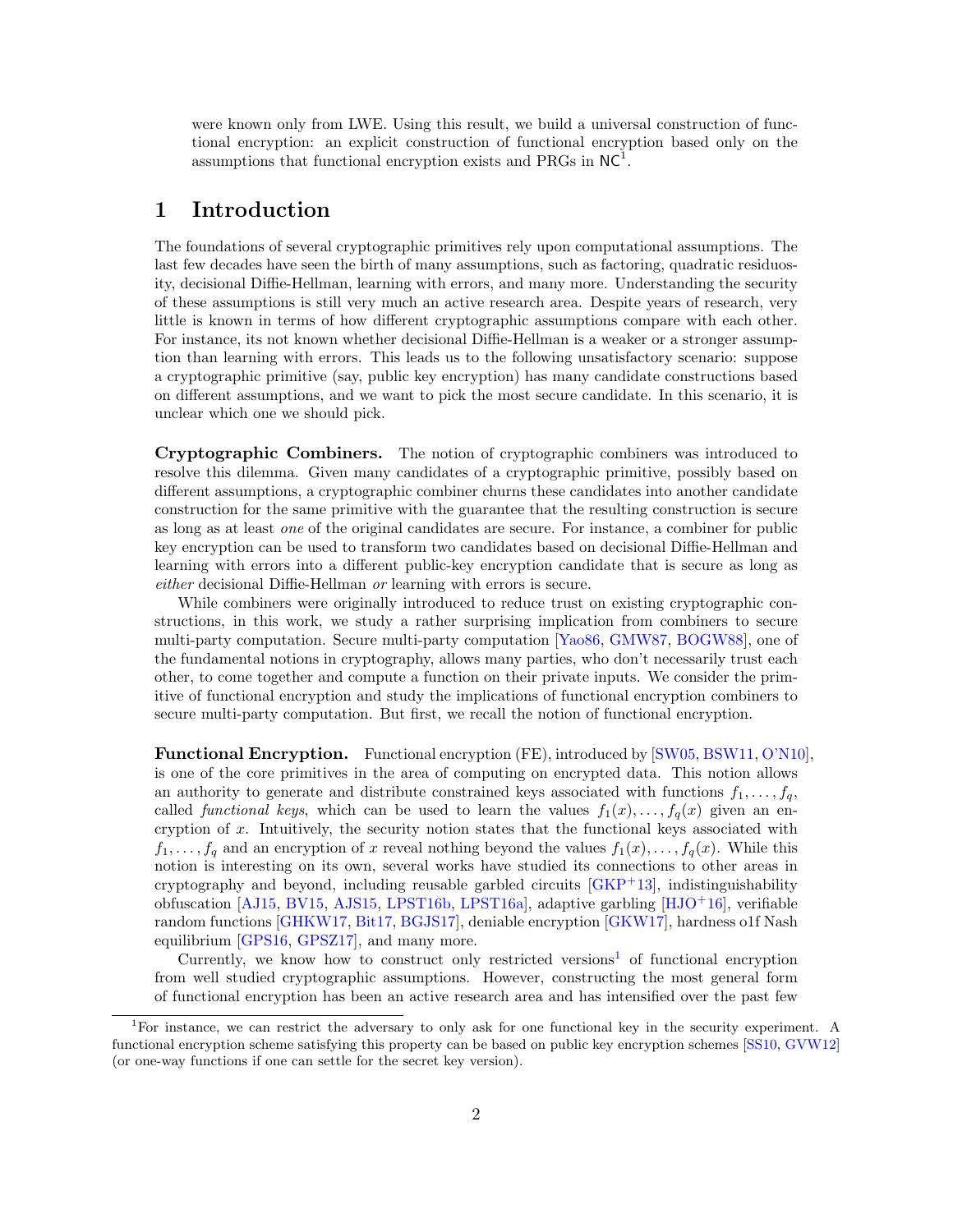years given its implication to indistinguishability obfuscation [\[AJ15,](#page-43-2) [BV15\]](#page-44-2). All the candidates [\[GGHZ14,](#page-45-8) [Lin16,](#page-46-6) [LV16,](#page-46-7) [AS17,](#page-43-5) [Lin17,](#page-46-8) [LT17\]](#page-46-9) we know so far are either based on assumptions pertaining to the tool of graded encodings [\[BS03,](#page-44-4) [GGH13\]](#page-45-9), or on other new and relatively unstudied assumptions [\[AJKS18,](#page-43-6) [LM18,](#page-46-10) [Agr18\]](#page-42-0). Recent cryptanalytic attacks [\[CHL](#page-44-5)+15, [HJ15,](#page-45-10)  $CLLT15, CJL16, CGH<sup>+</sup>15$  $CLLT15, CJL16, CGH<sup>+</sup>15$  $CLLT15, CJL16, CGH<sup>+</sup>15$  $CLLT15, CJL16, CGH<sup>+</sup>15$  $CLLT15, CJL16, CGH<sup>+</sup>15$  $CLLT15, CJL16, CGH<sup>+</sup>15$ ] on assumptions related to graded encodings have prompted scrutiny of the security of schemes that use this tool as the building block. Given this, we should hope to minimize the trust we place on any individual FE candidate. The notion of a functional encryption combiner achieves this purpose. Roughly speaking, a functional encryption combiner allows for combining many functional encryption candidates in such a way that the resulting FE candidate is secure as long as any one of the initial FE candidates is secure. In other words, a functional encryption combiner says that it suffices to place trust collectively on multiple FE candidates, instead of placing trust on any specific FE candidate.

Our Work. We initiate a systematic study of functional encryption combiners. In particular, we study implications from FE combiners to secure multi-party computation (and vice versa), and by doing so, we achieve interesting consequences that were previously unknown. We detail our contributions next.

# 1.1 Our Contributions

Our results can be classified into two parts. The first part shows how to translate constructions of functional encryption combiners into secure MPC protocols. The second part studies the other direction.

From combiners for single-key FE to secure MPC: Our first result shows how to construct a passively secure multi-party computation protocol that is both round-optimal (two rounds) and communication efficient (depends only on circuit depth). Recall that in a passively secure MPC protocol, corrupted parties follow the instructions of the protocol, but try to learn about honest party inputs from their combined view of the protocol execution. Moreover, our resulting protocol is in the plain model and can tolerate all but one corruption<sup>[2](#page-0-0)</sup>. Prior round-optimal passively-secure MPC protocols were either communication inefficient, that is communication complexity was proportional to circuit size [\[GS17,](#page-45-11) [BGI](#page-43-7)+18, [BL18,](#page-44-9) [GS18\]](#page-45-12), based on strong assumptions such as indistinguishability obfuscation [\[DHRW16\]](#page-44-10) or were based on trust assumptions [\[CM15,](#page-44-11) [MW16,](#page-46-11) [PS16,](#page-46-12) [BP16,](#page-44-12) [BHP17\]](#page-43-8) (for instance, a common reference string). Subsequent to our work<sup>[3](#page-0-0)</sup>,  $[QWW18]$  (FOCS'18) matched our result under the same assumption; they use the new primitive of laconic function evaluation to achieve their result instead of FE combiners. We prove the following theorem.

<span id="page-2-0"></span>**Theorem 1** (Informal). Consider an n-party functionality f computable by a poly-sized circuit of depth d, for any  $n \geq 2$ . Assuming LWE, there is a construction of a passively secure (semi-honest) n-party computation protocol for f in the plain model secure against  $n-1$  corruptions. The number of rounds in this protocol is 2, and the communication complexity is  $poly(\lambda, n, d, L_{in}, L_{out}),$  where  $L_{in}$  is the input length of this circuit computing f,  $L_{out}$  is its output length and  $\lambda$  is the security parameter.

We summarize the state of art in the Table [1.1.](#page-2-0)

Central to proving the above theorem is a transformation from a functional encryption combiner to passively secure MPC. We only require a combiner for functional encryption schemes where the adversary only receives one functional key. We require the functional encryption

<sup>2</sup>Unless otherwise specified, we only consider MPC protocols tolerating all but one corruption.

<sup>&</sup>lt;sup>3</sup>We note that [\[QWW18\]](#page-46-13) explicitly write that our work "**previously** got such result using functional-encryption combiners" (emphasis added).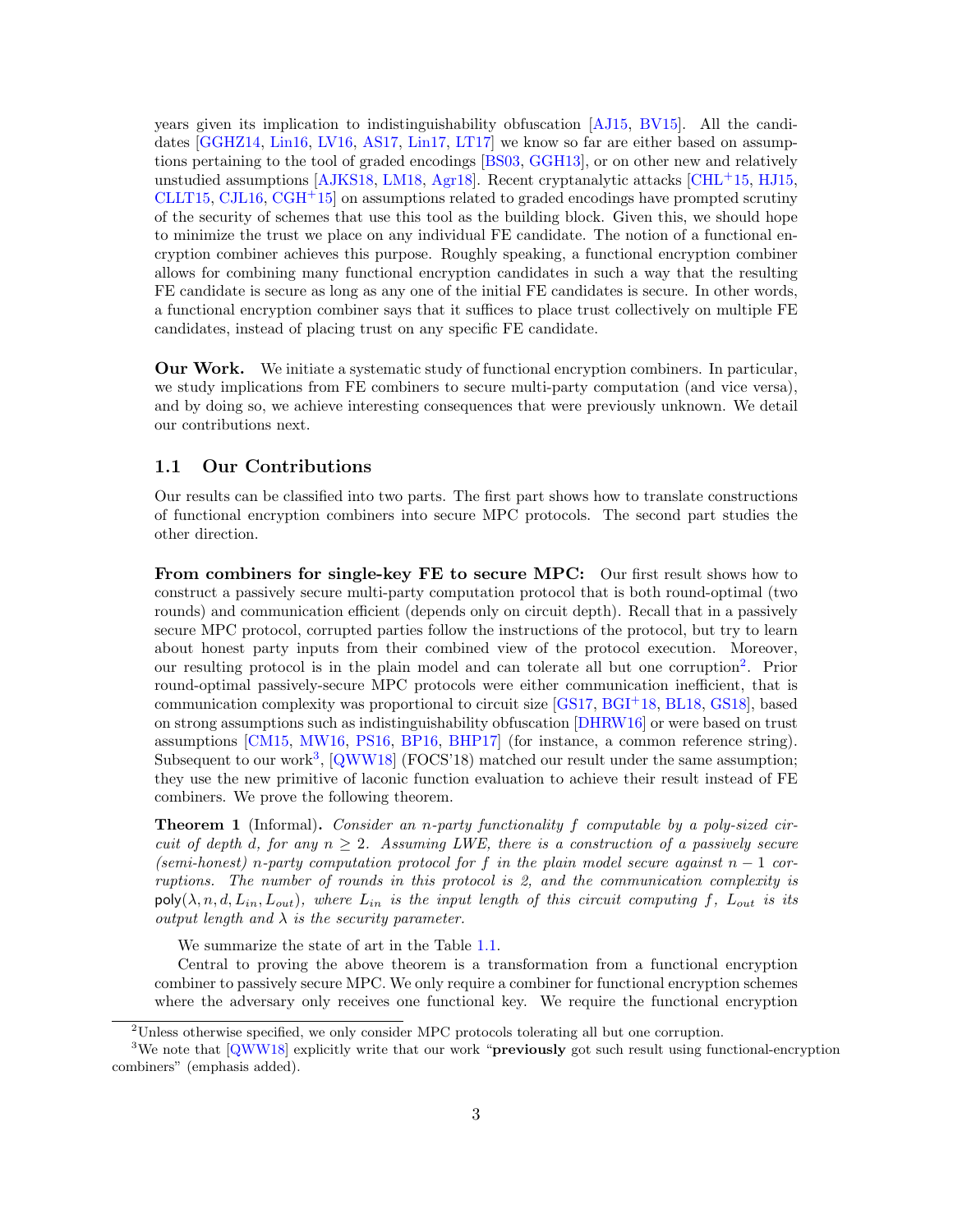|                                   | Communication<br>Complexity            | Assumptions                   | Model      |
|-----------------------------------|----------------------------------------|-------------------------------|------------|
| [CM15, MW16, PS16,<br><b>BP16</b> | $poly(\lambda, n, d, L_{in}, L_{out})$ | LWE                           | <b>CRS</b> |
| [DHRW16]                          | $poly(\lambda, n, d, L_{in}, L_{out})$ | piO and lossy en-<br>cryption | Plain      |
| [GS17]                            | $poly(\lambda, n,  f )$                | Bilinear maps                 | Plain      |
| [BL18, GS18]                      | $poly(\lambda, n,  f )$                | Two-round OT                  | Plain      |
| Our Work,                         | $poly(\lambda, n, d, L_{in}, L_{out})$ | <b>LWE</b>                    | Plain      |
| (subsequently [QWW18])            |                                        |                               |            |

Figure 1: State of the art in terms of communication complexity of two-round passively secure nparty protocols in the all-but-one corruption model. We denote by  $|f|$  and d the size and depth of the circuit representing the MPC functionality f, respectively. Moreover,  $L_{in}$  and  $L_{out}$ , respectively, denote the input and output lengths of the circuit. CRS stands for common reference string and piO stands for probabilistic indistinguishability obfuscation [\[CLTV15\]](#page-44-13).

combiner to have some structural properties. Namely, the functional key for  $f$  associated with the combined candidate needs to be of the form  $(f, sk_f^1, \ldots, sk_f^n)$ , where (i) decomposability:  $sk_f^k$ is produced by the  $i^{th}$  FE candidate and, (ii) succinctness: the length of  $sk_f^i$  is  $\mathsf{poly}(\lambda, d, L_{out}),$ where d is the depth of the circuit computing f and  $L_{out}$  is its output length. As part of the succinctness property, we also require that the encryption complexity is  $\text{poly}(\lambda, d, L_{in})$ , where  $L_{in}$  is the length of the message to be encrypted. We show how to construct such an FE combiner assuming LWE.

An intermediate tool we use in this implication is a communication inefficient passively secure MPC protocol. By communication inefficient, we mean that the communication complexity is proportional to the size of the circuit representing  $f$ . We note that such protocols [\[GS17,](#page-45-11) [BL18,](#page-44-9)  $GST8$ ] exist in the literature<sup>[4](#page-0-0)</sup> based on just the assumption of round-optimal passively secure oblivious transfer.

**Lemma 1** (Informal). Consider a n-party functionality f, for any  $n \geq 2$ . There is a passively secure n-party computation protocol for  $f$  in two rounds with communication complexity  $poly(\lambda, n, d, L_{in}, L_{out})$  secure against n – 1 corruptions, where d is the depth of circuit computing f,  $L_{in}$  is the input length of the circuit and  $L_{out}$  is its output length. Moreover, we assume  $(i)$  a decomposable and succinct functional encryption combiner and  $(ii)$  a communication inefficient (as defined above) two-round secure n-party computation protocol secure against  $n-1$ corruptions.

By plugging in the recent round-optimal secure MPC protocols [\[GS17,](#page-45-11) [BL18,](#page-44-9) [GS18\]](#page-45-12) that can be based on two-round oblivious transfer, which in turn can be based on learning with er-rors [\[PVW08\]](#page-46-14), and our new decomposable and succinct FE combiner from LWE, we get [Theo](#page-2-0)[rem 1.](#page-2-0) We note that MPC with malicious security requires at least 4 rounds [\[GMPP16,](#page-45-13) [ACJ17,](#page-42-1) [BHP17,](#page-43-8) [BGJ](#page-43-9)<sup>+</sup>18, HHPV18, and thus, we do not consider MPC with malicious security in this work.

<sup>&</sup>lt;sup>4</sup>These protocols are inherently communication inefficient. The reason is that they present a compiler that turns any arbitrary interactive MPC protocol into a two-round MPC protocol. The communication complexity in the resulting two-round MPC protocol is at least the computational complexity of the original MPC protocol. However, the computational complexity of the resulting protocol has to be proportional to the size of the circuit representing the functionality  $f$ .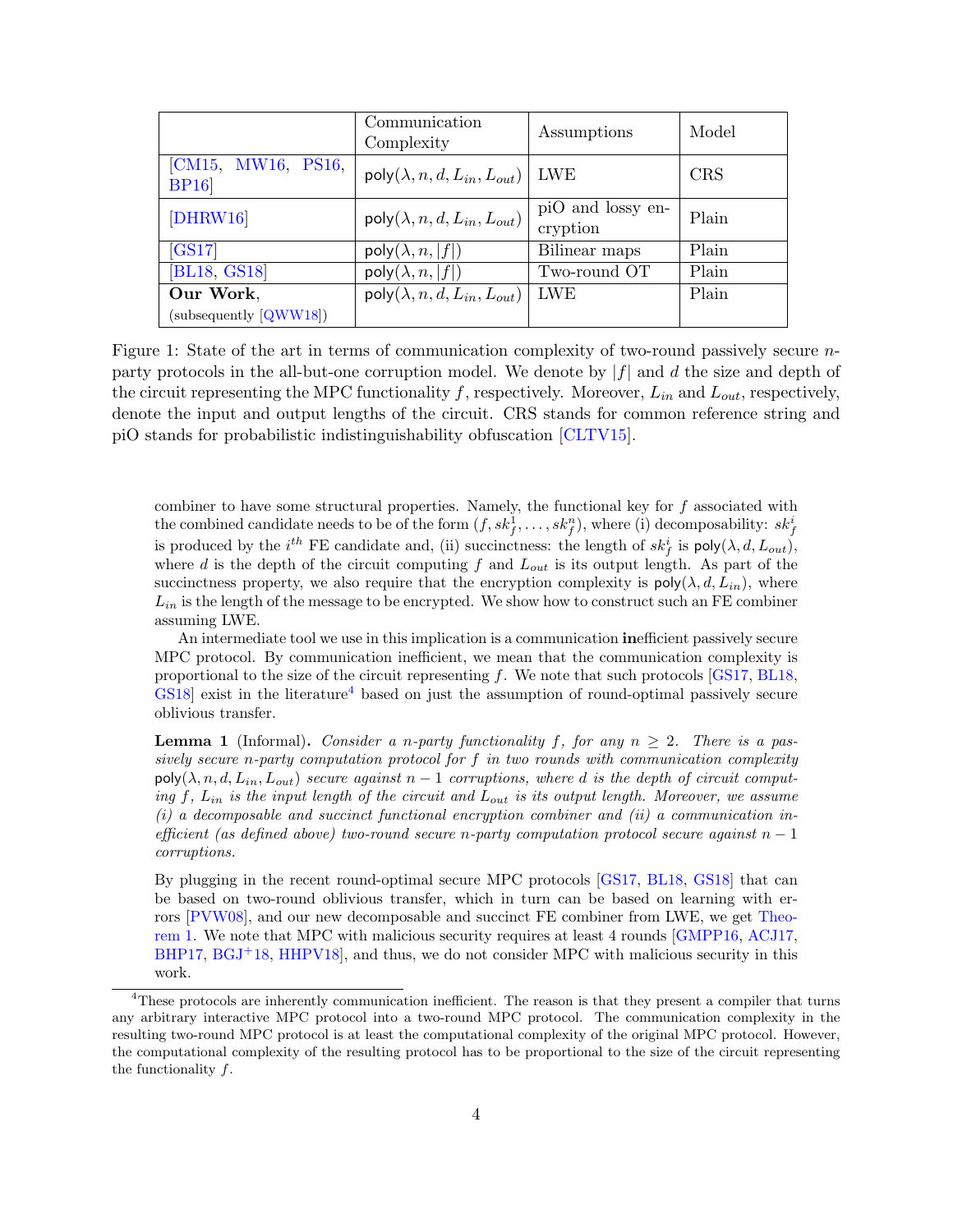From secure MPC to combiners for unbounded-key FE: In the other direction, we show how to transform existing secure multi-party computation protocols into constructions of functional encryption combiners. However, we note that the FE combiners we construct from MPC here do not satisfy decomposability or succinctness. In particular, we show how to transform specific constant round passively secure MPC protocols based on low degree randomized encodings [\[BMR90\]](#page-44-14) into functional encryption combiners. By instantiating low degree randomized encodings from pseudorandom generators in  $NC<sup>1</sup>$ , we get the following result.

<span id="page-4-0"></span>**Theorem 2** (Informal). Assuming pseudorandom generators in  $NC<sup>1</sup>$ , there is a construction of a combiner for unbounded-key functional encryption.

By unbounded-key functional encryption, we mean that there is no a priori bound on the number of functional keys the adversary can request in the security experiment. We note that such pseudorandom generators in  $NC^1$  are implied by most concrete intractability assumptions commonly used in cryptography, such as ones related to factoring, discrete logarithm, and lattice problems [\[AIK05\]](#page-43-0). Furthermore, such PRGs are also implied by the existence of one-way permutations in  $NC^1$  or one-way functions in  $NC^1$  with efficiently computable entropy [\[AIK05\]](#page-43-0).

Next, we present a generic reduction that can transform two-round passively secure MPC protocols into functional encryption combiners. For this transformation to hold, the MPC protocol must satisfy two properties: (i) delayed function-dependence: the first round of the MPC protocol should be independent of the functionality being securely computed and (ii) reusability: the first round can be reused by the parties to securely compute many functionalities (but on the same inputs fixed by the first round).

<span id="page-4-1"></span>Theorem 3 (Informal). Assuming a delayed function-dependent and reusable round-optimal secure MPC protocol, there is a construction of an unbounded-key decomposable functional encryption combiner.

We then observe that existing two-round secure MPC protocols [\[MW16,](#page-46-11) [PS16,](#page-46-12) [BP16\]](#page-44-12), based on learning with errors, already satisfy delayed function-dependence and reusability. We note that it is not necessary for the round-optimal protocols to be in the plain model (indeed, the protocols [\[MW16,](#page-46-11) [PS16,](#page-46-12) [BP16\]](#page-44-12) are in the common reference string (CRS) model).

Prior to this work, the only polynomial hardness assumption known to imply an FE combiner was the learning with errors assumption  $[AJS17]$ <sup>[5](#page-0-0)</sup>. While [Theorem 2](#page-4-0) already gives a construction of a functional encryption combiner from learning with errors (pseudorandom generators in  $NC<sup>1</sup>$ can be based on learning with errors [\[BPR12\]](#page-44-15)), the functional encryption combiner constructed in [Theorem 3](#page-4-1) arguably provides a more efficient transformation. In particular, the efficiency of the functional keys in the combined scheme from [Theorem 3](#page-4-1) is linear in the efficiency of the functional keys in the FE candidates. However, the efficiency in the combined scheme from [Theorem 2](#page-4-0) degrades polynomially in the efficiency of the original FE candidates. Furthermore, the FE combiner from [Theorem 3](#page-4-1) is *decomposable*, a property needed by an FE combiner as a building block in the proof of [Theorem 1.](#page-2-0) On the other hand, the FE combiner from [Theorem 2](#page-4-0) is inherently not decomposable, since it is based on an "onion-layered" approach – this means that the keys generated with respect to one FE candidate make oracle calls to other FE candidates (see  $[HKN+05]$  $[HKN+05]$  for a related discussion on black-box combiners). Furthermore, the FE combiner from [Theorem 3](#page-4-1) makes only black-box use of the underlying FE candidates, whereas the FE combiner from [Theorem 2](#page-4-0) is inherently non-black-box.

In terms of techniques, we introduce mechanisms to emulate a MPC protocol using functional encryption candidates. This is remiscient of "MPC-in-the-head" paradigm introduced by Ishai et al. [\[IKOS07\]](#page-46-16) and more relevant to the context of FE is the work of Gorbunov et al. [\[GVW12\]](#page-45-7) who

 ${}^{5}$ Note that [\[AJS17\]](#page-43-1) required sub-exponential hardness only for constructing iO combiners, not for constructing FE combiners.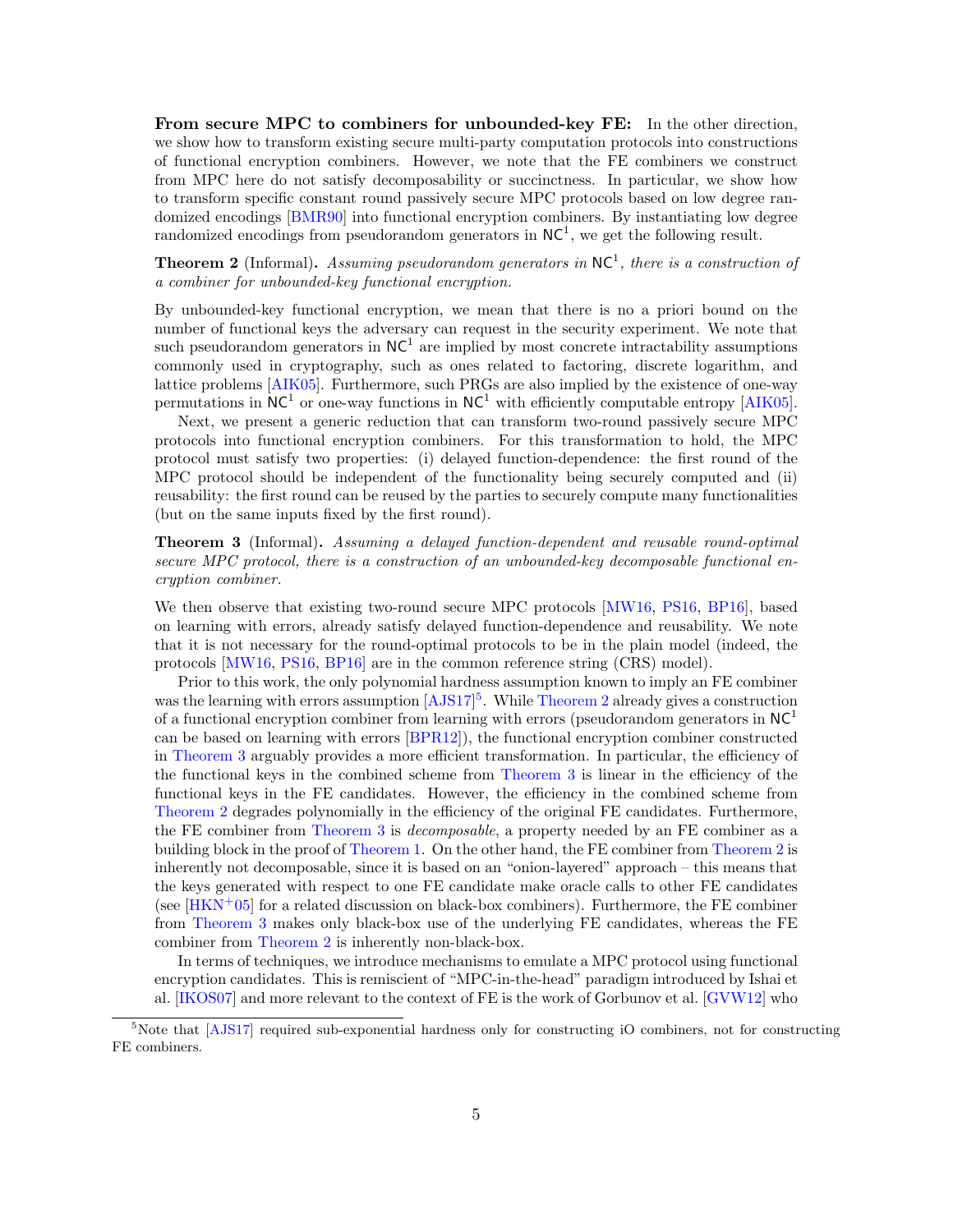used information-theoretic MPC protocols to construct single-key FE. However, we encounter new challenges to implement the "MPC-in-the-head" paradigm in our context.

Universal Functional Encryption: We strengthen our constructions of FE combiners by showing how to transform them into combiners that also work when the insecure candidates don't necessarily satisfy correctness (of course, we still require that the secure candidate is correct). Such combiners are called *robust combiners*. To do this, we present correctness amplification theorems based on previous works on indistinguishability obfuscation [\[BV16,](#page-44-16) [AJS17\]](#page-43-1) and, in particular, our correctness amplification assumes only one-way functions (unlike [\[BV16,](#page-44-16) [BV17\]](#page-44-17)). Robust combiners have been useful in universal constructions [\[AJN](#page-43-10)+16, [AJS17\]](#page-43-1). Roughly speaking, a universal construction of FE is a concrete construction of FE that is secure as long as any secure and correct construction exists. We show how to build universal functional encryption from robust FE combiners.

**Theorem 4** (Universal Functional Encryption). Assuming pseudorandom generators in  $NC<sup>1</sup>$ , there is a universal unbounded-key functional encryption scheme.

Our construction will be parameterized by  $T$ , where  $T$  is an upper bound on the running time of all the algorithms associated with the secure candidate. This was a feature even in the universal iO construction of  $[AJN+16]$  $[AJN+16]$ .

Related Work: The notion of combiners has been studied in the context of many cryptographic primitives. Asmuth and Blakely [\[AB81\]](#page-42-2) studied combiners for encryption schemes. Levin proposed a universal construction of one-way functions [\[Lev87\]](#page-46-17). Later, a systematic study of combiners and their relation to universal constructions was proposed by Harnik et al.  $[HKN^+05]$  $[HKN^+05]$  (also relevant are the constructions in  $[Her05, Her09]$  $[Her05, Her09]$  $[Her05, Her09]$ ). Recently, Ananth et al.  $[AJN+16]$  $[AJN+16]$  designed universal constructions of indistinguishability obfuscation (iO). Concurrently, Fishclin et al. also proposed combiners in the context of program obfuscation [\[FHNS16\]](#page-44-18). Ananth et al. [\[AJS17\]](#page-43-1) then proposed the concept of transforming combiners that transforms many candidates of a primitive  $X$ , with at least one of them being secure and, into a secure candidate of primitive Y . In particular, they construct iO-to-functional encryption transforming combiners.

Subsequent to our work, [\[QWW18\]](#page-46-13) (FOCS'18) matched our result by also achieving a two-round semi-honest MPC protocol in the plain model with depth-proportional communication complexity assuming LWE, using laconic function evaluation instead of FE combiners. [\[QWW18\]](#page-46-13)'s protocol consists of pre-processing, online, and post-processing phases. Additionally, they note that the computation complexity of the online phase is also independent of the size of the function being computed. After seeing their work, we observe that our protocol also satisfies this property. In particular, in the construction in [Section 5,](#page-21-0) steps  $1 - 3$  in round 1 can be made the preprocessing phase. The resulting protocol will now have online computation complexity independent of the size of the function being computed.

# 1.2 Technical Overview

We begin by tackling the problem of constructing secure multi-party computation with depthproportional communication complexity, i.e, proportional only to the depth of the circuit being securely computed, starting from a functional encryption combiner.

<span id="page-5-0"></span>Round-Optimal MPC with Depth-Proportional Communication: Let's start by recalling prior known two-round secure MPC protocols [\[MW16,](#page-46-11) [PS16,](#page-46-12) [BP16\]](#page-44-12) with depthproportional communication in the CRS model. The basic template is as follows: in the first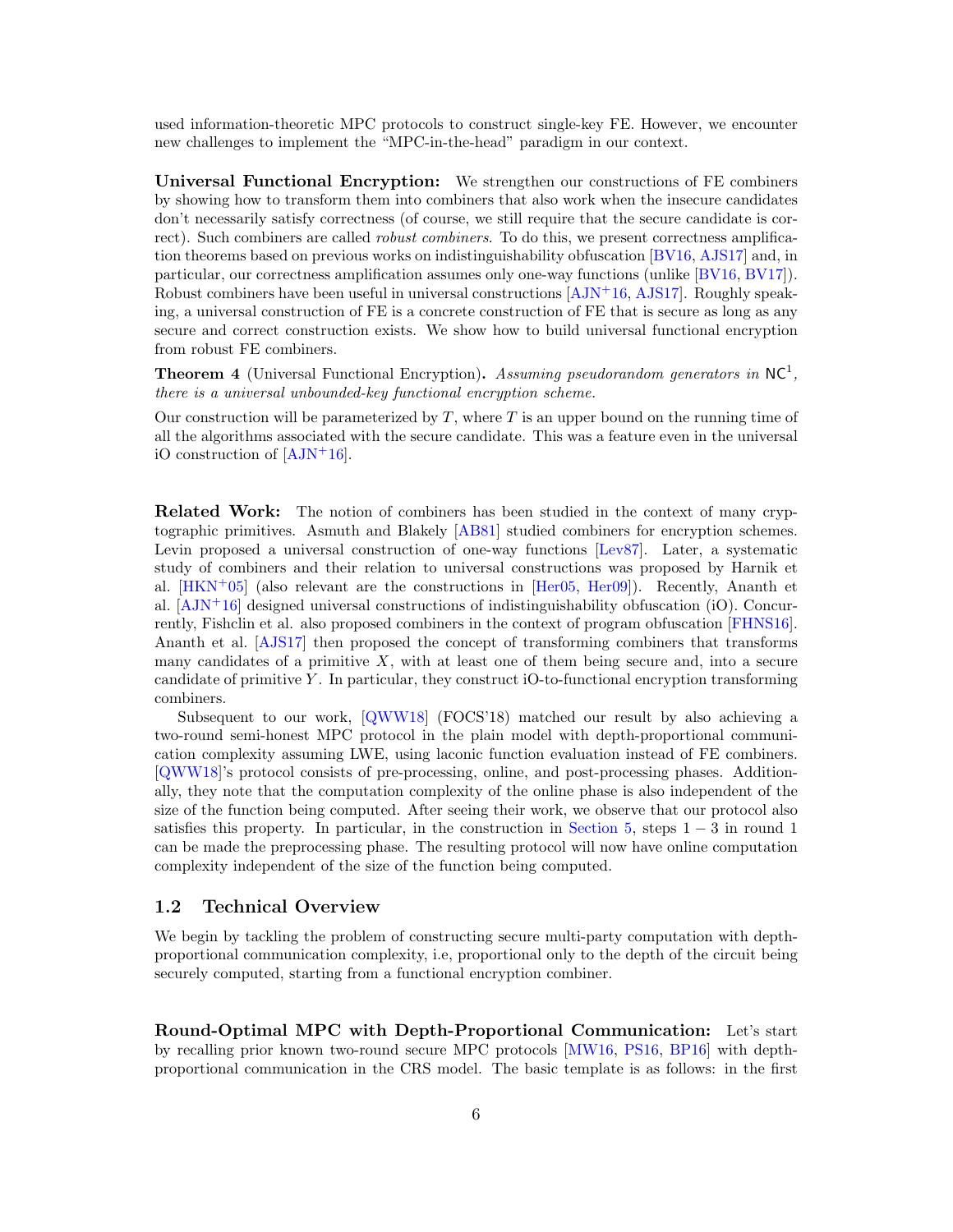round, the  $i^{th}$  party broadcasts an encryption of its input  $x_i$ . These ciphertexts are computed with respect to public keys that are derived from the CRS. All the  $n$  parties then homomorphically compute on the encryptions of  $(x_1, \ldots, x_n)$  to obtain a ciphertext of  $f(x_1, \ldots, x_n)$ , where f is the function they wish to securely compute. The resulting ciphertext is then partially decrypted, and every party broadcasts its partially decrypted value in the second round. These values can be combined to recover the output of the functionality.

One could imagine getting rid of the CRS in the above protocol using the recent roundoptimal MPC protocols in the plain model [\[GS17,](#page-45-11) [BL18\]](#page-44-9). If this were possible, then it would yield a round-optimal MPC in the plain model that has depth-proportional communication complexity. However, the issue is that the messages in the first round of [\[MW16,](#page-46-11) [PS16,](#page-46-12) [BP16\]](#page-44-12) are computed as functions of the CRS and thus, such an approach would inherently require three rounds.

To overcome this, we introduce a mechanism to parallelize the evaluation and the encryption processes. The output of the evaluation in our approach is the output of the functionality and not a partially decrypted value, as was the case in [\[MW16,](#page-46-11) [PS16,](#page-46-12) [BP16\]](#page-44-12), and thus, we save one round. To implement this high level idea, we use a functional encryption combiner. Before we describe the high level template, we require that the underlying functional encryption combiner satisfies the *decomposability property*: Suppose we have FE candidates  $FE_1, \ldots, FE_n$ . Then, a functional key for a circuit  $C$  in the combined scheme is just a concatenation of the functional keys for C,  $(s k_1^C, \ldots, s k_n^C)$ , where  $s k_i^C$  is computed with respect to the  $i^{th}$  FE candidate.

The template of our depth-proportional communication secure MPC construction from an FE combiner satisfying this decomposability property is in Figure [1.2.](#page-5-0) As an intermediate tool, we use a size-proportional communication secure MPC protocol (henceforth, also referred to as a communication inefficient protocol). By this, we mean that the communication complexity of the secure MPC protocol grows polynomially with the size of the circuit being securely computed.

### Our Approach

Goal: t-round depth-proportional communication secure MPC from t-round sizeproportional communication secure MPC using decomposable FE combiners.

- Suppose the input of the  $i^{th}$  party is  $x_i$  and  $f$  is the function to be securely computed. All the parties execute the t-round (communication-inefficient) MPC protocol to obtain an encryption of  $(x_1, \ldots, x_n)$  with respect to the combined FE scheme.
- Simultaneously, the  $i^{th}$  party computes the functional key of f with respect to the  $i^{th}$ candidate and sends it to everyone.

Figure 2: Our approach to construct round-optimal depth-proportional communication secure MPC from decomposable functional encryption combiners.

At the end of second round, every party has an encryption of  $(x_1, \ldots, x_n)$  with respect to the combined candidate and functional keys for  $f$  with respect to every candidate. From the decomposability property, this is equivalent to generating a functional key for  $f$  with respect to the combined candidate. Each party can separately execute the FE combiner decryption algorithm to obtain  $f(x_1, \ldots, x_n)$ , as desired. Here, we crucially rely on the fact that all the FE candidates are correct. This completes the high level description of the template.

In the first bullet in Figure [1.2,](#page-5-0) we instantiate the secure MPC protocol with size-proportional communication with [\[GS17,](#page-45-11) [BL18,](#page-44-9) [GS18\]](#page-45-12). The works of [\[GS17,](#page-45-11) [BL18,](#page-44-9) [GS18\]](#page-45-12) are two-round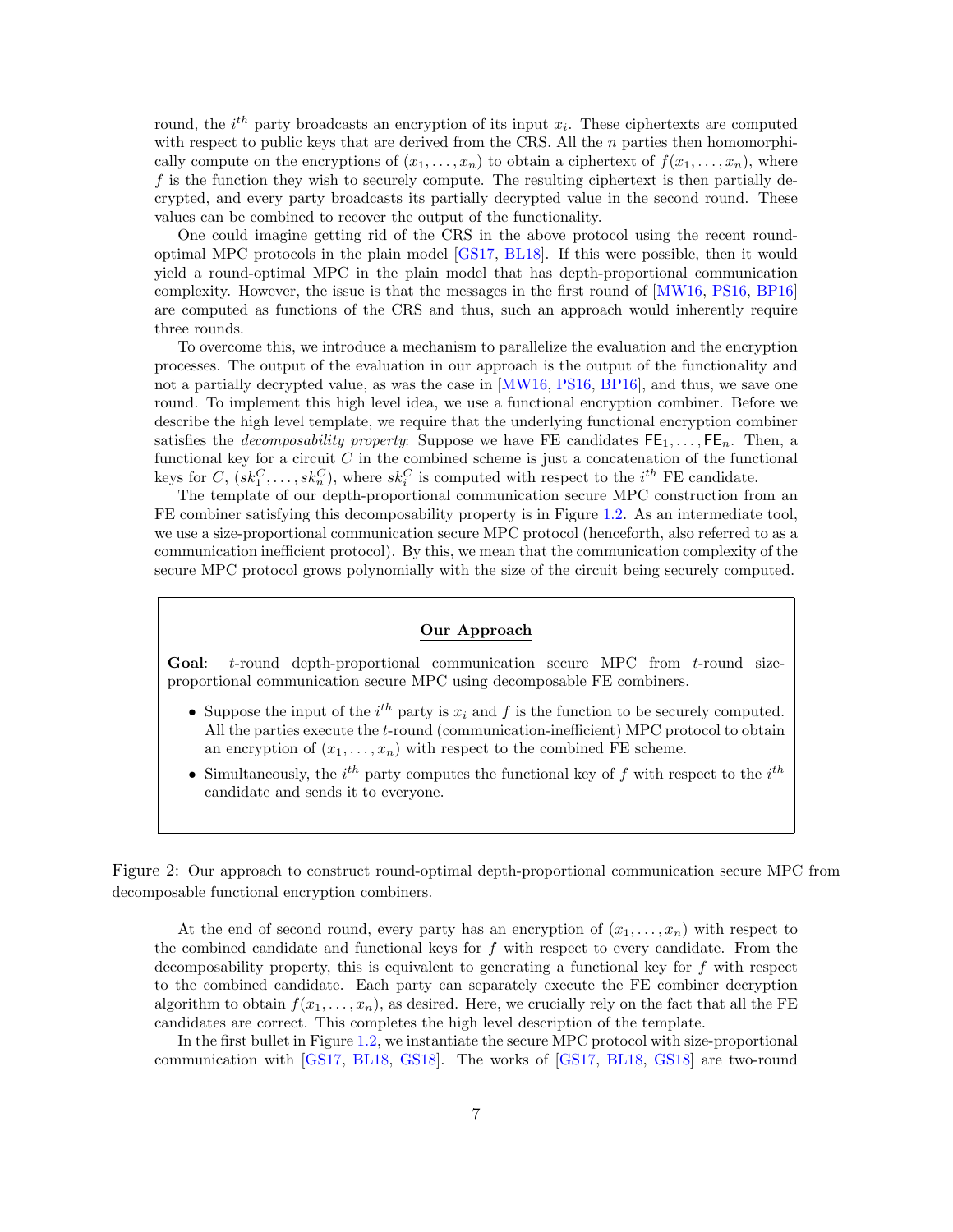protocols in the plain model and by suitably instantiating the FE combiners (described later), our approach yields a two-round MPC protocol with depth-proportional communication.

To argue security of our MPC protocol, the idea is to start with the assumption of a secure FE scheme and instantiate all the candidates using the same FE scheme. If the adversary corrupts all but the  $j<sup>th</sup>$  party, this means that he can obtain all the master secret keys of the FE scheme except the  $j^{th}$  one. This is effectively the same as all except the  $j^{th}$  candidate being broken. At this point, we can use the security of the  $j<sup>th</sup> FE$  scheme to argue the security of the MPC protocol. This shows that the above template yields a secure two-round MPC protocol assuming a secure FE scheme.

Note that we also assume a two-round (communication-inefficient) MPC protocol. Without showing that our protocol has depth-proportional communication, the above protocol doesn't achieve anything new. Indeed, it is unclear why our protocol should have depth-proportional communication. There are two sources of concern: (i) we are still using a communication inefficient MPC protocol and, (ii) the functional key of  $f$  could be proportional to the size of the circuit computing  $f$ . Suppose we had a secure (magical) FE scheme satisfying the following two properties: (1) the encryption complexity of this FE scheme is proportional only to the depth of f, and (2) the functional key of f is of the form  $(f, \text{aux})$ , where  $|\text{aux}|$  only depends on the depth of the circuit computing  $f$ . We claim that this would immediately show that our protocol has communication complexity proportional only to the depth. Concern (i) is addressed by the fact the communication-inefficient MPC protocol is used only to evaluate the encryption circuit of the underlying FE scheme. Since the underlying FE scheme is succinct, the size of the encryption circuit only depends on the depth of the functionality  $f$ . Therefore, the communication complexity of the communication-inefficient MPC protocol does not affect our construction. Concern (ii) is handled by the fact that the parties only have to send the "aux" part of the function keys to the other parties, which is only proportional to the depth of  $f$ .

We next observe that the functional encryption scheme of Goldwasser et al. [\[GKP](#page-45-1)+13] can be used to satisfy both properties (1) and (2). We recall the functional encryption construction of Goldwasser et al.: the building blocks in this construction are attribute based encryption (ABE) for circuits, fully homomorphic encryption (FHE), and garbling schemes.

- To encrypt a message  $x$ , first encrypt  $x$  using a (leveled) FHE scheme. Suppose the maximum output length of the functions for which we generate functional keys is  $L_{out}$ . Generate  $\text{poly}(L_{out})$  ABE encryptions of the FHE ciphertext, for some fixed polynomial poly, along with wire keys of a garbled circuit. The garbled circuit is associated with the FHE decryption circuit.
- A functional key of f consists of  $poly(L_{out})$  ABE keys associated with the circuit that computes the FHE evaluation of  $f$ .

If we instantiate the ABE scheme with the scheme of Boneh et al. [\[BGG](#page-43-11)+14] and the leveled FHE scheme with any of the schemes proposed in [\[GSW13,](#page-45-17) [BGV14\]](#page-43-12), we achieve both properties  $(1)$  and  $(2)$  described above. The schemes of [\[BGG](#page-43-11)+14] and [\[GSW13,](#page-45-17) [BGV14\]](#page-43-12) have encryption complexity proportional only to the depth of the circuit. In terms of the structure of the functional key, we note that the ABE scheme of  $[BGG<sup>+14</sup>]$  $[BGG<sup>+14</sup>]$  satisfies this nice property: you can express the ABE key of a function f as  $(f, \text{aux})$ , where  $|\text{aux}|$  is a polynomial in depth and  $L_{out}$ . This can be used to argue that the above FE scheme satisfies property (2).

Thus starting from an FE combiner, we have constructed a communication-efficient tworound MPC. We note that the FE combiner is required to satisfy simulation security in order to prove that the resulting MPC is simulation secure. The security proof of the resulting MPC directly follows from the simulation security of the FE combiner and the simulation security of the underlying communication inefficient MPC.

Next, we show how to construct such an FE combiner.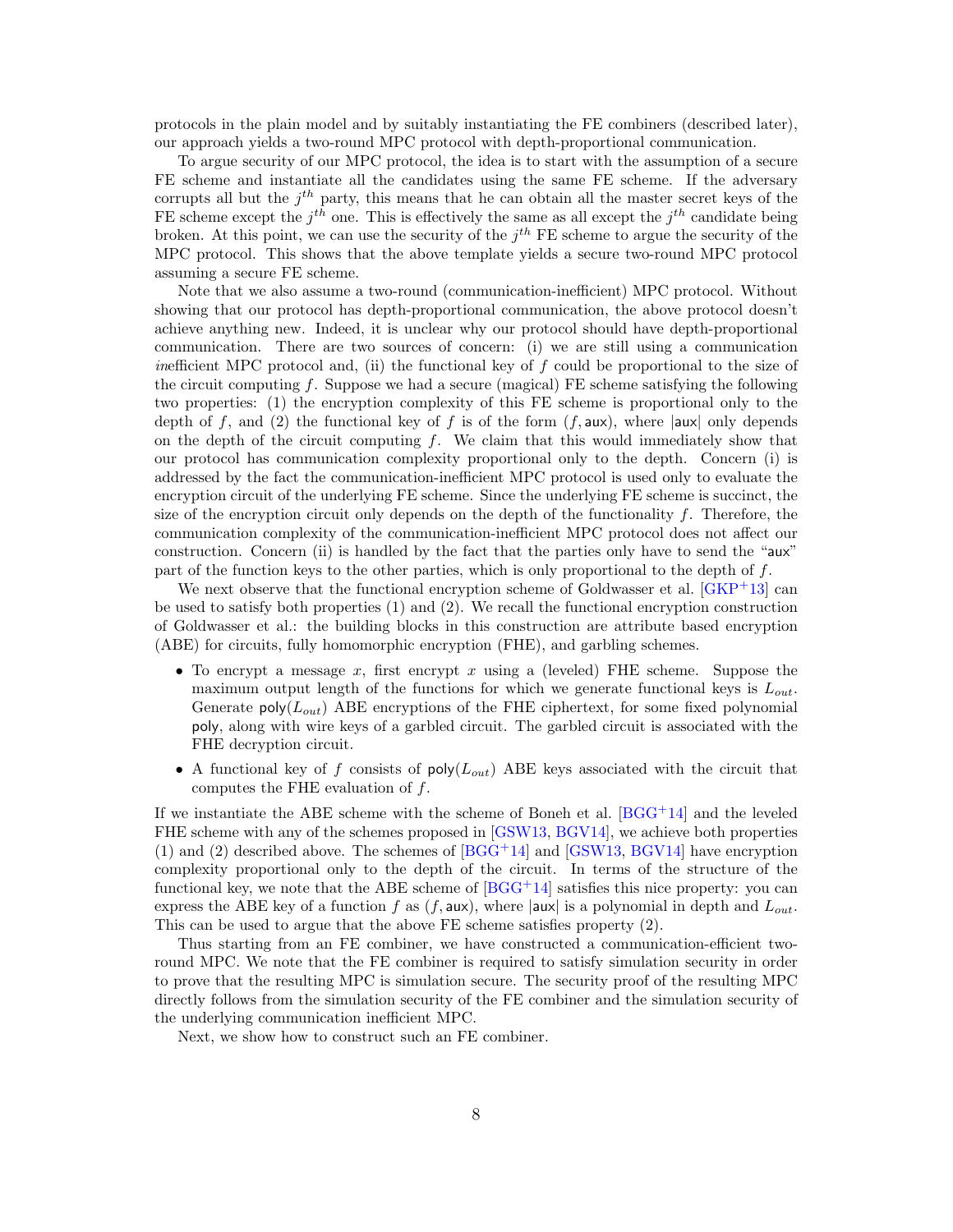**Constructing the FE combiner:** As in the works of  $[AJN+16, AJS17]$  $[AJN+16, AJS17]$  $[AJN+16, AJS17]$ , we view the FE candidates as analogous to parties in a secure MPC protocol. Suppose we want to construct an FE combiner for n candidates. We start with a two-round (semi-honest) secure n-party MPC protocol in the plain model. To encrypt a message  $x$ , first additively secret share  $x$  into shares  $(x_1, \ldots, x_n)$ . Compute the first round messages of all the parties, where the i<sup>th</sup> party's input is  $x_i$ . Finally, for every  $i \in [n]$ , encrypt the first round messages of all the parties along with the local state of the  $i^{th}$  party using  $i^{th}$  FE candidate. All the n encryptions will form the ciphertext corresponding to the FE combiner scheme.

To generate a functional key for  $f$ , we generate  $n$  functional keys with each key associated with an FE candidate. The  $i^{th}$  functional key computes the next message function of the  $i^{th}$ party. In this context, we define the next message function to be a deterministic algorithm that takes as input the state of the party along with the messages received so far and produces the next message. Moreover, the MPC functionality associated with the next message function is as follows: it takes as input n shares of x, reconstructs x, and computes  $f(x)$ . The functional key of  $f$  corresponding to the FE combiner is the collection of all these  $n$  functional keys.

The decryption in the FE combiner scheme proceeds by recovering the first and second round messages of all the parties. The reconstruction algorithm of the secure MPC protocol is then executed to recover the output of the functionality. An issue here is that the reconstruction part need not be publicly computable. Meaning that it might not be possible to recover the output of the functionality from the transcript of the protocol alone. This can be resolved by revealing the local state of one of the parties to the FE evaluator who can then use this to recover the output. We implement this by considering an  $(n+1)$ -party MPC protocol with the FE evaluator corresponding to one of the parties in the MPC protocol.

Without restricting ourselves to a specific type of two-round secure MPC protocols, the above template could be ill defined for two reasons:

- Function-Dependence: The first round messages of the MPC protocol we start off with could depend on the functionality being securely computed. This means that the FE encryptor needs to be aware of the function  $f$  when it is encrypting the message  $x$ . Hence, we need to enforce a delayed function-dependence property on the underlying MPC protocol. Roughly, this property states that the first round messages of the MPC protocol are independent of the functionality being securely computed.
- Reusability: Suppose we wish to construct a *collusion-resistant*  $FE$  combiner, meaning that the FE combiner is secure even if the adversary obtains multiple functional keys during the security experiment. Even if one of the candidates is secure in the collusion-resistant setting, the above template doesn't necessarily yield a collusion-resistant FE combiner. This is because the first round MPC messages are "reused" across different FE evaluations. The security of MPC, as is, doesn't necessarily guarantee any security if the first round messages are reused for secure computation of multiple functionalities. Hence, we need to enforce a corresponding reusability property on the underlying MPC protocol to make it work in the collusion resistant setting.

Once we start with a delayed function-dependent and reusable secure MPC protocol, we can implement an FE combiner using the above template. We observe that the schemes of [\[MW16,](#page-46-11) [PS16,](#page-46-12) [BP16\]](#page-44-12) are both delayed function-dependent and reusable. As a corollary, we obtain an FE combiner based on learning with errors.

We note that this would give an FE combiner that satisfies indistinguishability security. This is inherent since collusion-resistant FE that is also simulation secure was shown to be impossible [\[AGVW13\]](#page-42-3). Thus, for our application of communication efficient MPC, we construct a simulation secure FE combiner in the single-key setting (i.e., the adversary can only submit one function query) starting from a threshold fully homomorphic encryption scheme.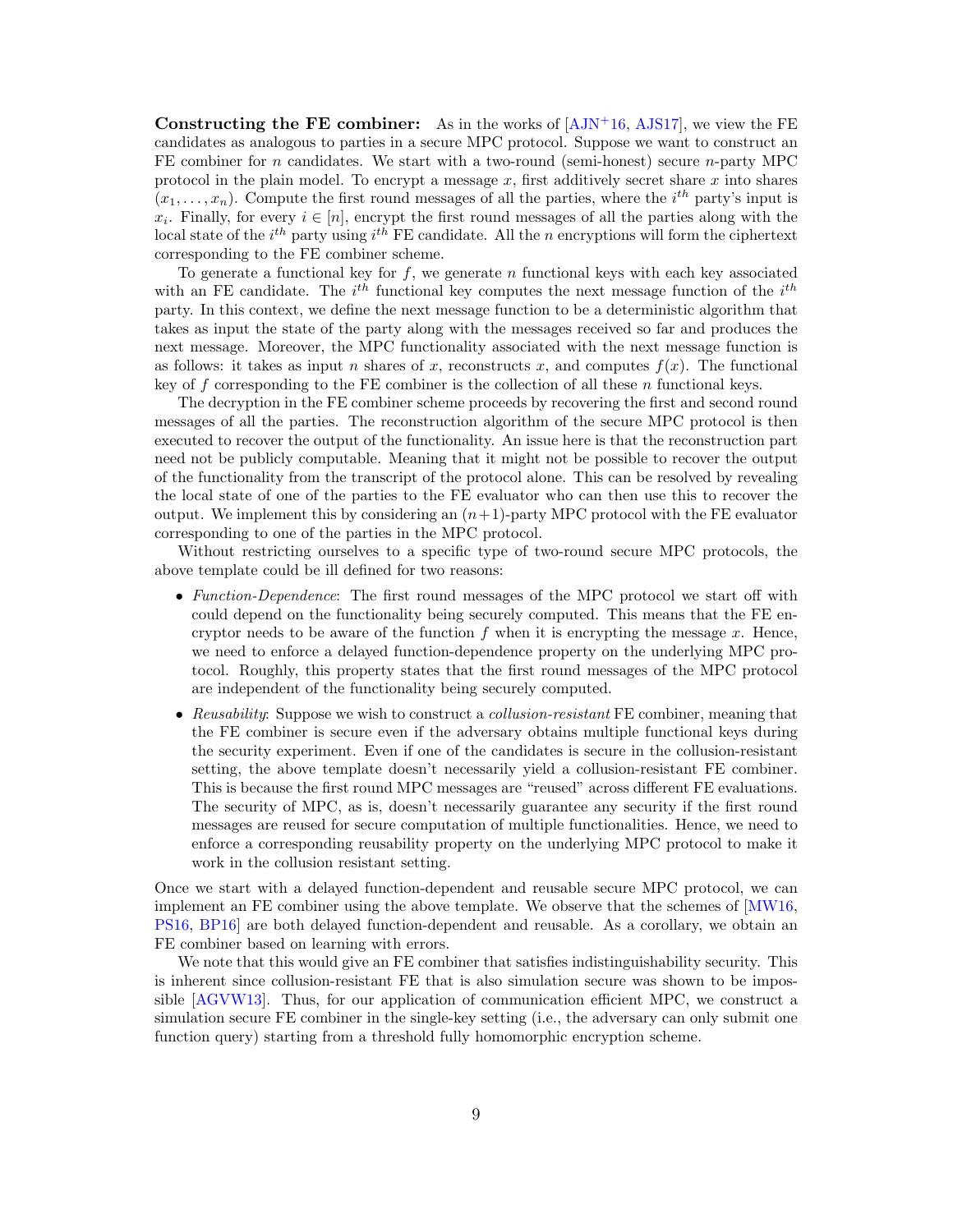FE Combiner from Weaker Assumptions: The above constructions and previous constructions of FE combiners [\[AJS17\]](#page-43-1) relied on the learning with errors assumption. However, it would be interesting to try to construct an FE combiner from weaker assumptions. Our first observation is that there is a simple construction of an FE combiner for two FE candidates. In this case, one can simply "nest" the two candidates. That is, if the candidates are denoted  $FE<sub>1</sub>$  and  $FE<sub>2</sub>$ , we encrypt a message x by first encrypting x under  $FE<sub>1</sub>$  and then encrypting the resulting ciphertext under  $FE_2$ . To construct a function key for f, we first construct the function key  $SK_1$  for f using  $FE_1$  and then construct the function key  $SK_2$  for the decryption circuit of  $FE_1$ , with  $SK_1$  hardcoded as the function key, using  $FE_2$ .  $SK_2$  is then the function key for f in the nested scheme. In fact, this nested approach works to combine any constant d number of candidates. However, this approach does not scale polynomially in the number of candidates, and therefore, does not give us an FE combiner for a polynomial number of candidates.

Using the above observation, we note that we can evaluate circuits over a constant number of inputs. In particular, we can evaluate constant-sized products. If we could compute the sum of various constant-sized products, then we could compute constant-degree polynomials, which would allow us to apply known bootstrapping techniques to go from FE for constant degree polynomials to FE for arbitrary functions via randomized encodings. Such randomized encodings can be constructed assuming a PRG in  $NC<sup>1</sup>$  [\[AIK05\]](#page-43-0). But how do we go about computing the sums of constant degree polynomials? To reason about this, we will view this as an MPC problem, where each FE candidate is associated with a party. Given an input  $x$ , we bitwise secret share  $x$  amongst all the parties. This effectively gives us an MPC problem where each party/candidate has a secret input (their share of  $x$ ). For simplicity, let's consider the case where each candidate is given a single bit (the *i*th candidate is given the bit  $x_i$ ). As an example, suppose we wished to evaluate the polynomial

$$
x_1^2 + x_1x_2 + x_1x_3 + x_2x_3.
$$

Using the simple nested combiner for two candidates, we could evaluate each monomial and then sum the resulting monomial evaluations to compute the polynomial. However, this approach is flawed, since it will leak the values of each of the monomials, whereas functional encryption requires only the value of the polynomial to be computable and nothing else. We resolve this issue by masking each of the monomial evaluations by secret shares of 0 such that summing all these values gives the correct polynomial evaluation, but the individual computed monomial evaluations hide the true values of the monomials. To illustrate this, for the above polynomial, candidate 1 has its secret input in 3 monomials  $x_1^2, x_1x_2$ , and  $x_1x_3$ . We secret share 0 across 3 shares. Let  $Share_{1,1}$ ,  $Share_{1,2}$ ,  $Share_{1,3}$  denote these values, where

$$
Share_{1,1} + share_{1,2} + share_{1,3} = 0.
$$

Similarly, candidates 2 and 3 have their secret inputs in 2 monomials:  $x_1x_2, x_2x_3$  for candidate 2 and  $x_1x_3, x_2x_3$  for candidate 3. We secret share 0 across 2 shares for each of these candidates. These shares are denoted  $\textsf{Share}_{2,1}$ ,  $\textsf{Share}_{2,2}$  for candidate 2 and  $\textsf{Share}_{3,1}$ ,  $\textsf{Share}_{3,2}$  for candidate 3. We then place a total ordering on the monomials of the polynomial in order to assign the shares to the monomials. Suppose our ordering was

$$
x_1^2 < x_1 x_2 < x_1 x_3 < x_2 x_3.
$$

Then, we would see that  $x_1^2$  was the first monomial containing  $x_1$  and assign Share<sub>1,1</sub> to this monomial. For  $x_1x_2$ , we see that it is the second monomial containing  $x_1$  and the first monomial containing  $x_2$ . Therefore, we assign the shares Share<sub>1,2</sub> and Share<sub>2,1</sub> to the monomial  $x_1x_2$ . In a similar manner, we assign the shares  $\text{Share}_{1,3}$ ,  $\text{Share}_{3,1}$  to  $x_1x_3$  and the shares  $\text{Share}_{2,2}$ ,  $\text{Share}_{3,2}$ to  $x_2x_3$ . When generating the function key to evaluate the monomial  $x_1^2$ , we actually give out a function key that evaluates  $x_1^2 +$ Share<sub>1,1</sub>. Similarly, when generating a function key to evaluate the monomial  $x_1x_2$ , we actually give out a function key that evaluates  $x_1x_2+\text{Share}_{1,2}+\text{Share}_{2,1}$ .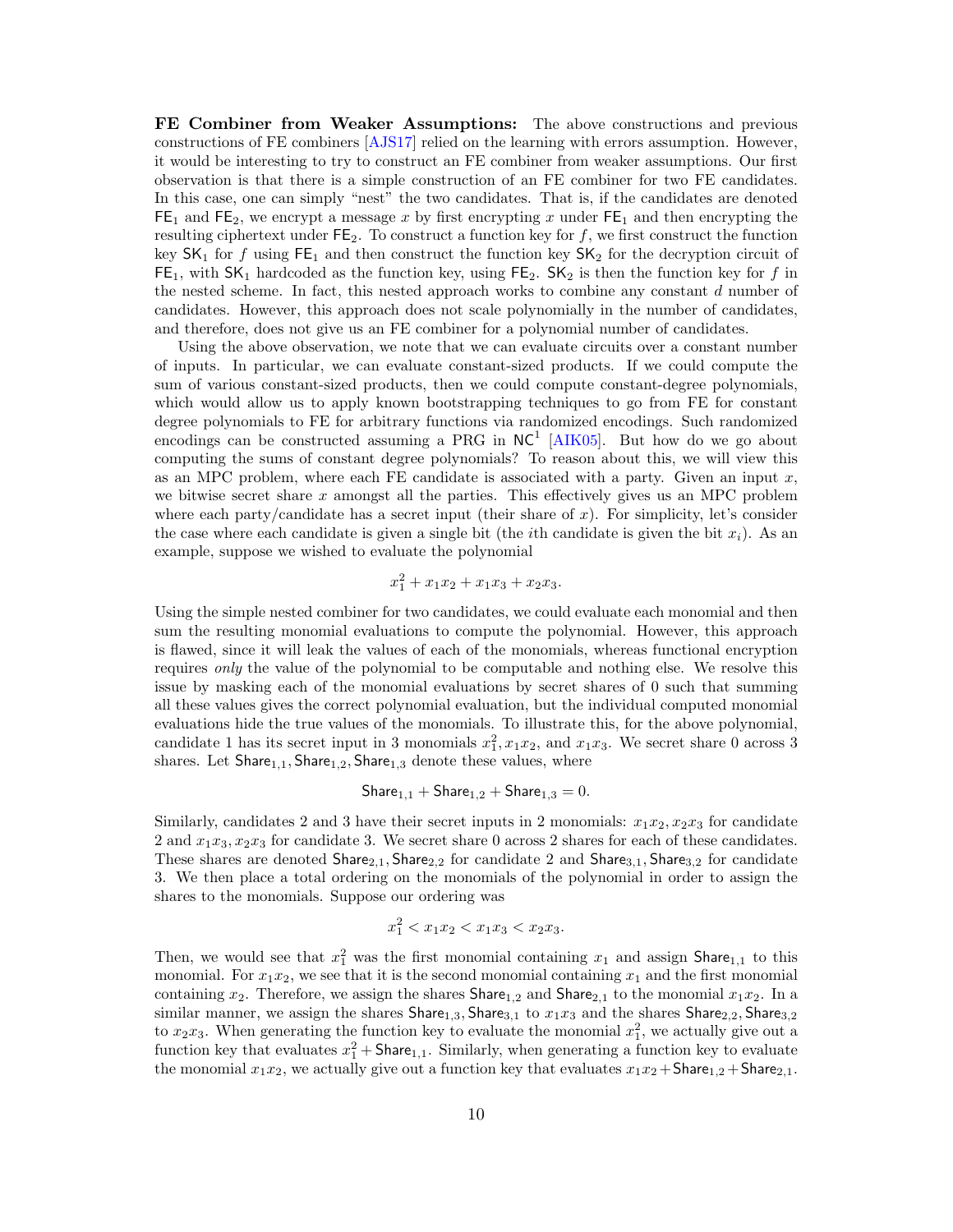By proceeding in this manner, we have made it so that each monomial evaluation hides the actual monomial value, but the sum of the monomial evaluations gives the polynomial value. However, this approach still raises several concerns: (i) how can we ensure that our secret sharing procedure hides intermediate sums of monomials, and (ii) how can we coordinate the randomness needed to generate the secret shares amongst the various monomials. To illustrate the first issue, suppose that the polynomial to evaluate was  $x_1 + x_2$ . In this instance, we would not add any secret shares, which would reveal  $x_1$  and  $x_2$ . Fortunately, the first issue is not an issue at all, since such problematic polynomials will not occur. This is because we begin by secret sharing the bits of the input  $x$  amongst the candidates. Therefore, every monomial will be broken into the sum of new monomials, such that each candidate contains a private bit in one of these new monomials. Since one of the candidates is secure, the secret sharing amongst the monomials with bits corresponding to the secure candidate ensures that nothing except the actual polynomial evaluation can be learned. To solve issue (ii), we utilize a PRF and generate a random PRF key for each candidate. This PRF key is then used to generate the secret shares of 0 associated with that candidate.

**Organization:** We begin by defining the notion of functional encryption and secure multiparty computation in [Section 2.](#page-10-0) In [Section 3,](#page-12-0) we define the notion of a functional encryption combiner. In [Section 4,](#page-14-0) we show how to build a decomposable FE combiner that will be used as a building block in the construction of our round-optimal and communication efficient MPC protocol and how to instantiate it from  $\lfloor$ GKP<sup>+</sup>13 $\rfloor$ . In [Section 5,](#page-21-0) we give the construction of our round-optimal and communication efficient MPC protocol. In [Section 6,](#page-25-0) we show how to build an FE combiner assuming the existence of a PRG in  $NC<sup>1</sup>$ . In [Section 7,](#page-33-0) we demonstrate how to convert a delayed function-dependent and reusable round-optimal secure MPC protocol into an FE combiner. Finally, in [Section 8,](#page-38-0) we show how to convert an FE combiner into a robust FE combiner and build a universal functional encryption scheme.

# <span id="page-10-0"></span>2 Preliminaries

We denote the security parameter by  $\lambda$ . For an integer  $n \in \mathbb{N}$ , we use [n] to denote the set  $\{1, 2, \ldots, n\}$ . We use  $\mathcal{D}_0 \cong_c \mathcal{D}_1$  to denote that two distributions  $\mathcal{D}_0, \mathcal{D}_1$  are computationally indistinguishable. We use  $\operatorname{negl}(\lambda)$  to denote a function that is negligible in  $\lambda$ . We use  $x \leftarrow A$  to denote that x is the output of a randomized algorithm  $A$ , where the randomness of  $A$  is sampled from the uniform distribution.

# 2.1 Functional Encryption

We define the notion of a (secret key) functional encryption candidate and a (secret key) functional encryption scheme. A functional encryption candidate is associated with the correctness requirement, while a secure functional encryption scheme is associated with both correctness and security.

Syntax of a Functional Encryption Candidate/Scheme. A functional encryption (FE) candidate/scheme FE for a class of circuits  $\mathcal{C} = {\mathcal{C}_{\lambda}}_{\lambda \in \mathbb{N}}$  consists of four polynomial time algorithms (Setup, Enc, KeyGen, Dec) defined as follows. Let  $\mathcal{X}_{\lambda}$  be the input space of the circuit class  $\mathcal{C}_{\lambda}$  and let  $\mathcal{Y}_{\lambda}$  be the output space of  $\mathcal{C}_{\lambda}$ . We refer to  $\mathcal{X}_{\lambda}$  and  $\mathcal{Y}_{\lambda}$  as the input and output space of the candidate/scheme, respectively.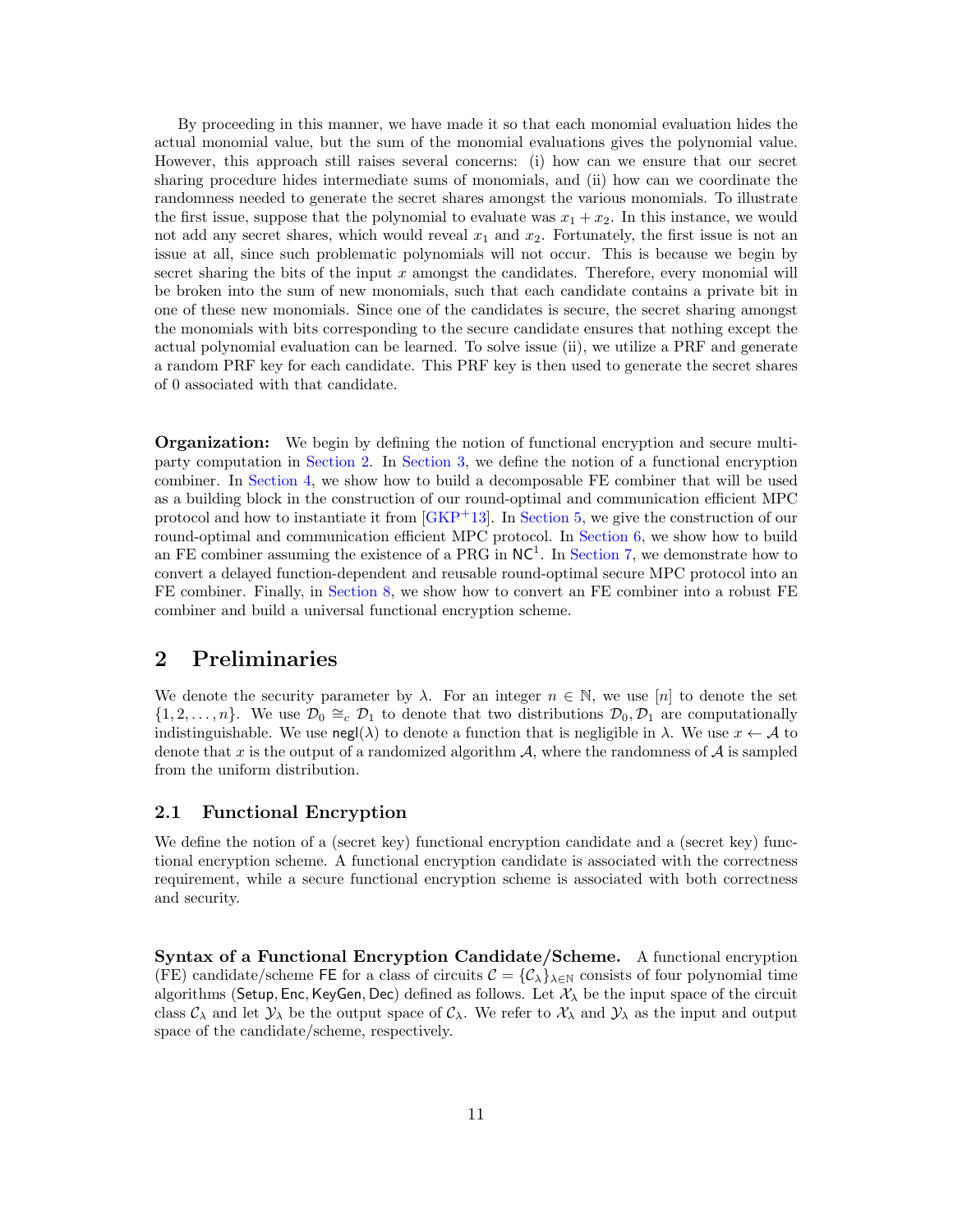- Setup, MSK  $\leftarrow$  FE. Setup $(1^{\lambda})$ : It takes as input the security parameter  $\lambda$  and outputs the master secret key MSK.
- Encryption,  $CT \leftarrow FE.Enc(MSK, m)$ : It takes as input the master secret key MSK and a message  $m \in \mathcal{X}_{\lambda}$  and outputs CT, an encryption of m.
- Key Generation,  $SK_C \leftarrow$  FE. Key Gen (MSK, C): It takes as input the master secret key MSK and a circuit  $C \in \mathcal{C}_{\lambda}$  and outputs a function key SK<sub>C</sub>.
- Decryption,  $y \leftarrow$  FE.Dec (SK<sub>C</sub>, CT): It takes as input a function secret key SK<sub>C</sub>, a ciphertext CT and outputs a value  $y \in \mathcal{Y}_\lambda$ .

Throughout this work, we will only be concerned with uniform algorithms. That is, (Setup, Enc, KeyGen, Dec) can be represented as Turing machines (or equivalently uniform circuits).

We describe the properties associated with the above candidate.

#### Approximate Correctness.

**Definition 1** (Approximate Correctness). A functional encryption candidate  $FE = (Setup,$ KeyGen, Enc, Dec) is said to be  $\alpha$ -correct if it satisfies the following property: for every C :  $\mathcal{X}_{\lambda} \to \mathcal{Y}_{\lambda} \in \mathcal{C}_{\lambda}, m \in \mathcal{X}_{\lambda}$  it holds that:

$$
\Pr\left[\begin{array}{c}\mathsf{MSK} \leftarrow \mathsf{FE}.\mathsf{Setup}(1^\lambda)\\ \mathsf{CT} \leftarrow \mathsf{FE}.\mathsf{Enc}(\mathsf{MSK},m)\\ \mathsf{SK}_C \leftarrow \mathsf{FE}.\mathsf{KeyGen}(\mathsf{MSK},C)\\ C(m) \leftarrow \mathsf{FE}.\mathsf{Dec}(\mathsf{SK}_C,\mathsf{CT})\end{array}\right]\geq \alpha,
$$

where the probability is taken over the coins of the algorithms.

We refer to FE candidates that satisfy the above definition of correctness with  $\alpha = 1 - \text{negl}(\lambda)$ for a negligible function  $\text{negl}(\cdot)$  as (almost) correct candidates.

Except for [Section 8,](#page-38-0) we will only deal with correct candidates. Unless explicitly stated otherwise, all FE candidates throughout this paper satisfy (almost) correctness.

We refer the reader to [Appendix A.1](#page-46-18) for the indistinguishability and simulation based security definitions.

Collusions. We can parameterize the FE candidate by the number of function secret key queries that the adversary can make in the security experiment. If the adversary can only submit an a priori upper bounded q secret key queries, we say that the scheme is  $q$ -key or  $q$ -collusion secure. We say that the functional encryption scheme unbounded-key or unbounded-collusion secure if the adversary can make an unbounded (polynomial) number of function secret key queries. In this work, unless otherwise stated, we will allow the adversary to make an arbitrary polynomial number of function secret key queries.

#### Succinctness.

<span id="page-11-0"></span>**Definition 2** (Succinctness). A functional encryption candidate  $FE = (Setup, Enc, KeyGen, Dec)$ for a circuit class  $C$  containing circuits that take inputs of length  $\ell_{\text{in}}$ , outputs strings of length  $\ell_{\text{out}}$  bits and are of depth at most d is said to be succinct if the following holds: For any circuit  $C \in \mathcal{C}$ ,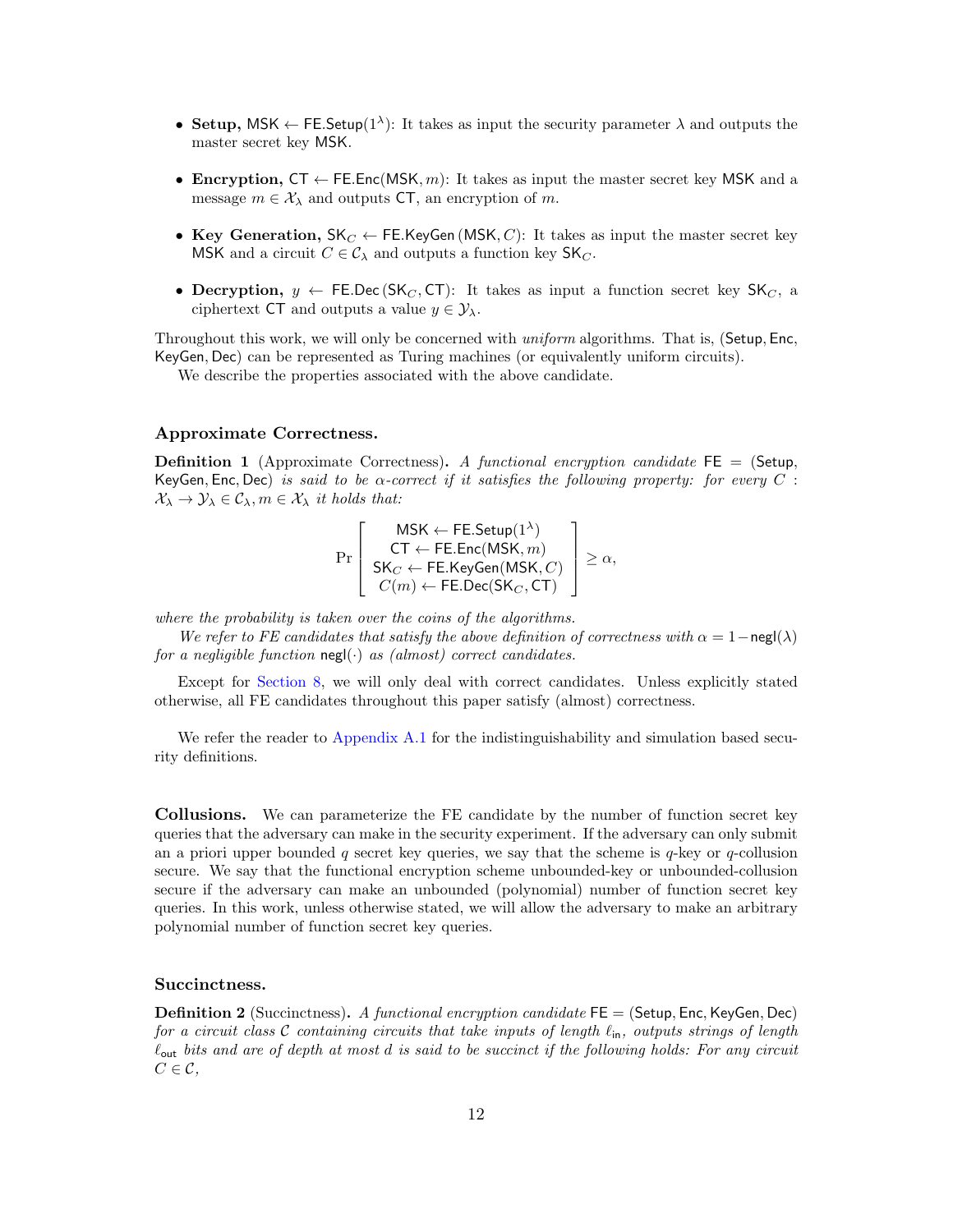- Let MSK  $\leftarrow$  FE. Setup(1<sup> $\lambda$ </sup>). The size of the circuit FE. Enc(MSK,  $\cdot$ )  $<$  poly( $\lambda$ ,  $d$ ,  $\ell_{\sf in}$ ,  $\ell_{\sf out}$ ) for some polynomial poly.
- The function key  $SK_C \leftarrow$  FE.KeyGen(MSK, C) is of the form (C, aux) where  $|aux| \le$ poly( $\lambda$ ,  $d$ ,  $\ell_{\text{out}}$ ) for some polynomial poly.

In general, an FE candidate/scheme need not satisfy succinctness. However, we will need to utilize succinct FE candidates when constructing depth-proportional communication MPC [\(Section 4](#page-14-0) and [Section 5\)](#page-21-0). In such cases, we will explicitly state that the FE candidates are succinct.

FE Candidates vs. FE Schemes. As defined above, an FE scheme must satisfy both correctness and security, while an FE candidate is simply the set of algorithms. Unless otherwise specified, we will be dealing with FE candidates that satisfy correctness. We will only refer to FE constructions as FE schemes if it is known that the construction satisfies both correctness and security.

# 2.2 Secure Multi-Party Computation

The syntax and security definitions for secure multi-party computation can be found in [Appendix A.](#page-46-19) Since we are dealing throughout this paper with the efficiency of MPC protocols, we give the definition of a succinct MPC protocol below.

Definition 3 (Succinct MPC protocol). Consider an n-party semi-honest secure MPC protocol Π for a functionality f, represented by a polynomial-sized circuit C. We define the communication complexity of  $\Pi$  to be the total length of all the messages exchanged in the protocol.

We define  $\Pi$  to be succinct if the communication complexity of  $\Pi$  is poly $(\lambda, d, n)$ , where  $\lambda$  is the security parameter and  $d$  is the depth of the circuit  $C$ .

## 2.3 Additional Preliminaries

In this work, we will also make occasional use of threshold leveled fully homomorphic encryption  $[AJLA<sup>+</sup>12, MW16, BGG<sup>+</sup>17]$  $[AJLA<sup>+</sup>12, MW16, BGG<sup>+</sup>17]$  $[AJLA<sup>+</sup>12, MW16, BGG<sup>+</sup>17]$  $[AJLA<sup>+</sup>12, MW16, BGG<sup>+</sup>17]$  $[AJLA<sup>+</sup>12, MW16, BGG<sup>+</sup>17]$  $[AJLA<sup>+</sup>12, MW16, BGG<sup>+</sup>17]$  and garbling schemes [\[Yao86,](#page-46-0) [BHR12\]](#page-43-15). Formal definitions of these primitives can be found in [Appendix A.](#page-46-19)

# <span id="page-12-0"></span>3 FE Combiners: Definition

In this section, we give a formal definition of an FE combiner. Intuitively, an FE combiner FEComb takes n FE candidates,  $FE_1, \ldots, FE_n$  and compiles them into a new FE candidate with the property that FEComb is a secure FE scheme provided that at least one of the  $n$  FE candidates is a secure FE scheme.

Syntax of a Functional Encryption Combiner. A functional encryption combiner FEComb for a class of circuits  $C = \{C_{\lambda}\}_{\lambda \in \mathbb{N}}$  consists of four polynomial time algorithms (Setup, Enc, KeyGen, Dec) defined as follows. Let  $\mathcal{X}_{\lambda}$  be the input space of the circuit class  $\mathcal{C}_{\lambda}$  and let  $\mathcal{Y}_{\lambda}$  be the output space of  $\mathcal{C}_{\lambda}$ . We refer to  $\mathcal{X}_{\lambda}$  and  $\mathcal{Y}_{\lambda}$  as the input and output space of the combiner, respectively. Furthermore, let  $FE_1, \ldots, FE_n$  denote the descriptions of n FE candidates.

• Setup, FEComb.Setup( $1^{\lambda}$ , {FE<sub>i</sub>}<sub>i∈[n]</sub>): It takes as input the security parameter  $\lambda$  and the descriptions of n FE candidates  $\{\overrightarrow{FE}_i\}_{i\in[n]}$  and outputs the master secret key MSK.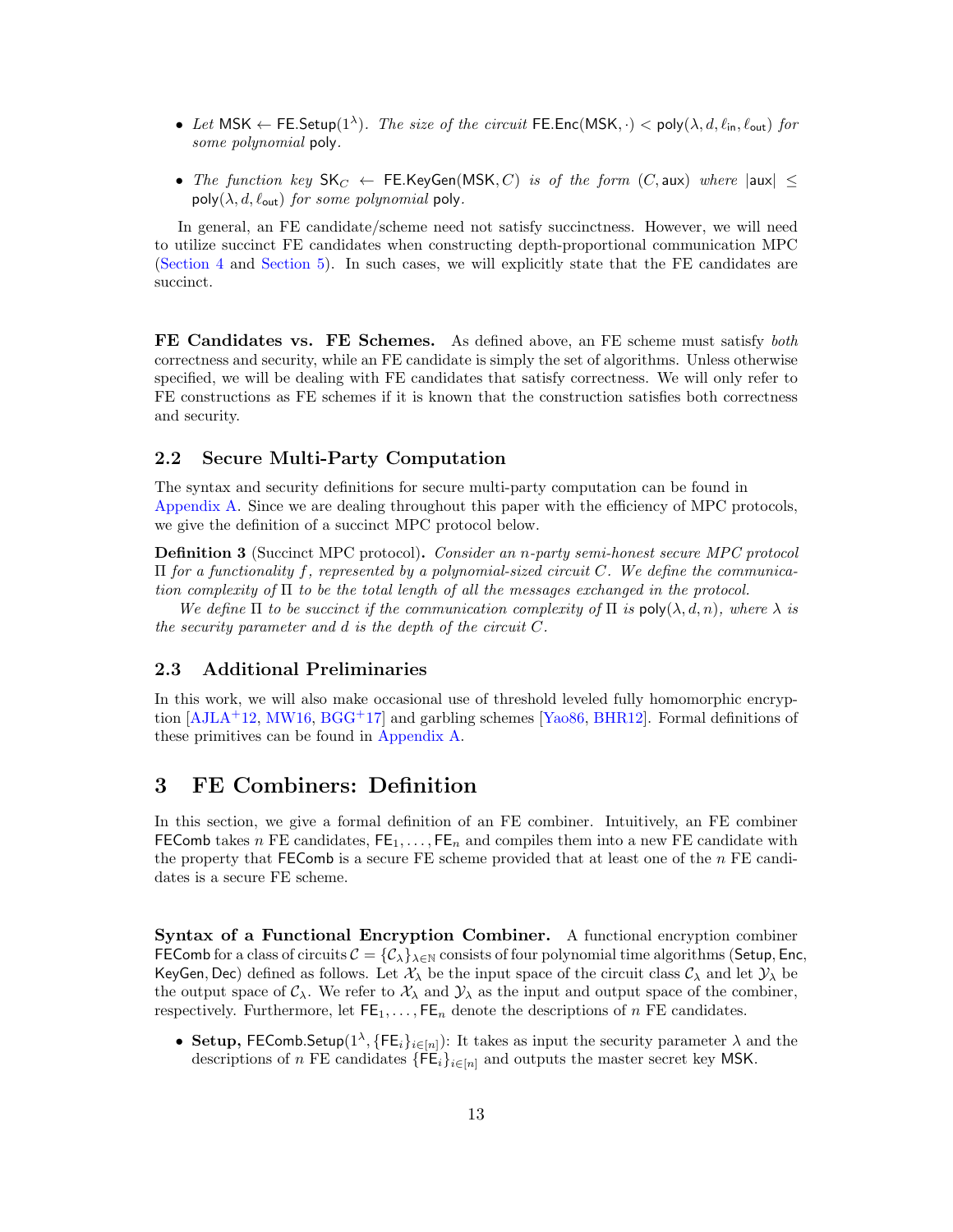- Encryption, FEComb.Enc(MSK,  ${FE_i}_{i\in[n]}$ , m): It takes as input the master secret key MSK, the descriptions of n FE candidates  $\{\mathsf{FE}_i\}_{i\in[n]}$ , and a message  $m\in\mathcal{X}_\lambda$  and outputs CT, an encryption of m.
- Key Generation, FEComb.Keygen (MSK,  $\{FE_i\}_{i\in[n]}, C$ ): It takes as input the master secret key MSK, the descriptions of n FE candidates  $\{\mathsf{FE}_i\}_{i\in[n]}$ , and a circuit  $C\in\mathcal{C}_\lambda$  and outputs a function key  $SK_C$ .
- Decryption, FEComb.Dec ( ${F}E_i\}_{i\in[n]}$ , SK<sub>C</sub>, CT): It is a deterministic algorithm that takes as input the descriptions of n FE candidates  $\{\mathsf{FE}_i\}_{i\in[n]}\$ , a function secret key  $\mathsf{SK}_C$ , and a ciphertext CT and outputs a value  $y \in \mathcal{Y}_\lambda$ .

**Remark 1.** In the formal definition above, we have included  $\{FE_i\}_{i\in[n]}$ , the descriptions of the FE candidates, as input to all the algorithms of FEComb. For notational simplicity, we will often forgo these inputs and assume that they are implicit.

We now define the properties associated with an FE combiner. The three properties are correctness, polynomial slowdown, and security. Correctness is analogous to that of an FE candidate, provided that the  $n$  input FE candidates are all valid FE candidates. Polynomial slowdown says that the running times of all the algorithms of FEComb are polynomial in  $\lambda$  and n. Finally, security intuitively says that if at least one of the FE candidates is also secure, then FEComb is a secure FE scheme. We provide the formal definitions below.

#### Correctness.

**Definition 4** (Correctness). Suppose  ${FE_i}_{i \in [n]}$  are correct FE candidates. We say that an FE combiner is correct if for every circuit  $C : \mathcal{X}_{\lambda} \to \mathcal{Y}_{\lambda} \in \mathcal{C}_{\lambda}$ , and message  $m \in \mathcal{X}_{\lambda}$  it holds that:

$$
\Pr\left[\begin{array}{c}\mathsf{MSK} \leftarrow \mathsf{FEComb}.\mathsf{Setup}(1^\lambda,\{\mathsf{FE}_i\}_{i\in[n]})\\\mathsf{CT} \leftarrow \mathsf{FEComb}.\mathsf{Enc}(\mathsf{MSK},\{\mathsf{FE}_i\}_{i\in[n]},m)\\\mathsf{SK}_C \leftarrow \mathsf{FEComb}.\mathsf{Keygen}(\mathsf{MSK},\{\mathsf{FE}_i\}_{i\in[n]},C)\\C(m) \leftarrow \mathsf{FEComb}.\mathsf{Dec}(\{\mathsf{FE}_i\}_{i\in[n]},\mathsf{SK}_C,\mathsf{CT})\end{array}\right]\geq 1-\mathsf{negl}(\lambda),
$$

where the probability is taken over the coins of the algorithms and negl( $\lambda$ ) is a negligible function in  $\lambda$ .

# Polynomial Slowdown.

Definition 5 (Polynomial Slowdown). An FE combiner FEComb satisfies polynomial slowdown if on all inputs, the running times of FEComb.Setup, FEComb.Enc, FEComb.Keygen, and **FEComb.** Dec are at most  $poly(\lambda, n)$ , where n is the number of FE candidates that are being combined.

#### IND-Security.

**Definition 6** (IND-Secure FE Combiner). An FE combiner FEComb is selectively secure if for any set  ${F \in \mathbb{R}}_{i\in[n]}$  of correct FE candidates, it satisfies [Definition 16,](#page-47-0) where the descriptions of  ${F_{\text{E}}}_{i\in[n]}$  are public and implicit in all invocations of the algorithms of FEComb, if at least one of the FE candidates  $FE_1, \ldots, FE_n$  also satisfies [Definition 16.](#page-47-0)

Note that  $Definition\ 16$  is the IND-security definition for FE. Unless otherwise specified, when we say a *secure* FE combiner, we refer to one that satisfies IND-security.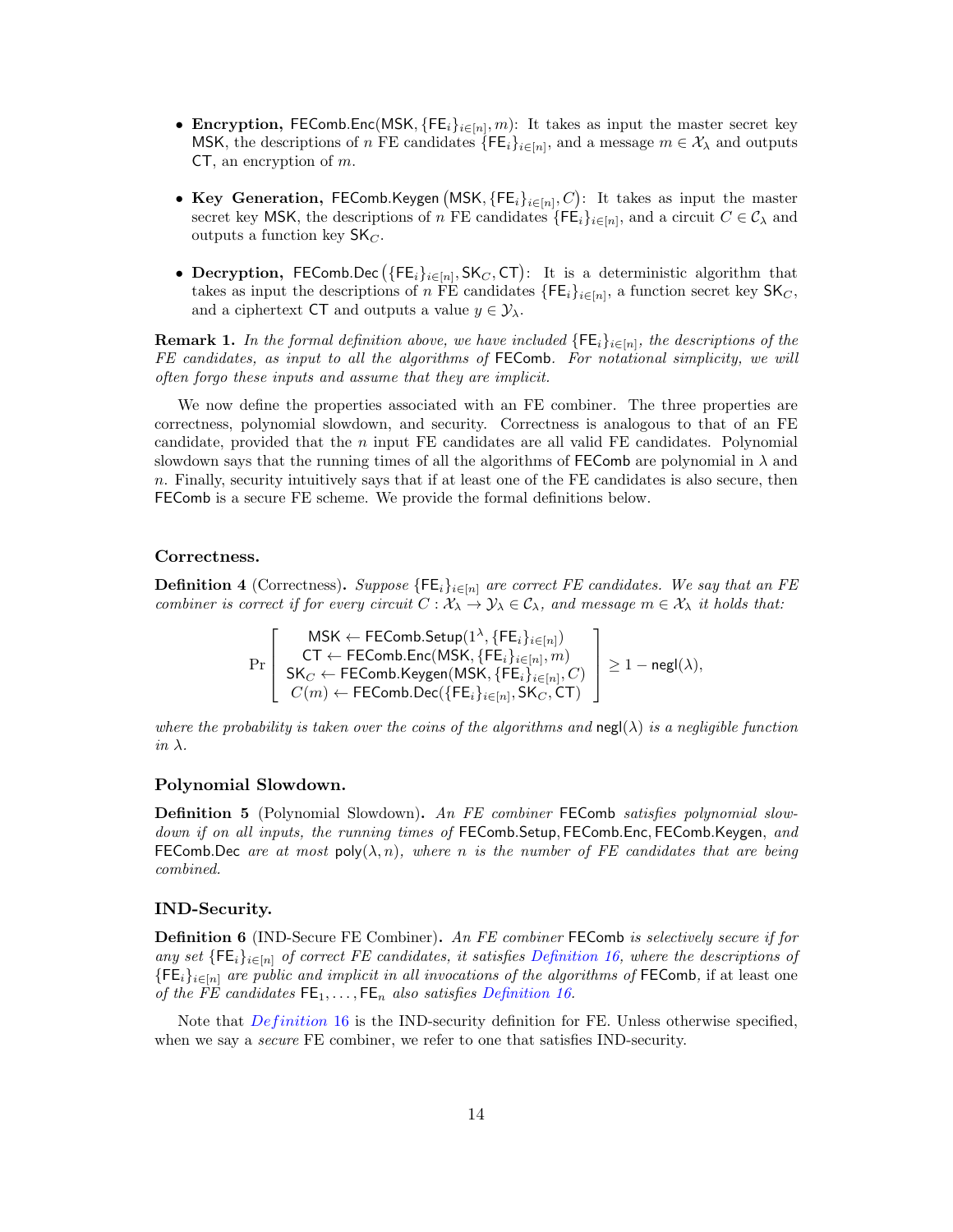Simulation Security. Similarly to FE candidates, we can also consider a different notion of security called (single-key) simulation security.

<span id="page-14-1"></span>**Definition 7.** An FE combiner FEComb is single-key simulation secure if for any set  ${F \in \{F_i\}_{i \in [n]} }$ of correct FE candidates, it satisfies [Definition 17,](#page-47-1) where the descriptions of  ${F \mathsf{E}_i}_{i \in [n]}$  are public and implicit in all invocations of the algorithms of  $FEComb$ , if at least one of the  $FE$  candidates  $FE_1, \ldots, FE_n$  also satisfies [Definition 17.](#page-47-1)

Note that  $Definition 17$  is the simulation security definition for FE.

**Succinctness.** Similarly to FE candidates, we can also define the notion of a succinct FE combiner. An FE combiner is not required to satisfy succinctness, but we will utilize a succinct FE combiner when construction low communication MPC [\(Section 4](#page-14-0) and [Section 5\)](#page-21-0).

**Definition 8.** An FE combiner FEComb = (Setup, Enc, KeyGen, Dec) for a circuit class C containing circuits that take inputs of length  $\ell_{\rm in}$ , outputs strings of length  $\ell_{\rm out}$  bits and are of depth at most d is succinct if for every set of succinct FE candidates  $FE_1, \ldots, FE_n$ , the following holds: For any circuit  $C \in \mathcal{C}$ ,

- Let MSK  $\leftarrow$  FEComb.Setup $(1^{\lambda}, \{ \mathsf{FE}_i \}_{i \in [n]})$ . The size of the circuit FEComb.Enc(MSK, $\cdot$ )  $\leq$ poly( $\lambda$ ,  $d$ ,  $\ell_{\text{in}}$ ,  $\ell_{\text{out}}$ ,  $n$ ) for some polynomial poly.
- The function key  $SK_C \leftarrow$  FEComb.KeyGen(MSK, C) is of the form  $(C, aux)$  where  $|aux| \leq$  $\mathsf{poly}(\lambda, d, \ell_{\mathsf{out}}, n)$  for some polynomial poly.

#### Robust FE Combiners and Universal FE.

Remark 2. We also define the notion of a robust FE combiner. An FE combiner FEComb is robust if it is an FE combiner that satisfies the three properties (correctness, polynomial slowdown, and security) associated with an FE combiner when given any set of FE candidates  ${E_i}_{i\in[n]}$ , provided that one is a correct and secure FE candidate. No restriction is placed on the other FE candidates. In particular, they need not satisfy correctness at all.

Robust FE combiners can be used to build a universal functional encryption scheme defined below.

**Definition 9** (T-Universal Functional Encryption). We say that an explicit Turing machine  $\Pi_{\text{univ}} = (\Pi_{\text{univ}}.\text{Setup},\Pi_{\text{univ}}.\text{Enc},\Pi_{\text{univ}}.\text{KeyGen},\Pi_{\text{univ}}.\text{Dec})$  is a universal functional encryption scheme parametrized by T if  $\Pi_{\text{univ}}$  is a correct and secure FE scheme assuming the existence a correct and secure FE scheme with runtime  $\langle T \rangle$ .

# <span id="page-14-0"></span>4 Succinct Single-Key Simulation Secure Decomposable FE Combiner

In this section, we define and construct a succinct single-key simulation secure decomposable FE combiner (DFEComb for short) that will be useful later for our communication-efficient MPC result. Such a combiner is an FE combiner that satisfies succinctness, a stronger single-key simulation notion of security (defined below), and the following decomposability property.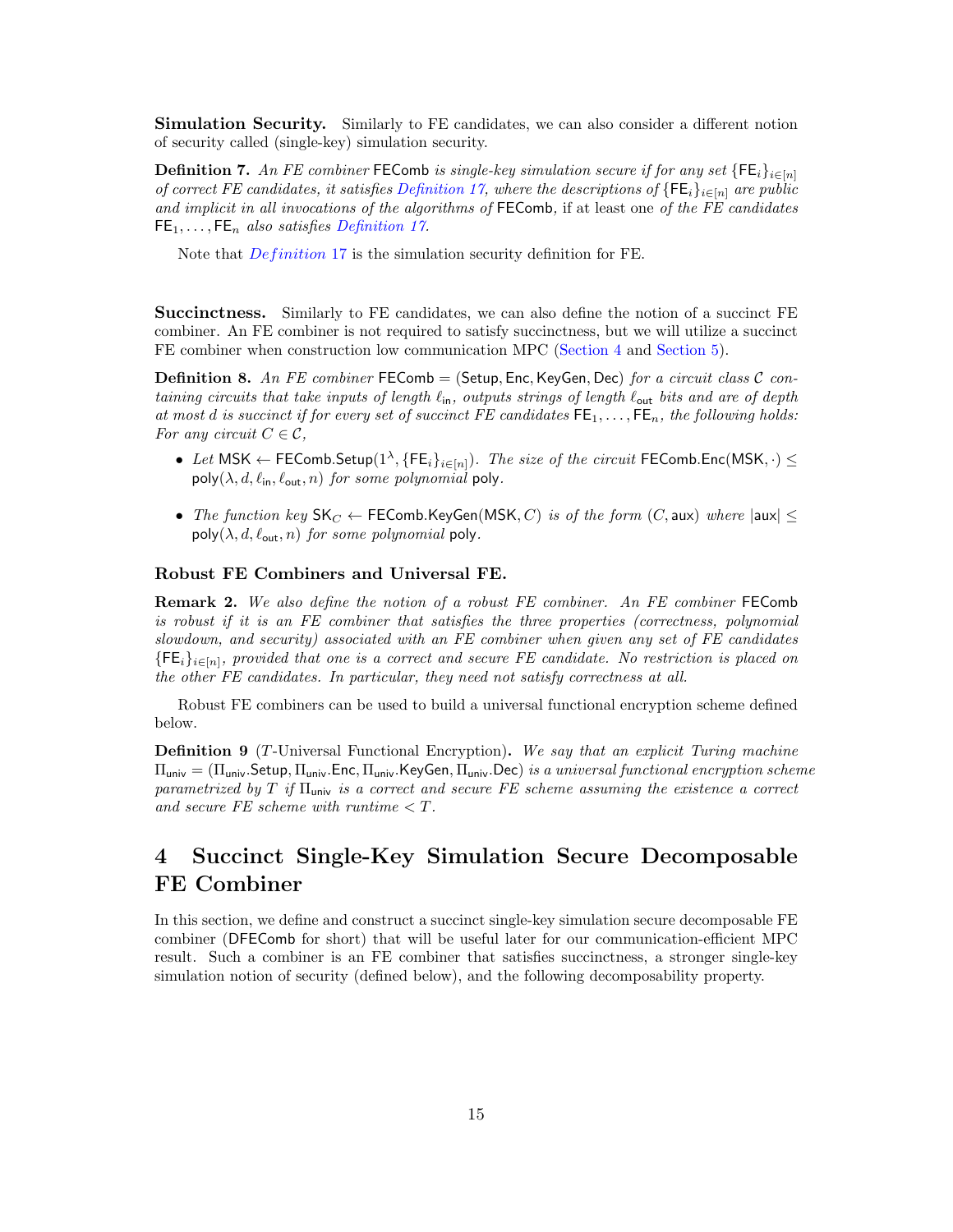#### Decomposability.

**Definition 10** (Decomposability). An FE combiner FEComb = (Setup, Enc, KeyGen, Dec) is said to be decomposable if Setup runs  $MSK_i \leftarrow FE_i$ . Setup $(1^{\lambda})$  for each FE candidate FE<sub>i</sub> and outputs  $MSK = \{MSK_i\}_{i \in [n]}$  and KeyGen operates according to the following two steps.

- 1. It first runs a deterministic subroutine Partition that, on input a circuit  $C$  and the number of candidates  $1^n$ , outputs  $(C_1, \ldots, C_n)$ , where each  $C_i$  is a circuit of depth polynomial in the depth of C.
- 2. It then runs  $SK_i \leftarrow FE_i.KeyGen(MSK_i, C_i)$  and outputs  $SK_C = \{SK_i\}_{i \in [n]}$  That is, it generates a functional key for  $C_i$  using the ith candidate and outputs the union of all these functional keys as the function key for C.

When dealing with decomposable FE combiners, we will often make reference to the algorithm Partition used in the first step of KeyGen. We will include this algorithm as an additional algorithm for such combiners.

Such a notion of decomposability is natural when we consider the connection between FE combiners and MPC. In particular, in MPC, each party generates messages and broadcasts them to the other parties. When relating FE combiners to MPC, it will be useful to associate each FE candidate to a party in the MPC protocol. Decomposability of the FE combiner intuitively allows each party to generate a functional key corresponding to their FE candidate and broadcast it to the other parties. Once each party has acquired all the functional keys from the other parties, the decomposability property ensures that each party possesses the functional key for the FE combiner.

Single-key Simulation Security for Decomposable FE combiners: We require decomposable FE combiners to satisfy a stronger single-key simulation security definition than [Definition 7.](#page-14-1) Essentially, this notion allows the adversary to choose a set I containing all but one of the FE candidates and then receive the master secret keys associated with these candidates. This is in contrast to the weaker single-key simulation security definition [\(Definition 7\)](#page-14-1), where the adversary received no master secret key information. Formally, single-key simulation security for decomposable FE combiners is defined by the computational indistinguishability of the real and ideal experiments defined below.

 $\mathsf{RealExpt}_{\mathcal{A}}(1^\lambda,1^d,1^n,C)$ 

- 1. Compute DFEComb.Setup $(1^{\lambda}, 1^d, 1^n) \rightarrow$  $MSK = \{MSK_i\}_{i \in [n]}$
- 2. Compute DFEComb.Keygen(MSK,  $C$ )  $\rightarrow$  $SK_C = (SK_1, ..., SK_n)$
- 3.  $A_0(1^{\lambda}, 1^d, 1^n, C) \to (I, z_0)$ . Here,  $I \subset [n]$ of size  $n-1$ .
- 4.  $A_1({MSK}_i)_{i\in I}, SK_C, z_0) \rightarrow (m, z_1)$
- 5. DFEComb.Enc(MSK,  $m$ )  $\rightarrow$  CT
- 6.  $A_2$ (CT, SK<sub>C</sub>,  $z_1$ )  $\rightarrow \alpha$
- 7. Output  $\alpha$

 $\mathsf{IdealExpt}_{\mathcal{A},\mathsf{Sim}}(1^\lambda,1^d,1^n,C)$ 

- 1. Compute DFEComb.Setup $(1^{\lambda}, 1^d, 1^n) \rightarrow$  $MSK = \{MSK_i\}_{i \in [n]}$
- 2. Compute DFEComb.Keygen(MSK,  $C$ )  $\rightarrow$  $SK_C = (SK_1, ..., SK_n)$
- 3.  $A_0(1^{\lambda}, 1^d, 1^n, C) \to (I, z_0)$ . Here,  $I \subset [n]$ of size  $n-1$ .
- 4.  $A_1({MSK}_i)_{i\in I}, SK_C, z_0) \rightarrow (m, z_1)$
- 5. Sim(MSK, SK $_C$ ,  $C$ ,  $C(m)$ )  $\rightarrow$  CT
- 6.  $A_2$ (CT, SK<sub>C</sub>,  $z_1$ )  $\rightarrow \alpha$
- 7. Output  $\alpha$

<span id="page-15-0"></span>Definition 11. (Single-Key Simulation Security of Decomposable FE Combiner) A single-key simulation-secure decomposable FE combiner scheme DFEComb for a class of circuits  $\mathcal C$  is said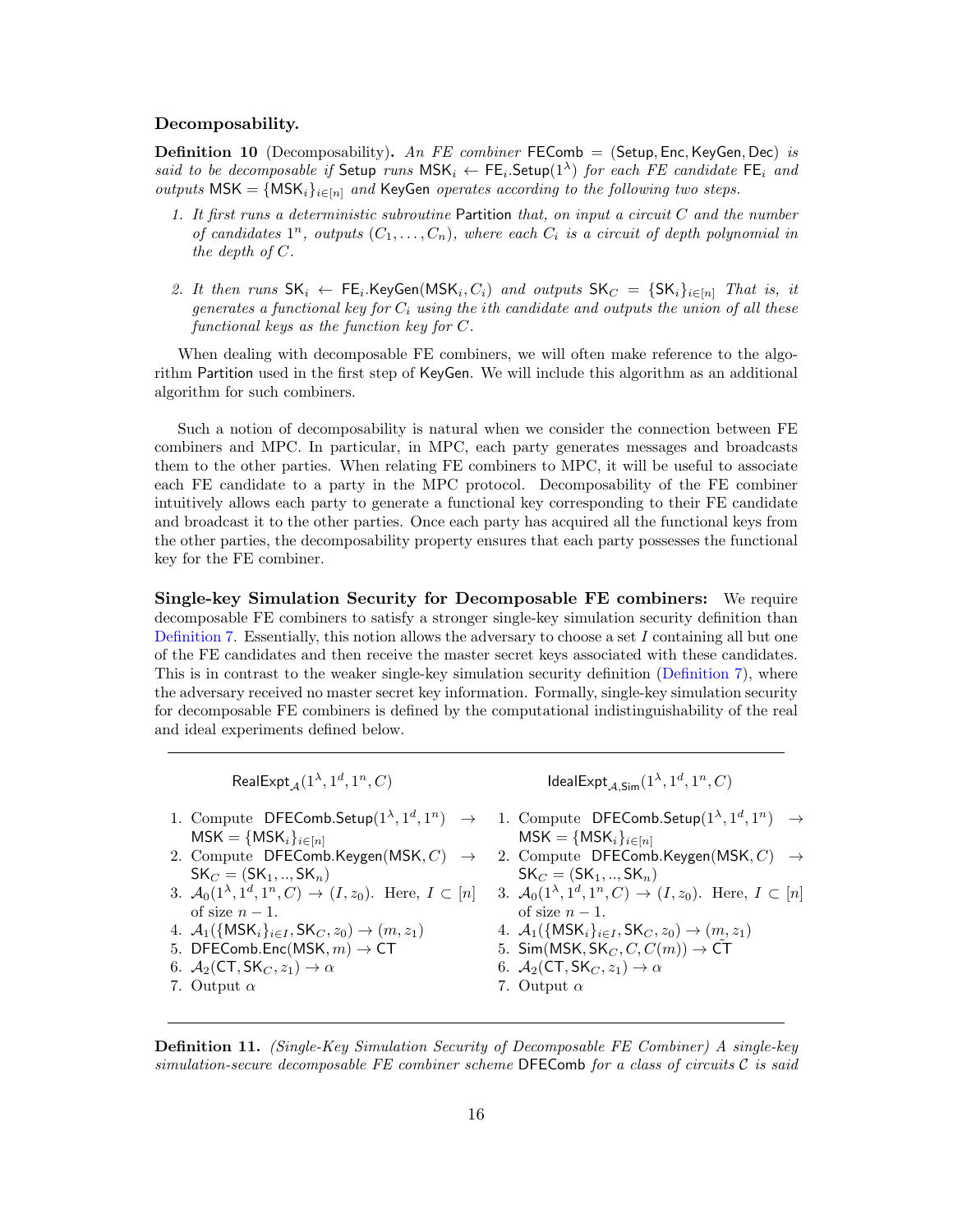to be secure if there exists an algorithm DFEComb.Sim such that the following holds: for a sufficiently large security parameter  $\lambda$ , for every circuit  $C \in \mathcal{C}$ , correct FE candidates  $\{FE_i\}_{i\in[n]}$ with at least one guaranteed to be secure, PPT non-uniform adversary  $A = (A_0, A_1, A_2)$ :

 $|\Pr[1 \leftarrow \mathsf{RealExpt}_{\mathcal{A}}(1^\lambda, 1^d, 1^n, C)] - \Pr[1 \leftarrow \mathsf{IdealExpt}_{\mathcal{A}, \mathsf{Sim}}(1^\lambda, 1^d, 1^n, C)]| \leq \mathsf{negl}(\lambda).$ 

### 4.1 Construction of a DFE Combiner from LWE

In this section, we give our construction of a succinct single-key simulation secure decomposable FE combiner DFEComb from LWE. For the construction let,  $TFHE = (Setup, Enc, Eva, I)$ PartDec, FinDec) denote a threshold homomorphic encryption scheme. Let  $FE_1, \ldots, FE_n$  be n FE candidates. For simplicity of the exposition, all the algorithms of DFEComb implicitly get the description of the candidates as input. We show the following result.

<span id="page-16-0"></span>Theorem 5. Assuming TFHE is a secure threshold (leveled) homomorphic encryption scheme, there exists a succinct single-key simulation secure decomposable FE combiner.

Corollary 1. Assuming LWE, there exists a succinct single-key simulation secure decomposable FE combiner.

Construction. Since we are constructing a *succinct* FE combiner, the combiner and FE candidates will be instantiated for circuit classes with bounded depth. To make this clear, we input the depth of the circuit class to the setup algorithm in the construction. Additionally, we include Partition in the list of algorithms for DFEComb as we will reference it later.

• DFEComb.Setup $(1^{\lambda}, 1^d, 1^n)$ : It runs  $\mathsf{FE}_i$ .Setup $(1^{\lambda}, 1^{d'}) \to \mathsf{MSK}_i$  for all  $i \in [n]$  and outputs  $\mathsf{MSK} = \{\mathsf{MSK}_i\}_{i \in [n]}.$ 

Here, d' is the depth of the circuit TFHE.PartDec( $\cdot$ , TFHE.Eval( $\cdot$ , $\cdot$ )) that evaluates a TFHE ciphertext using a circuit of depth  $d$ , and then computes a partial decryption. Note that,  $d' = \text{poly}(\lambda, d)$  due to compactness of TFHE.

• DFEComb. Enc(MSK, m) : It executes the setup of TFHE; TFHE. Setup( $1^{\lambda}, 1^d, 1^n$ )  $\rightarrow$  (fpk,  $f$ sk $_1, \ldots, f$ sk $_n$ ).

Then, it proceeds as follows:

- Compute TFHE.Enc(fpk,  $m$ )  $\rightarrow$  CT<sub>fhe</sub>
- $-$  For all  $i \in [n]$ , sample  $r_i \stackrel{\$}{\leftarrow} \{0,1\}^{\ell_{\text{fhe}}}$ . Here,  $\ell_{\text{fhe}}$  is the length of the randomness required by the PartDec algorithm.
- $-$  Compute  $\mathsf{CT}_i \leftarrow \mathsf{FE}_i.\mathsf{Enc}\left(\mathsf{MSK}_i, (\mathsf{fpk}, \mathsf{CT}_{\mathsf{fhe}}, \mathsf{fsk}_i, r_i)\right).$
- $-$  Output  $CT = \{CT_i\}_{i \in [n]}.$
- DFEComb.Partition(C) : Consider the circuit  $F_C$  that takes as input four strings from implicit domains of the form  $(\textsf{fpk}', \textsf{CT}'_{\textsf{fhe}}, \textsf{SK}', r')$  and computes

 $p \leftarrow \mathsf{TFHE}.\mathsf{PartDec}\left(\mathsf{SK}^{\prime},\mathsf{TFHE}.\mathsf{Eval}\left(\mathsf{fpk}^{\prime},\mathsf{CT}_{\mathsf{fhe}}^{\prime},C\right);r^{\prime}\right).$ 

The partition function outputs  $(F_C, \ldots, F_C)$ .

• DFEComb.Keygen(MSK, C) : The key generation algorithm first computes  $(C_1, \ldots, C_n)$   $\leftarrow$ DFEComb.Partition(C). Then, it computes  $(C_i, \mathsf{SK}_i) \leftarrow \mathsf{FE}_i.\mathsf{KeyGen}(\mathsf{MSK}_i, C_i)$  for  $i \in [n].$ It outputs  $SK = (C, \{SK_i\}_{i \in [n]})$ .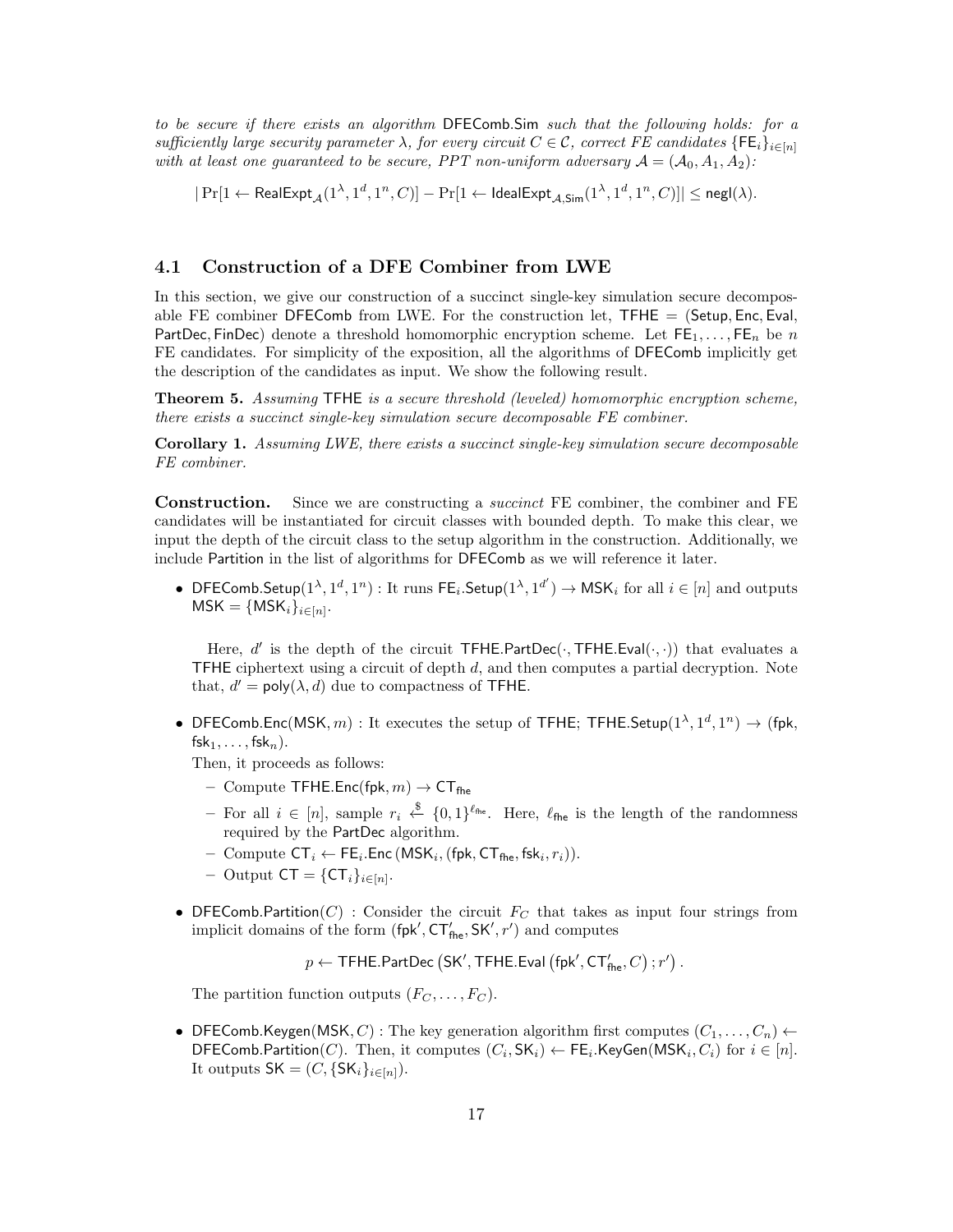• DFEComb.Dec(SK, CT) : The decryption algorithm first parses SK as  $(C, \{SK_i\}_{i\in[n]})$  and CT as  $\{CT_i\}_{i\in[n]}$ . Then, it computes  $p_i \leftarrow \mathsf{FE}_i\textsf{Dec}(\mathsf{SK}_i, \mathsf{CT}_i)$ . Finally, it outputs TFHE.FinDec $(p_1, \ldots, p_n)$ .

Lemma 2. The FE combiner construction above satisfies correctness, polynomial slowdown, and decomposability.

The correctness and efficiency of the combiner follow immediately from the construction and the correctness and efficiency of the FE candidates and TFHE. Decomposability follows immediately from the construction.

**Lemma 3.** The FE combiner construction above satisfies succinctness.

Let's denote  $|m|$  to be  $\ell_{in}$ . Let's first bound the size of the encryption circuit. The ciphertext contains encryptions of  $f_p k$ ,  $CT_{fhe}$ ,  $fsk_i$ ,  $r_i$  using the candidate *i*. If each candidate  $FE_i$  satisfies the efficiency requirement, then the size of the circuit computing each FE candidate ciphertext is just  $\text{poly}_i(\lambda, d, \ell_{\text{in}}, \ell_{\text{out}})$  for some polynomial  $\text{poly}_i$  as it only depends on the following.

- The depth and output length of TFHE.PartDec(TFHE.Eval( $\cdot$ , C);  $\cdot$ ), which is poly( $\lambda$ ,  $d$ ,  $\ell_{\rm in}$ ,  $\ell_{\rm out}$ ) since the algorithms of TFHE are efficient.
- The length of  $CT_{\text{fhe}},$  fpk, fsk<sub>i</sub>,  $r_i$ , which is also poly $(\lambda, d, \ell_{\text{in}}, \ell_{\text{out}})$  due to the compactness and efficiency of TFHE.
- The length of the output of C, which is  $\ell_{\text{out}}$ .

The size of the circuit that computes TFHE. Enc is bounded by some polynomial  $poly(\lambda, d, \ell_{\text{in}})$ due to the compactness property of the TFHE scheme. Thus, the total size of the FE combiner encryption circuit is bounded by some polynomial  $\text{poly}(n, \lambda, d, \ell_{\text{in}}, \ell_{\text{out}})$ . Furthermore,  $|\{\mathsf{SK}_i\}_{i\in[n]}| < \mathsf{poly}(n, \lambda, d, \ell_{\mathsf{out}})$  since each of the underlying FE candidates are succinct.

Theorem 6. The FE combiner construction above satisfies the single-key simulation security definition for a decomposable FE combiner [\(Definition 11\)](#page-15-0).

This is the last step towards proving [Theorem 5.](#page-16-0) We give a description of the simulator in [Figure 3.](#page-18-0)

We now prove security via a sequence of hybrid experiments by arguing that every pair of consecutive hybrids is computationally indistinguishable. The first hybrid,  $Hyb<sub>0</sub>$ , corresponds to the real experiment, while the last hybrid,  $Hyb<sub>3</sub>$ , corresponds to the simulated experiment. We will use red, underlined text to denote the differences between consecutive hybrids.

 $Hyb<sub>0</sub>$ : This hybrid is the real experiment. Namely,

- 1. For every  $i \in [n]$ , run  $\mathsf{FE}_i$ . Setup $(1^{\lambda}, 1^{d'}) \to \mathsf{MSK}_i$ .
- 2. Compute DFEComb.Keygen(MSK,  $C$ )  $\rightarrow$  SK $_C =$  (SK<sub>1</sub>, ..., SK<sub>n</sub>).
- 3.  $A_0(1^{\lambda}, 1^d, 1^n, C) \to (I, z_0)$ .
- 4.  $A_1({MSK_i}_{i \in I}, SK_C, z_0) \rightarrow (m, z_1)$ .
- 5. Run TFHE.Setup $(1^{\lambda}, 1^d, 1^n) \rightarrow (\textsf{fpk}, \textsf{fsk}_1, \ldots, \textsf{fsk}_n).$
- 6. Compute TFHE.Enc(fpk,  $m$ )  $\rightarrow$  CT<sub>fhe</sub>.
- 7. For all  $i \in [n]$ , sample  $r_i \stackrel{\$}{\leftarrow} \{0,1\}^{\ell_{\text{fhe}}}$ . Here,  $\ell_{\text{fhe}}$  is the length of the randomness required by PartDec algorithm.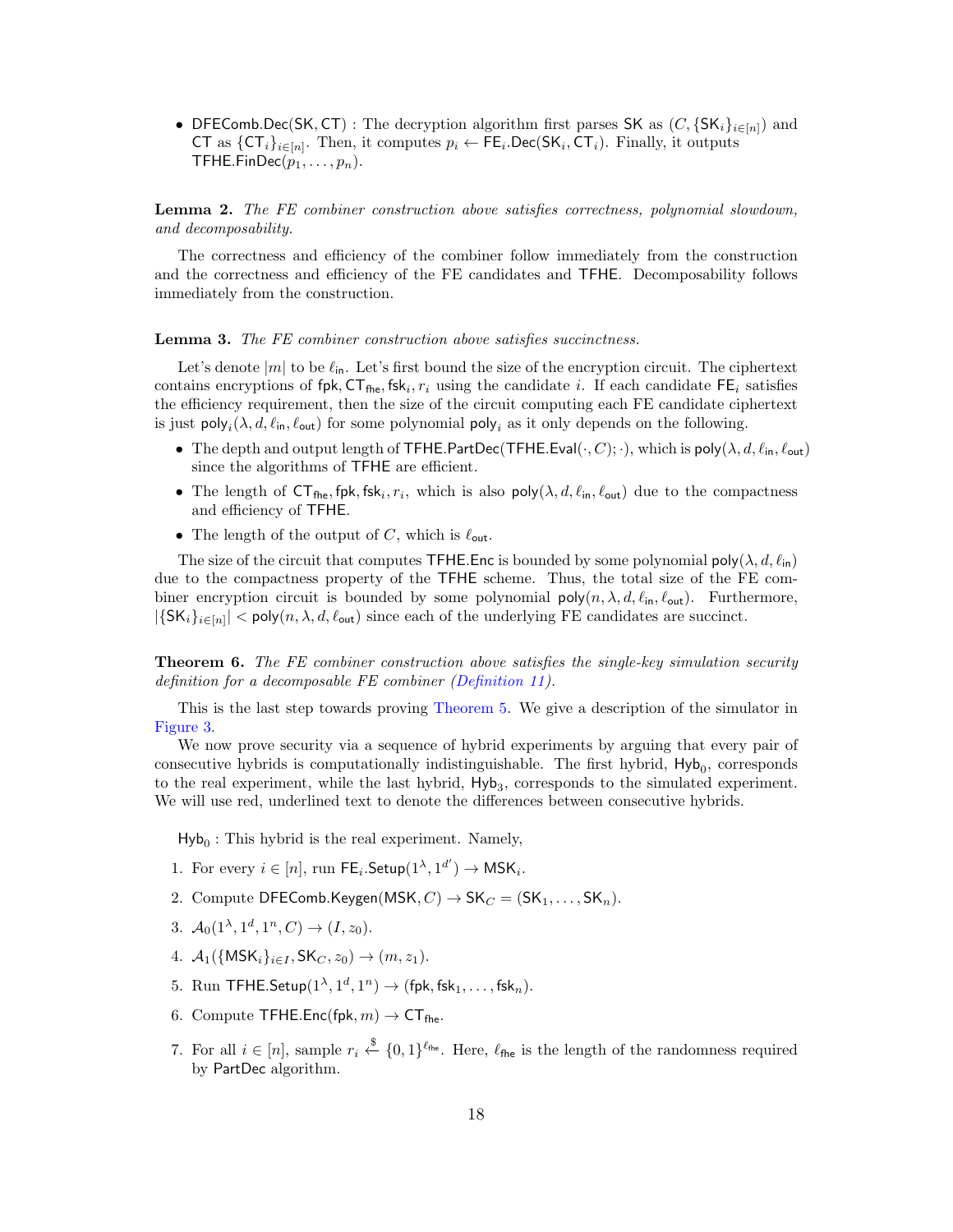**Input:** Master secret key  $\mathsf{MSK} = (\mathsf{MSK}_1, ..., \mathsf{MSK}_n)$ , functional key  $\mathsf{SK}_C = \{\mathsf{SK}_i\}_{i \in [n]},$  circuit C, value  $C(m)$ , set of insecure candidates  $I = [n] \setminus i^*$ .

- Run TFHE.Setup $(1^{\lambda}, 1^d, 1^n) \rightarrow (\textsf{fpk}, \textsf{fsk}_1, \ldots, \textsf{fsk}_n)$
- Compute TFHE.Enc(fpk,  $0 \rightarrow CT_{\text{fhe}}$
- For all  $i \in I$ , sample  $r_i \stackrel{\$}{\leftarrow} \{0,1\}^{\ell_{\text{fhe}}}$ . Here,  $\ell_{\text{fhe}}$  is the length of the randomness required by PartDec algorithm.
- Let TFHE.Sim(TFHE.Eval( $C,$  CT $_{\text{fhe}}$ ),  $\{\textsf{fsk}_i\}_{i\in I},$   $C(m))\rightarrow p_{i^*}$
- Compute  $\mathsf{CT}_i \leftarrow \mathsf{FE}_i.\mathsf{Enc}\left(\mathsf{MSK}_i, (\mathsf{fpk}, \mathsf{CT}_{\mathsf{fhe}}, \mathsf{fsk}_i, r_i)\right)$  for all  $i \in I$ .
- Compute  $CT_{i^*} \leftarrow \mathsf{FE}_{i^*}$ . Sim(MSK $_{i^*}, C, SK_{i^*}, p_{i^*})$
- <span id="page-18-0"></span>• Output  $CT = \{CT_i\}_{i \in [n]}.$

#### Figure 3: Simulator of DFEComb

- 8. Compute  $\mathsf{CT}_i \leftarrow \mathsf{FE}_i.\mathsf{Enc}\left(\mathsf{MSK}_i, (\mathsf{fpk}, \mathsf{CT}_{\mathsf{fhe}}, \mathsf{fsk}_i, r_i)\right).$
- 9. Output  $CT = \{CT_i\}_{i \in [n]}.$
- 10.  $A_2$ (CT, SK<sub>C</sub>,  $z_1$ )  $\rightarrow \alpha$ .
- 11. Output  $\alpha$ .

 $Hyb_1$ : This hybrid is exactly the same as the previous one except that now, the output ciphertext of the secure candidate  $FE_1$  (without loss of generality, assume that  $FE_1$  is a secure candidate and  $I = [2, n]$  for the rest of the hybrids) is simulated using the correct TFHE partial decryption  $p_1$  (defined below).

- 1. For every  $i \in [n]$ , run  $\mathsf{FE}_i$ . Setup $(1^{\lambda}, 1^{d'}) \to \mathsf{MSK}_i$ .
- 2. Compute DFEComb.Keygen(MSK,  $C$ )  $\rightarrow$  SK $_C =$  (SK<sub>1</sub>, ..., SK<sub>n</sub>).
- 3.  $A_0(1^{\lambda}, 1^d, 1^n, C) \to (I, z_0)$ .
- 4.  $A_1({\{MSK_i\}}_{i\in I}, SK_C, z_0) \rightarrow (m, z_1)$ .
- 5. Run TFHE.Setup $(1^{\lambda}, 1^d, 1^n) \rightarrow (\textsf{fpk}, \textsf{fsk}_1, \ldots, \textsf{fsk}_n).$
- 6. Compute TFHE.Enc(fpk,  $m$ )  $\rightarrow$  CT<sub>fhe</sub>.
- 7. For all  $i \in [n]$ , sample  $r_i \stackrel{\$}{\leftarrow} \{0,1\}^{\ell_{\text{fhe}}}$ . Here,  $\ell_{\text{fhe}}$  is the length of the randomness required by PartDec algorithm.
- 8. Let TFHE.PartDec(TFHE.Eval( $CT_{\text{fhe}}, C$ ), fsk<sub>1</sub>;  $r_1$ )  $\rightarrow$   $p_1$ .
- 9. Compute  $\mathsf{CT}_i \leftarrow \mathsf{FE}_i.\mathsf{Enc}(\mathsf{MSK}_i, (\mathsf{fpk},\mathsf{CT}_{\mathsf{fhe}},\mathsf{fsk}_i,r_i))$  for all  $i \in [2,n].$
- 10. Compute  $\mathsf{CT}_1 \leftarrow \mathsf{FE}_1.\mathsf{Sim}(\mathsf{MSK}_1, C, \mathsf{SK}_1, p_1)$ .
- 11. Output  $CT = \{CT_i\}_{i \in [n]}.$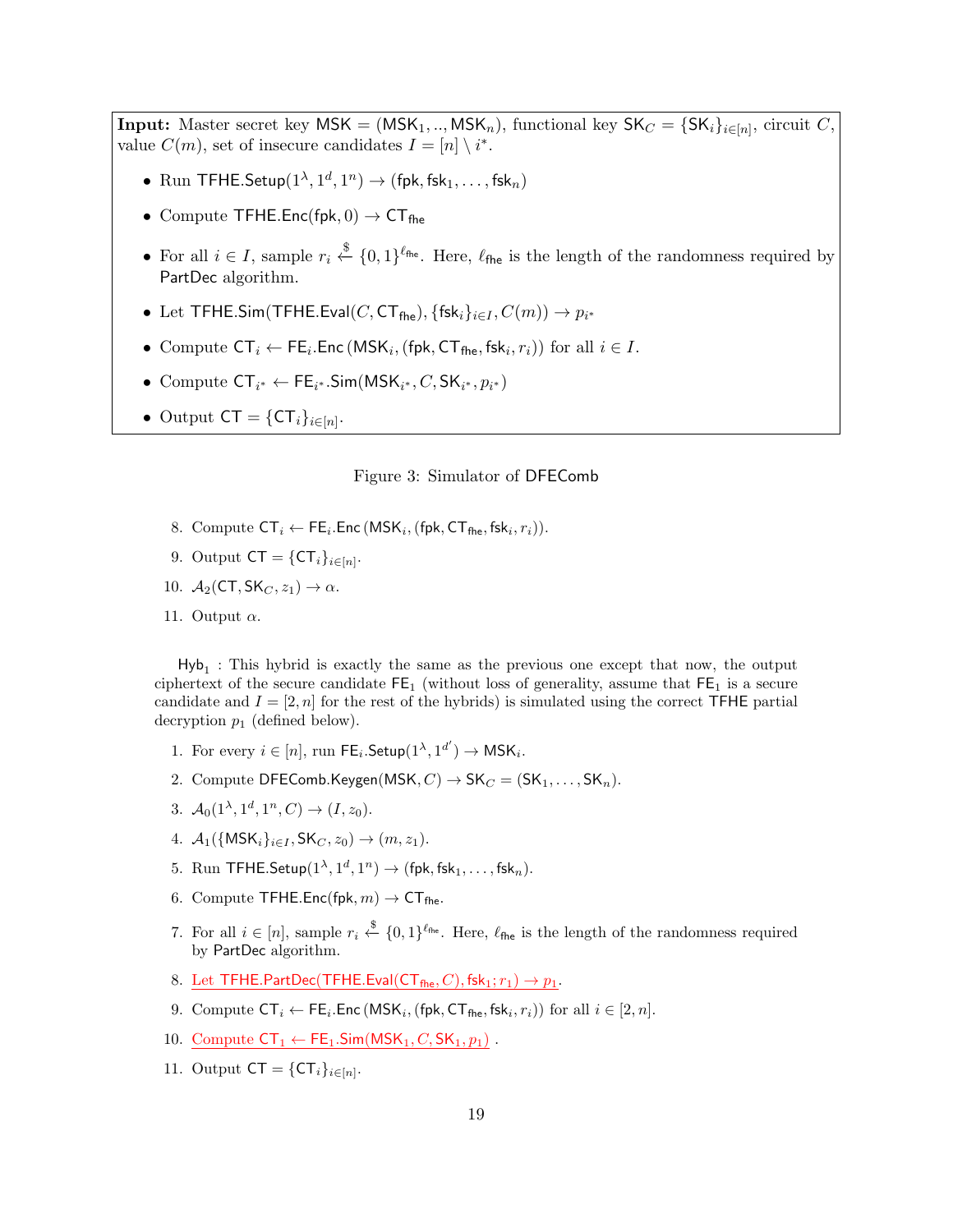12.  $A_2$ (CT, SK<sub>C</sub>,  $z_1$ )  $\rightarrow \alpha$ .

13. Output  $\alpha$ .

 $Hyb<sub>2</sub>$ : This hybrid is exactly the same as the previous one except that now, the TFHE partial decryption is simulated using secret keys  $fsk_2, \ldots, fsk_n$ .

- 1. For every  $i \in [n]$ , run  $\mathsf{FE}_i$ . Setup $(1^{\lambda}, 1^{d'}) \to \mathsf{MSK}_i$ .
- 2. Compute DFEComb.Keygen(MSK,  $C$ )  $\rightarrow$  SK $_C =$  (SK<sub>1</sub>, ..., SK<sub>n</sub>).
- 3.  $A_0(1^{\lambda}, 1^d, 1^n, C) \rightarrow (I, z_0)$ .
- 4.  $A_1({MSK}_i)_{i\in I}, SK_C, z_0) \rightarrow (m, z_1)$ .
- 5. Run TFHE.Setup $(1^{\lambda}, 1^d, 1^n) \rightarrow (\textsf{fpk}, \textsf{fsk}_1, \ldots, \textsf{fsk}_n).$
- 6. Compute TFHE.Enc(fpk,  $m$ )  $\rightarrow$  CT<sub>fhe</sub>
- 7. For all  $i \in [n]$ , sample  $r_i \stackrel{\$}{\leftarrow} \{0,1\}^{\ell_{\text{fhe}}}$ . Here,  $\ell_{\text{fhe}}$  is the length of the randomness required by PartDec algorithm.
- 8. Let TFHE.Sim(TFHE.Eval(C,  $CT_{\text{fhe}}$ ),  $\{\text{fsk}_i\}_{i\in[2,n]}, C(m)) \rightarrow p_1$ .
- 9. Compute  $\mathsf{CT}_i \leftarrow \mathsf{FE}_i.\mathsf{Enc}(\mathsf{MSK}_i, (\mathsf{fpk},\mathsf{CT}_{\mathsf{fhe}},\mathsf{fsk}_i,r_i))$  for all  $i \in [2,n].$
- 10. Compute  $\mathsf{CT}_1 \leftarrow \mathsf{FE}_1.\mathsf{Sim}(\mathsf{MSK}_1, C, \mathsf{SK}_1, p_1)$ .
- 11. Output  $CT = \{CT_i\}_{i \in [n]}.$
- 12.  $A_2(\text{CT}, \text{SK}_C, z_1) \rightarrow \alpha$ .
- 13. Output  $\alpha$ .

 $Hyb<sub>3</sub>$ : This hybrid is exactly the same as the previous one except that now,  $CT<sub>fhe</sub>$  is set as encryption of 0.

- 1. For every  $i \in [n]$ , run  $\mathsf{FE}_i$ . Setup $(1^{\lambda}, 1^{d'}) \to \mathsf{MSK}_i$ .
- 2. Compute DFEComb.Keygen(MSK,  $C$ )  $\rightarrow$  SK $_C =$  (SK<sub>1</sub>, ..., SK<sub>n</sub>).
- 3.  $A_0(1^{\lambda}, 1^d, 1^n, C) \rightarrow (I, z_0)$ .
- 4.  $A_1({MSK}_i)_{i\in I}, SK_C, z_0) \rightarrow (m, z_1)$ .
- 5. Run TFHE.Setup $(1^{\lambda}, 1^d, 1^n) \rightarrow (\textsf{fpk}, \textsf{fsk}_1, \ldots, \textsf{fsk}_n).$
- 6. Compute TFHE.Enc(fpk, 0)  $\rightarrow$  CT<sub>fhe</sub>.
- 7. For all  $i \in [n]$ , sample  $r_i \stackrel{\$}{\leftarrow} \{0,1\}^{\ell_{\text{fhe}}}$ . Here,  $\ell_{\text{fhe}}$  is the length of the randomness required by PartDec algorithm.
- 8. Let TFHE.Sim(TFHE.Eval( $C,$  CT<sub>fhe</sub>), {fsk<sub>i</sub>}<sub>i∈[2,n]</sub>,  $C(m)) \rightarrow p_1$ .
- 9. Compute  $\mathsf{CT}_i \leftarrow \mathsf{FE}_i.\mathsf{Enc}(\mathsf{MSK}_i, (\mathsf{fpk},\mathsf{CT}_{\mathsf{fhe}},\mathsf{fsk}_i,r_i))$  for all  $i \in [2,n].$
- 10. Compute  $\mathsf{CT}_1 \leftarrow \mathsf{FE}_1.\mathsf{Sim}(\mathsf{MSK}_1, C, \mathsf{SK}_1, p_1)$ .
- 11. Output  $CT = \{CT_i\}_{i \in [n]}.$
- 12.  $A_2$ (CT, SK<sub>C</sub>,  $z_1$ )  $\rightarrow \alpha$ .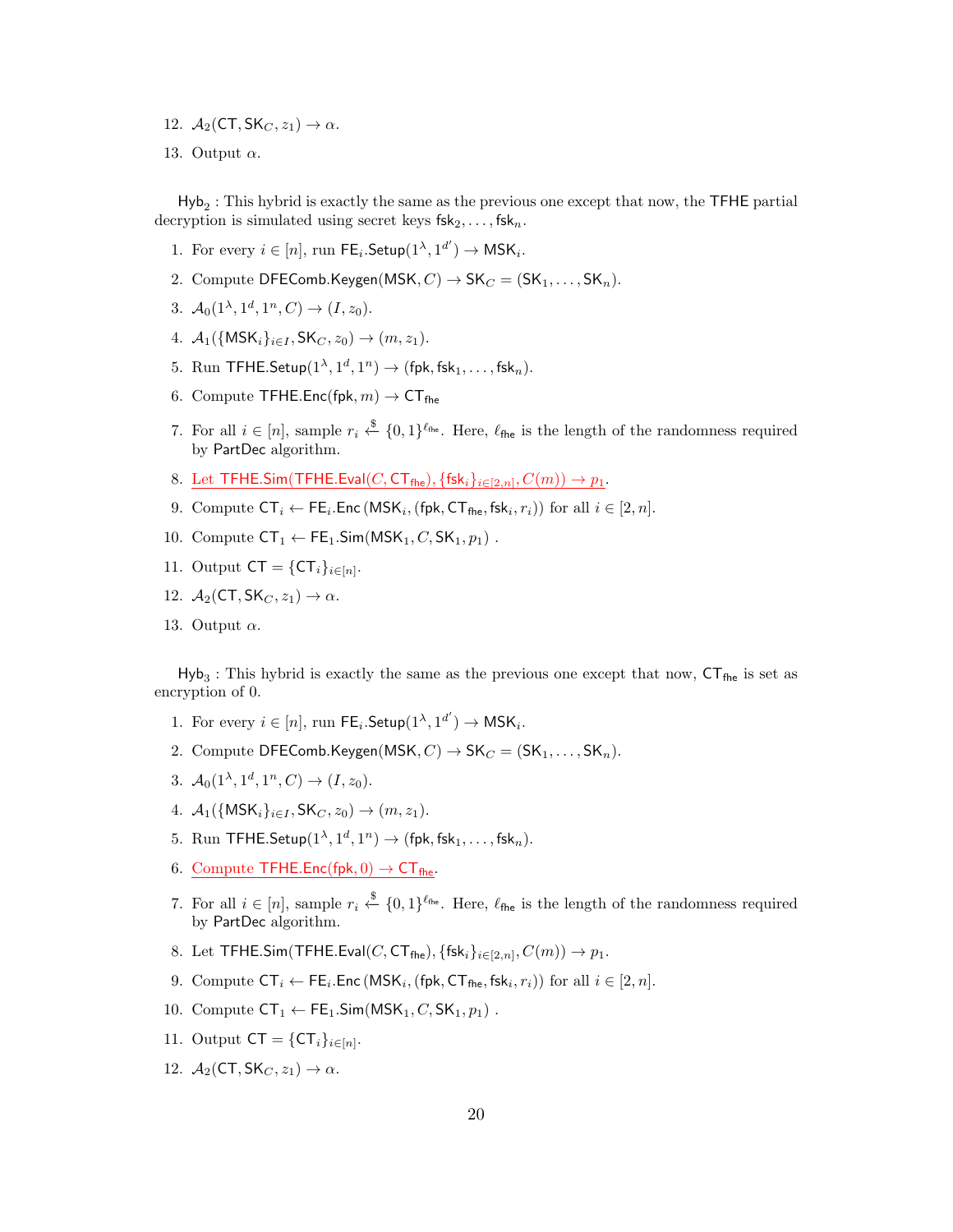13. Output  $\alpha$ .

**Lemma 4.** Assuming  $FE_1$  is single-key simulation-secure,  $Hyb_0$  is indistinguishable to  $Hyb_1$ .

*Proof.* The only difference between the two hybrids is the way  $CT_1$  is generated. In  $Hyb_0$ , it is generated honestly while in  $Hyb_1$ , it is simulated using the correct output  $p_1$ . We sketch the reduction here. The reduction generates TFHE parameters and the functional encryption keys for all candidates in [2, n]. Then, it generates the value  $p_1$  correctly and gives  $p_1$  to the challenger. The challenger either sends a simulated  $FE<sub>1</sub>$  ciphertext or the actual ciphertext. This ciphertext is forwarded to the adversary. The reduction outputs whatever the adversary outputs.

Lemma 5. Assuming TFHE is a secure threshold (leveled) homomorphic encryption scheme,  $Hyb<sub>1</sub>$  is indistinguishable to  $Hyb<sub>2</sub>$ .

*Proof.* The only difference between the two hybrids is the way  $p_1$  is generated. In  $Hyb_1$ , it is generated honestly while in  $Hyb_2$ , it is simulated using the secret keys  $fsk_2, \ldots, fsk_n$  and the output  $C(m)$ . We sketch the reduction here. The adversary sends [2, n] to the reduction. The reduction sends it to the challenger and gets  $(\text{fpk}, \text{fsk}_2, \ldots, \text{fsk}_n)$  from the challenger. Then, the reduction generates  $CT_{\text{fhe}}$  using the message m sent by the adversary. The reduction also generates  $FE_i$  keys and interacts with the adversary using this information. It sends  $C(m)$  to the challenger. It either receives the actual  $p_1$  or a simulated  $p_1$  from the challenger. This response is then used to interact with the adversary. It outputs whatever the adversary outputs.

 $\Box$ 

 $\Box$ 

Lemma 6. Assuming TFHE is a secure threshold (leveled) homomorphic encryption scheme,  $Hyb<sub>2</sub>$  is indistinguishable to  $Hyb<sub>3</sub>$ .

*Proof.* The only difference between the two hybrids is the way  $CT_{\text{fhe}}$  is generated. In  $Hyb_2$ , it is generated honestly while in  $\mathsf{Hyb}_3$ , it is generated as an encryption of 0. Note that both hybrids are independent of  $fsk_1$ . Indistinguishability follows from the semantic security of TFHE.  $\Box$ 

Instantiation: We have given a construction of a succinct single-key simulation secure decomposable FE combiner. We note that we can potentially instantiate all the candidates using the same scheme.

In particular, the FE construction in  $\lfloor GKP^+13 \rfloor$  can be made to satisfy these requirements. The candidate in  $[\rm GKP^+13]$  is based on any leveled FHE scheme, garbling scheme, and attributebased encryption (ABE) scheme for circuits. In order for the FE candidate to satisfy succinctness, the underlying ABE scheme must also be succinct. This can be done by instantiating the ABE scheme with [\[BGG](#page-43-11)+14, [GVW15\]](#page-45-18) and the leveled FHE scheme with [\[GSW13,](#page-45-17) [BGV14\]](#page-43-12) as described in the technical overview. All these results are based on LWE. Therefore, we arrive at the following lemma.

<span id="page-20-0"></span>**Lemma 7.** The FE construction in  $|GKP^+13|$  is succinct according to [Definition 2.](#page-11-0)

Combining the above lemma and [Theorem 5,](#page-16-0) we get the following corollary:

Corollary 2. Assuming LWE, there exists a single-key simulation secure succinct FE scheme.

Remark: At first glance, it might seem weird that we want to instantiate all the candidates using the same scheme, seemingly defeating the purpose of an FE combiner. However, looking ahead to the application to MPC, we associate each FE candidate with a party in the MPC protocol. There, the adversary might corrupt an arbitrary set of parties, which would translate to insecure FE candidates. Therefore, by instantiating all the candidates with the same (secure) scheme, we guarantee that the honest parties' inputs remain secure. More details on this are provided in the next section.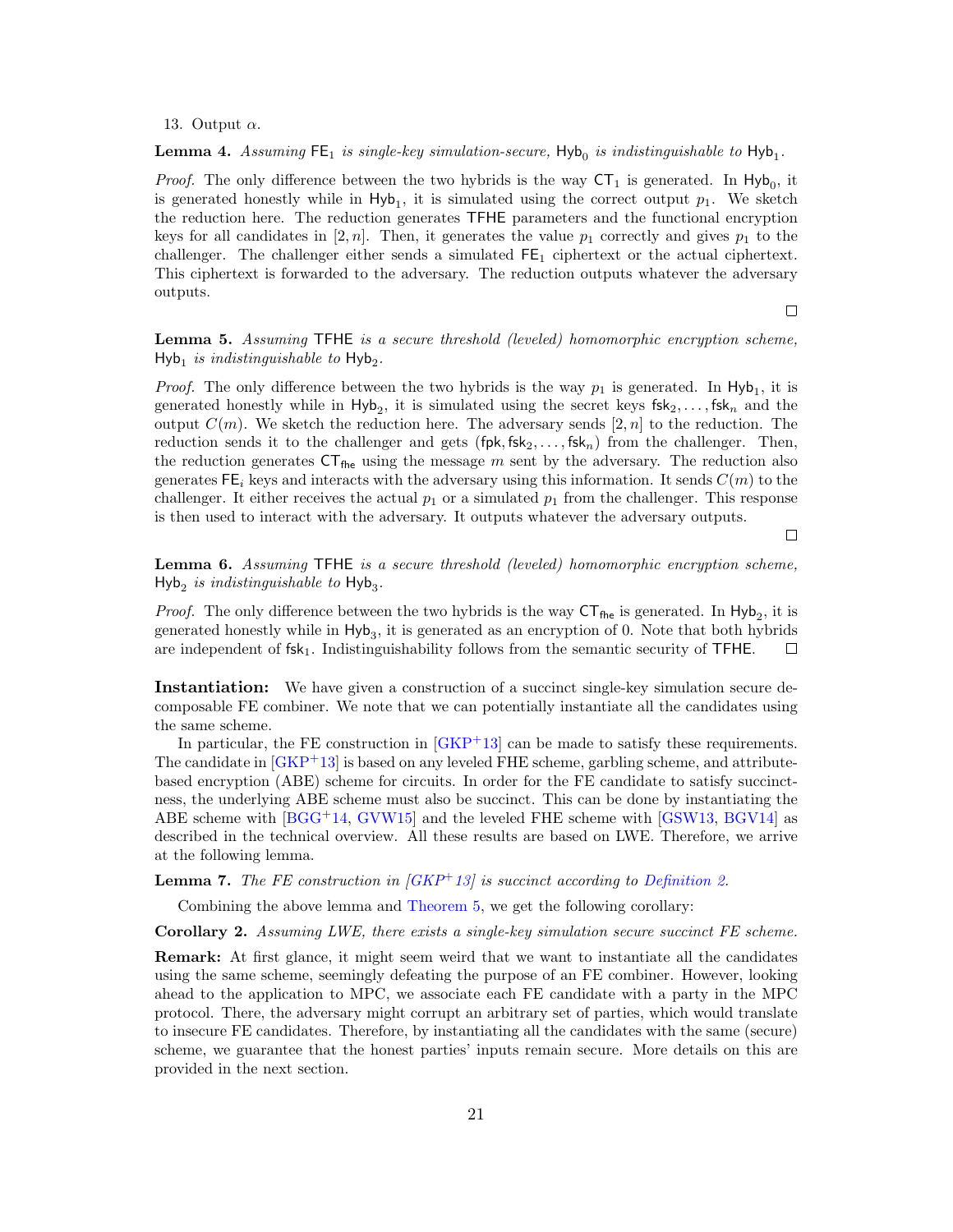# <span id="page-21-0"></span>5 Round Optimal MPC with Depth-Proportional Communication from an FE Combiner

In this section, using any succinct single-key simulation secure decomposable FE combiner (see [Section 4\)](#page-14-0), we show how to compile any two round semi-honest secure MPC protocol into one where the communication complexity is proportional only to the depth of the circuit being evaluated.

Let Comm.Compl(π) denote the communication complexity of any protocol  $\pi$ . Let  $\lambda$  denote the security parameter, n denote the number of parties, and  $\ell$  denote the size of the input to each party. Formally, we show the following theorem:

<span id="page-21-1"></span>Theorem 7. Assuming the existence of

- A succinct single-key single-ciphertext simulation secure decomposable FE combiner (AND)
- Succinct FE candidates (AND)
- A two round semi-honest MPC in the plain model (that may not be communication efficient) that is secure against up to all but one corruption,

there exists a two round semi-honest MPC protocol  $\pi$  in the plain model that is secure against up to all but one corruption for any boolean circuit  $C$ , where the communication complexity of the protocol  $\pi$  is independent of the size of the circuit. That is, Comm.Compl( $\pi$ ) = poly( $Depth(C), n, \ell, \lambda$ ).

We know how to construct a succinct single-key simulation secure decomposable FE combiner based on the learning with errors (LWE) assumption (see [Section 4\)](#page-14-0). Further, from [Lemma 7,](#page-20-0) we know that the construction in  $[GKP^+13]$  $[GKP^+13]$  is a succinct FE candidate. Also, two round semihonest MPC protocols secure against up to all but one corruption can be based on the LWE assumption [\[GS18,](#page-45-12) [BL18,](#page-44-9) [PVW08\]](#page-46-14)<sup>[6](#page-0-0)</sup>. Instantiating the primitives in the above theorem, we get the following corollary:

**Corollary 3.** Assuming LWE, there exists a two round semi-honest MPC protocol  $\pi$  in the plain model that is secure against up to all but one corruption for any boolean circuit C with Comm.Compl $(\pi)$  = poly(Depth $(C), n, \ell, \lambda$ ).

Furthermore, if we allow our protocol to have a preprocessing phase, we can obtain a two round semi-honest MPC protocol with depth-proportional communication complexity and with the computational complexity of each party in the online phase independent of the size of the circuit, matching the result of  $\text{[QWW18]}$  $\text{[QWW18]}$  $\text{[QWW18]}$ . By simply making steps  $1-3$  in round 1 of our construction the preprocessing phase, we arrive at the following corollary:

Corollary 4. Assuming LWE, there exists a two round semi-honest MPC protocol  $\pi$  in the plain model that is secure against up to all but one corruption for any boolean circuit C with Comm.Compl( $\pi$ ) = poly(Depth(C),  $n, \ell, \lambda$ ) and with the computational complexity of the online *phase*  $poly(Depth(C), n, \ell, \lambda)$ .

## 5.1 Construction

#### Notation:

• Consider n parties  $P_1, \ldots, P_n$  with inputs  $x_1, \ldots, x_n$ , respectively, who wish to evaluate a boolean circuit C on their joint inputs. Let  $\lambda$  denote the security parameter and without loss of generality, let's assume  $|x_i| = \lambda$  for all  $i \in [n]$ . Also, let's denote the randomness of each party  $P_i$  as  $r_i = (r_i^{\text{Setup}}, r_i^{\text{Enc}}, r_i^{\text{SH}}, r_i^{\text{KeyGen}})$ .

<sup>&</sup>lt;sup>6</sup>[\[GS18,](#page-45-12) [BL18\]](#page-44-9) showed how to construct two round semi-honest MPC in the plain model from any two round semi-honest OT in the plain model and [\[PVW08\]](#page-46-14) show that the latter can be constructed from LWE.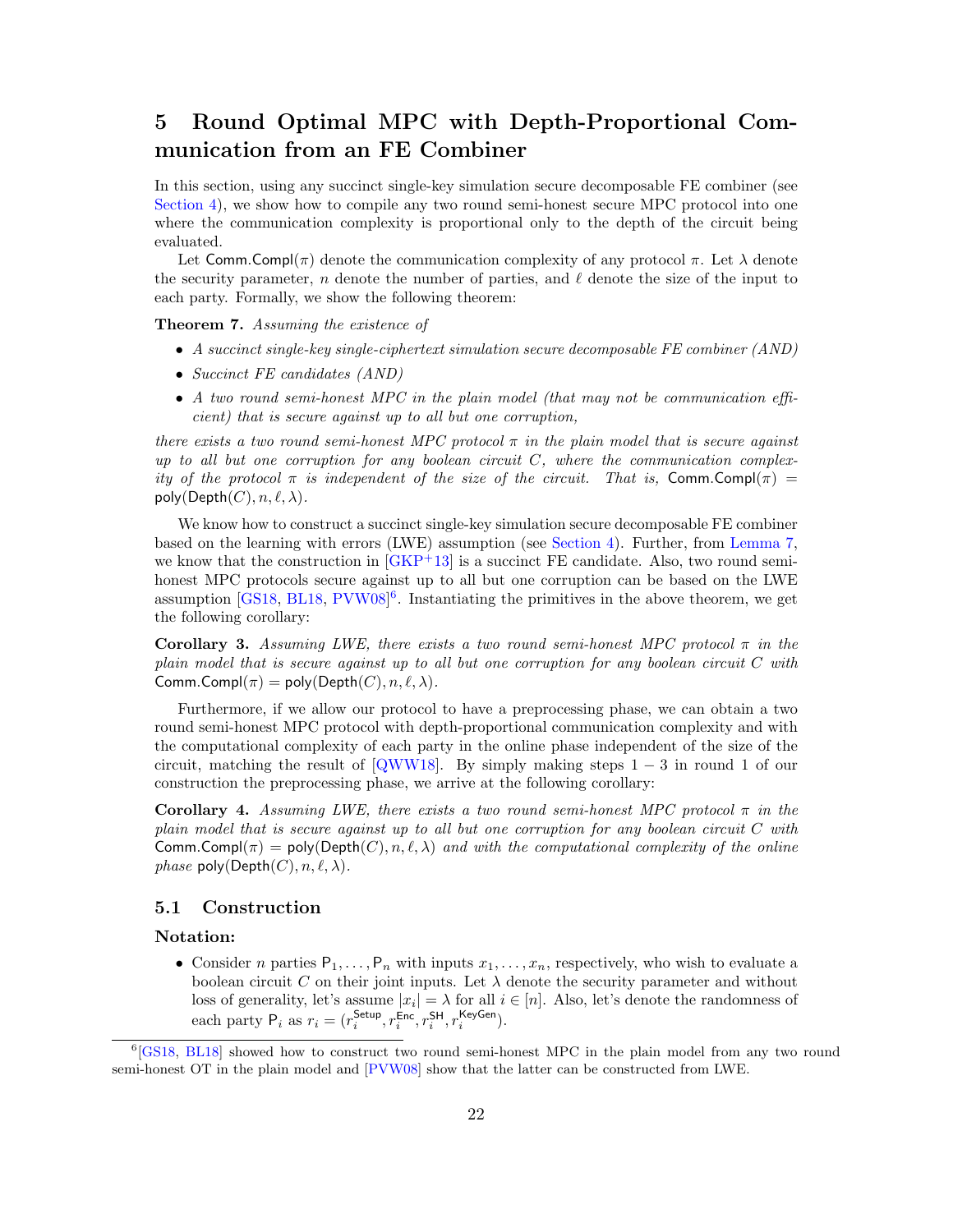- Let DFEComb = (DFEComb.Setup, DFEComb.Enc, DFEComb.Keygen, DFEComb.Dec, DFEComb.Partition) be a succinct single-key simulation secure decompos-able FE combiner (see [Section 4\)](#page-14-0) for n FE candidates  $FE_1, \ldots, FE_n$ .
- Let  $\pi^{\mathsf{SH}}$  be a two round semi-honest secure MPC protocol (not necessarily communication efficient). Let  $(\pi^{\text{SH}}.\text{Round}_1, \pi^{\text{SH}}.\text{Round}_2)$  denote the algorithms used by any party to compute the messages in each of the two rounds and  $\pi^{\mathsf{SH}}$ . Out denote the algorithm to compute the final output. Further, let  $\pi^{SH} \cdot Sim = (\pi^{SH} \cdot Sim_1, \pi^{SH} \cdot Sim_2)$  denote the simulator for this protocol - that is,  $\pi^{\mathsf{SH}}$ . Sim<sub>i</sub> is the simulator's algorithm to compute the  $i^{th}$  round's messages.

**Protocol.** We now describe the construction of our protocol  $\pi$  with depth-proportional communication complexity.

- Round 1: Each party  $P_i$  does the following:
	- 1. Generate  $\mathsf{MSK}_i \leftarrow \mathsf{FE}_i.\mathsf{Setup}(1^{\lambda})$  using randomness  $r_i^{\mathsf{Setup}}$ .
	- 2. Compute  $(C_1, \ldots, C_n) \leftarrow \mathsf{DFEComb}$ . Partition $(1^{\lambda}, C)$ .
	- 3. Compute  $SK_i = FE_i.KeyGen(MSK_i, C_i)$  using randomness  $r_i^{KeyGen}$ .
	- 4. Participate in an execution of protocol  $\pi^{\mathsf{SH}}$  with the remaining  $(n-1)$  parties using input  $y_i = (x_i, \text{MSK}_i, r_i^{\text{Enc}})$  and randomness  $r_i^{\text{SH}}$  to compute the deterministic cir-cuit C<sub>CT</sub> defined in [Figure 4.](#page-22-0) That is, compute the first round message  $\mathsf{msg}_{1,i} \leftarrow$  $\pi^{\mathsf{SH}}$ .Round $_1(y_i; r_i^{\mathsf{SH}})$ .
	- 5. Output ( $\text{msg}_{1,i}$ , SK<sub>i</sub>).
- Round 2: Each party  $P_i$  does the following:
	- 1. Let  $\tau_1$  denote the transcript of protocol  $\pi^{\mathsf{SH}}$  after round 1.
	- 2. Compute the second round message  $\mathsf{msg}_{2,i} \leftarrow \pi^{\mathsf{SH}}$ .Round $_2(y_i, \tau_1; r_i^{\mathsf{SH}})$  where  $y_i =$  $(x_i, \text{MSK}_i, r_i^{\text{Enc}}).$
	- 3. Output  $(msg<sub>2,i</sub>)$ .
- Output Computation: Each party  $P_i$  does the following:
	- 1. Let  $\tau_2$  denote the transcript of protocol  $\pi^{\mathsf{SH}}$  after round 2.
	- 2. Compute the output of  $\pi^{\mathsf{SH}}$  as  $\mathsf{CT} \leftarrow \pi^{\mathsf{SH}}.\mathsf{Out}(y_i, \tau_2; r_i^{\mathsf{SH}}).$
	- 3. Let  $SK_C = (SK_1, \ldots, SK_n)$ .
	- 4. Output DFEComb.Dec(SK $_C$ , CT).

 $\mathbf{Input:} \; \{(x_i, \mathsf{MSK}_i, r^{\mathsf{Enc}}_i)\}_{i=1}^n$ 

- Let  $MSK = (MSK_1, ..., MSK_n), x = (x_1, ..., x_n)$  and  $r = (r_1^{Enc}, ..., r_n^{Enc})$ .
- <span id="page-22-0"></span>– Output DFEComb.Enc(MSK, x) using randomness r.

Figure 4: Circuit  $C_{CT}$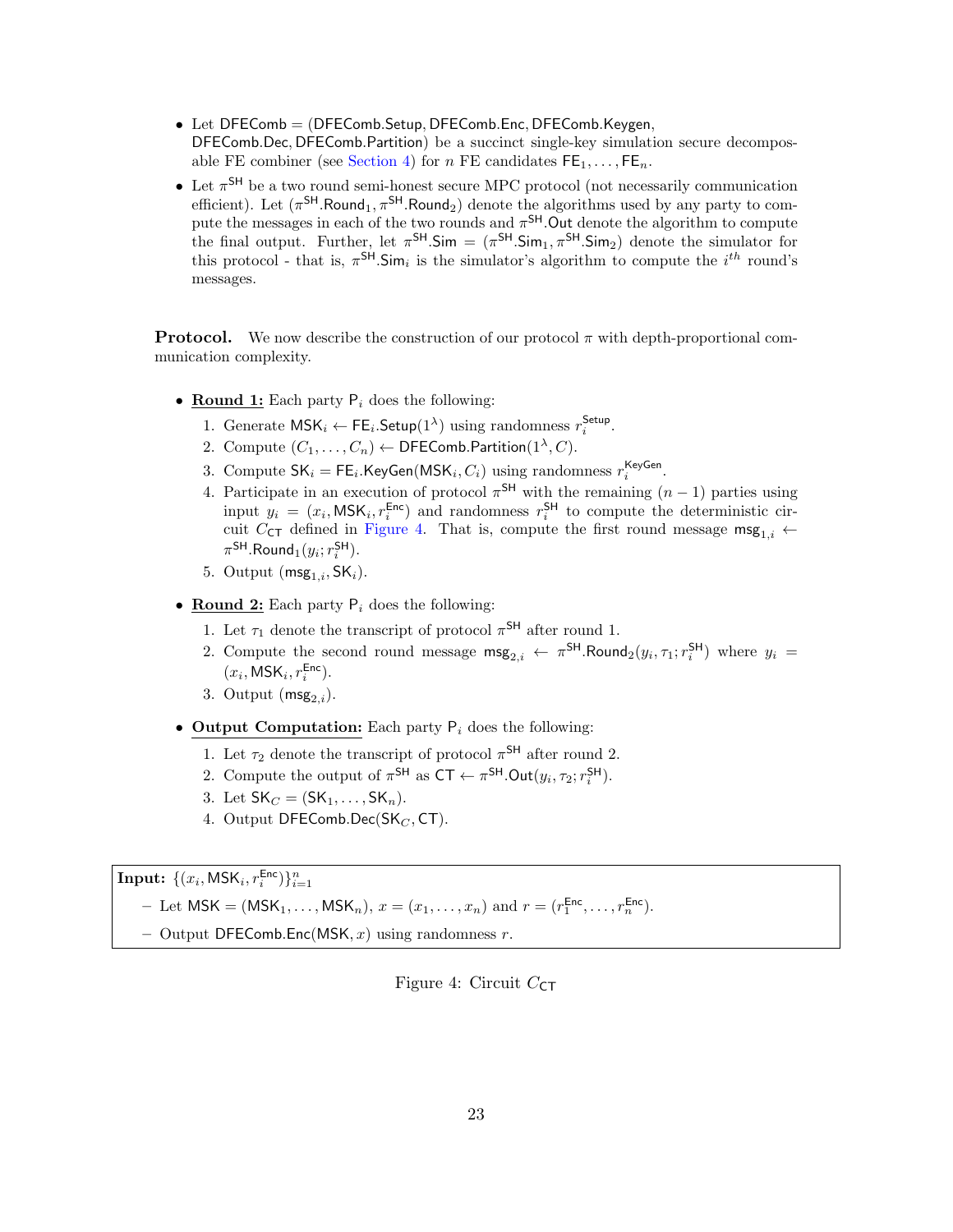Correctness and Efficiency: Correctness follows immediately from the construction. In particular, at the end of the protocol, each party possesses  $CT$ , an encryption of  $x = (x_1, \ldots, x_n)$ under the FE combiner, and  $SK_C$ , the function key for C. This ciphertext can then be decrypted using  $\mathsf{SK}_C$  to yield  $C(x)$ , as desired.

Now, let's analyze the communication complexity of the protocol. First, observe that each circuit C that is of depth d and outputs a single bit is partitioned into n circuits  $C_1, \ldots, C_n$  by running the DFEComb.Partition algorithm. The circuit  $C_i$  just computes a partial decryption of **TFHE.**Eval( $C$ ,  $\cdot$ ). Now, even though C is a boolean circuit, the output length of  $C_i$  might not be 1. However, this is not an issue for us. Indeed, observe that from the compactness of the TFHE scheme, the length of the partial decryption is just  $\text{poly}(\lambda, d)$  for some fixed polynomial poly for all circuits C with depth d and output length 1. Thus, the size of the output length of  $C_i$  for all  $i \in [n]$  is at most  $\mathsf{poly}(\lambda, d)$  bits. Thus, from [Section 4,](#page-14-0) we know that  $|\mathsf{SK}_i| = \mathsf{poly}(d, n, \lambda)$ and  $|CT| = \text{poly}(d, n, \lambda)$ . Recall that CT is the ciphertext that is the output of the protocol  $\pi^{SH}$ (computed during decryption). In fact, from [Section 4,](#page-14-0) we also know that the size of the circuit computing the ciphertext CT is also bounded by  $poly(d, n, \lambda)$ . Then, for the protocol  $\pi^{\mathsf{SH}}$  recall that the input is  $y_i = (x_i, \text{MSK}_i, r_i^{\text{Enc}})$  and so  $|y_i| = \text{poly}(\lambda, d)$  for some polynomial. Therefore, for each party  $P_i$ ,  $|\mathsf{msg}_{1,i}| = \mathsf{poly}(d,n,\lambda)$  and  $|\mathsf{msg}_{2,i}| = \mathsf{poly}(d,n,\lambda)$ .

Therefore, in our two round protocol  $\pi$ , in each round the size of the message sent by any party is  $poly(n, d, \lambda)$ . Thus, Comm.Compl $(\pi) = poly(n, d, \lambda)$ .

The above analysis was for circuits with boolean output. For circuits that output multi-bit strings, the communication complexity of our MPC protocol  $\pi$  is bounded by  $poly(n, d, \lambda) \cdot \ell_{\text{out}}$ , where  $\ell_{\text{out}}$  is the output length of the circuit. This follows immediately by viewing the multi-bit output circuit as  $\ell_{\text{out}}$  different boolean circuits and running in parallel.

# 5.2 Security Proof

We will first describe the simulator and then show that the real and ideal worlds are indistinguishable. Suppose the adversary corrupts a set of k parties (denoted by Corr) with  $k < n$ . At a very high level, the simulator does the following: simulate the underlying semi-honest MPC protocol whose output - the FE combiner ciphertext - is computed using the simulator of the FE combiner. Below, we formally describe the simulator.

Description of the Simulator: The simulator Sim gets as input  $({m_i,r_i}_{\mathsf{P}_i \in \mathsf{Corr}}, C({m_i}_{i \in [n]}), C)$  and does the following:

- Round 1:
	- 1. Compute  $(C_1, \ldots, C_n) \leftarrow$  DFEComb. Partition $(1^{\lambda}, C)$ .
	- 2. For each corrupt party  $P_i$ , parse  $r_i = (r_i^{\text{Setup}}, r_i^{\text{Enc}}, r_i^{\text{SH}}, r_i^{\text{KeyGen}})$ . Generate  $\text{MSK}_i \leftarrow$  $\mathsf{FE}_i.\mathsf{Setup}(1^{\lambda})$  and  $\mathsf{SK}_i = \mathsf{FE}_i.\mathsf{KeyGen}(\mathsf{MSK}_i, C_i)$  using randomness  $r_i^{\mathsf{Setup}}, r_i^{\mathsf{KeyGen}}$  respectively.
	- 3. For each honest party  $P_j$ , compute  $\mathsf{MSK}_j \leftarrow \mathsf{FE}_j$ . Setup $(1^{\lambda})$  and  $\mathsf{SK}_j = \mathsf{FE}_j$ . KeyGen $(\mathsf{MSK}_j,$  $C_i$  using uniformly generated randomness.
	- 4. Pick one honest party  $P_{j^*} \notin \mathsf{Corr}$  at random amongst the set of honest parties and let I denote the set of indices of all parties except  $P_{j^*}$ .
	- 5. Compute  $CT^* = DFEComb.Sim(\{MSK_i\}_{i \in [n]}, \{SK_i\}_{i \in [n]}, C, C(\{m_i\}_{i \in [n]}), I).$
	- 6. Compute  $\mathsf{msg}_1 \leftarrow \pi^{\mathsf{SH}}.\mathsf{Sim}_1(\mathsf{CT}^*, \{m_i, \mathsf{MSK}_i, r_i^{\mathsf{Enc}}\}_{\mathsf{P}_i \in \mathsf{Corr}}, \{r_i^{\mathsf{SH}}\}_{\mathsf{P}_i \in \mathsf{Corr}})$ . where  ${r_i^{\text{SH}}}_{\text{P}_i \in \text{Corr}}$  is the randomness of all the parties. Here,  $\text{msg}_1$  denotes the set of the first round messages of all the honest parties.
	- 7. Output  $(msg_1, {SK_j}_{P_j \in [n]/\mathsf{Corr}})$ .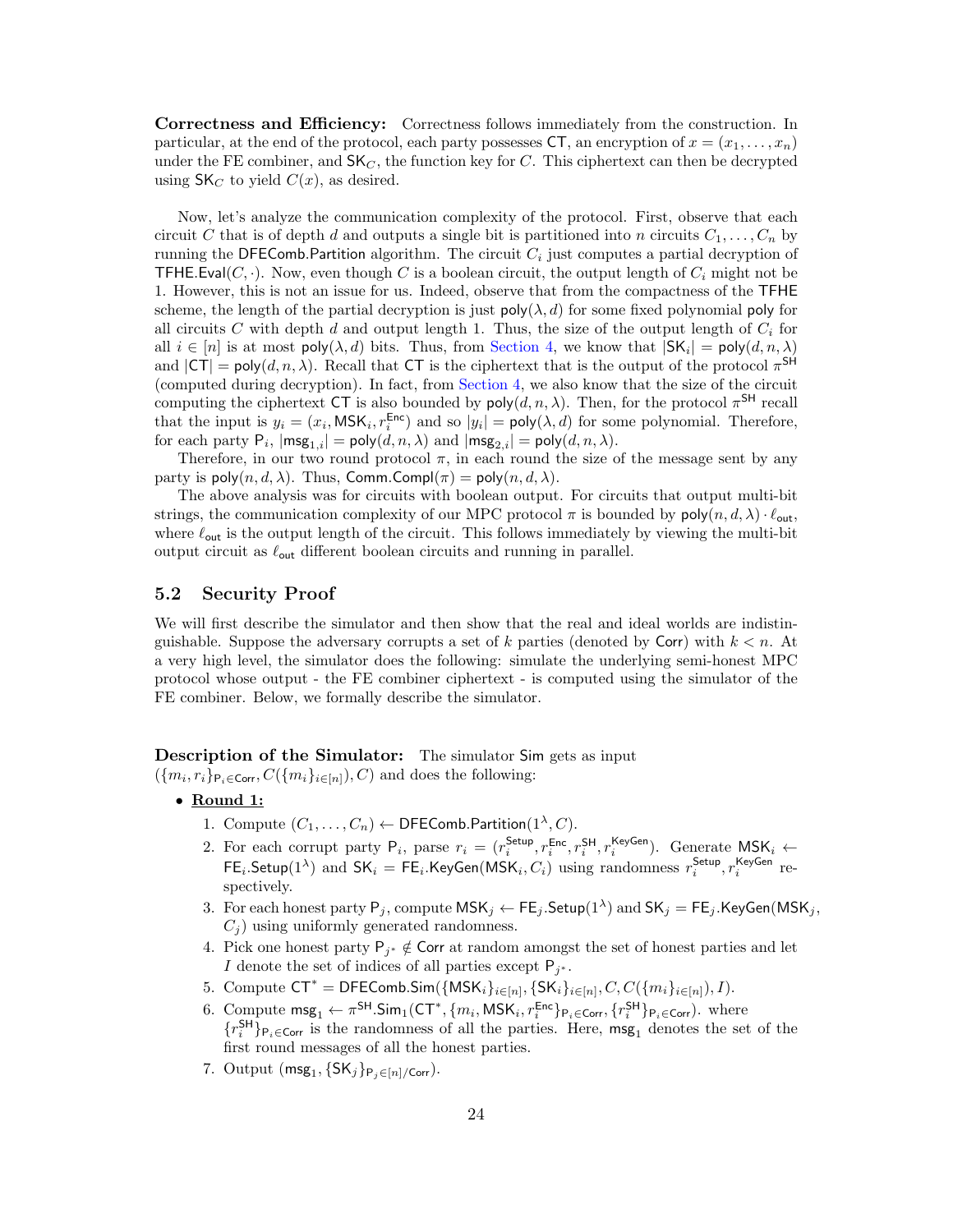- Round 2:
	- 1. Compute  $\mathsf{msg}_2 \leftarrow \pi^{\mathsf{SH}}.\mathsf{Sim}_2(\mathsf{CT}^*, \{m_i, \mathsf{MSK}_i, r_i^{\mathsf{Enc}}\}_{\mathsf{P}_i \in \mathsf{Corr}}, \{r_i^{\mathsf{SH}}\}_{\mathsf{P}_i \in \mathsf{Corr}})$  as the second round message of  $\pi^{\mathsf{SH}}$ . Here,  $\mathsf{msg}_2$  denotes the set of the first round messages of all the honest parties.
	- 2. Output  $(msg<sub>2</sub>)$ .

Hybrids. We will now complete the proof of [Theorem 7](#page-21-1) via a sequence of computationally indistinguishable hybrids  $Hyb<sub>0</sub>$ , Hyb<sub>1</sub>, Hyb<sub>2</sub> where Hyb<sub>0</sub> corresponds to the real world and Hyb<sub>2</sub> corresponds to the ideal world.

 $Hyb<sub>0</sub>$  - Real World: In this hybrid, consider a simulator SimHyb that plays the role of the honest parties. This corresponds to the real world experiment.

Hyb<sub>1</sub> - Simulate MPC: In this hybrid, SimHyb computes the messages of  $\pi^{\text{SH}}$  using the simulator. That is, SimHyb does the following:

- Round 1:
	- 1. Compute  $(C_1, \ldots, C_n) \leftarrow \mathsf{DFEComb}$ . Partition $(1^{\lambda}, C)$ .
	- 2. For each corrupt party  $P_i$ , parse  $r_i = (r_i^{\text{Setup}}, r_i^{\text{Enc}}, r_i^{\text{SH}}, r_i^{\text{KeyGen}})$ . Generate  $\text{MSK}_i \leftarrow$  $\mathsf{FE}_i.\mathsf{Setup}(1^{\lambda})$  and  $\mathsf{SK}_i = \mathsf{FE}_i.\mathsf{KeyGen}(\mathsf{MSK}_i, C_i)$  using randomness  $r_i^{\mathsf{Setup}}, r_i^{\mathsf{KeyGen}}$  respectively.
	- 3. For each honest party  $P_j$ , compute  $\mathsf{MSK}_j \leftarrow \mathsf{FE}_j$ . Setup $(1^{\lambda})$  and  $\mathsf{SK}_j = \mathsf{FE}_j$ . KeyGen $(\mathsf{MSK}_j,$  $C_i$  using uniformly generated randomness.
	- 4. Compute  $\mathsf{CT}^* = \mathsf{DFEComb}.\mathsf{Enc}(\{\mathsf{MSK}_i\}_{i \in [n]}, \{m_i\}_{i \in [n]})$  using randomness  $\{r_i^{\mathsf{Enc}}\}_{i \in [n]},$ which are picked uniformly at random for the honest parties.
	- 5. Compute  $\mathsf{msg}_1 \leftarrow \pi^{\mathsf{SH}}.\mathsf{Sim}_1(\mathsf{CT}^*, \{m_i, \mathsf{MSK}_i, r^{\mathsf{Enc}}_i\}_{\mathsf{P}_i \in \mathsf{Corr}}, \{r^{\mathsf{SH}}_i\}_{\mathsf{P}_i \in \mathsf{Corr}})$ . where  $\{r^{\mathsf{SH}}_i\}_{\mathsf{P}_i \in \mathsf{Corr}}$ is the randomness of all the parties.
	- 6. Output  $(msg_1, {SK_j}_{P_j \in [n]/\mathsf{Corr}})$ .
- Round 2:

.

- 1. Compute  $\mathsf{msg}_2 \leftarrow \pi^{\mathsf{SH}}.\mathsf{Sim}_2(\mathsf{CT}^*, \{m_i, \mathsf{MSK}_i, r_i^{\mathsf{Enc}}\}_{\mathsf{P}_i \in \mathsf{Corr}}, \{r_i^{\mathsf{SH}}\}_{\mathsf{P}_i \in \mathsf{Corr}})$  as the second round message of  $\pi^{\mathsf{SH}}$ .
- 2. Output  $(msg_2)$

 $Hyb<sub>2</sub>$  - Simulate FE: In this hybrid, SimHyb does the following differently:

- Pick one honest party  $P_{j^*}$  at random and let I denote the set of indices of all parties except  $P_{j^*}$ .
- Compute  $\mathsf{CT}^* = \mathsf{DFEComb}.\mathsf{Sim}(\{\mathsf{MSK}_i\}_{i \in [n]}, \{\mathsf{SK}_i\}_{i \in [n]}, C, C(\{m_i\}_{i \in [n]}), I).$

This corresponds to the ideal world.

We will now show the indistinguishability of consecutive hybrids.

**Lemma 8.** Assuming  $\pi$ <sup>SH</sup> is a semi-honest MPC protocol secure against up to all but one corruption,  $\mathsf{Hyb}_0$  is computationally indistinguishable from  $\mathsf{Hyb}_1$ .

*Proof.* Suppose there exists an adversary  $A$  that can distinguish between the two hybrids with non-negligible probability. We will use  $\mathcal A$  to construct an adversary  $\mathcal A_{\rm SH}$  that breaks the security of the MPC protocol  $\pi^{\text{SH}}$ , which is a contradiction.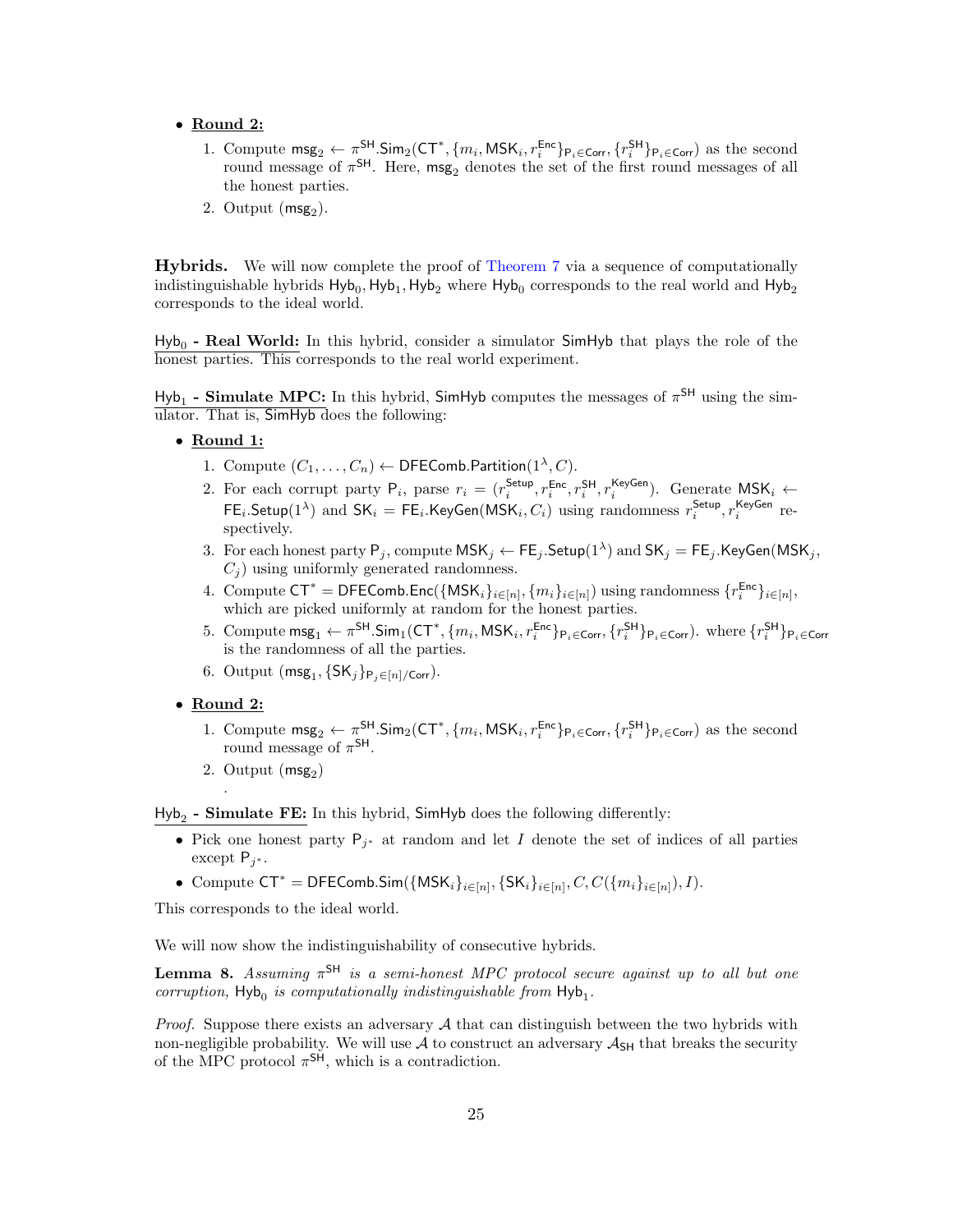The adversary  $A_{\text{SH}}$  interacts with the adversary  $A$  as in  $\text{Hyb}_0$ .  $A_{\text{SH}}$  corrupts a set of parties Corr and for each  $P_i \in \text{Corr}$ ,  $\mathcal{A}_{\text{SH}}$  receives  $(m_i)$  from  $\mathcal{A}$ .  $\mathcal{A}_{\text{SH}}$  interacts with the challenger  $C_{\text{SH}}$  in an MPC protocol  $\pi^{\text{SH}}$  with  $(n)$  parties to compute circuit  $C_{\text{CT}}$  defined in [Figure 4](#page-22-0) and corrupts the same set of parties. In this protocol, for each corrupt party  $P_i$ ,  $\mathcal{A}_{\mathsf{SH}}$  picks random  $r_i^{\text{Setup}}, r_i^{\text{Enc}}, r_i^{\text{KeyGen}}$  and computes  $\text{MSK}_i = \text{FE}_i.\text{Setup}(1^{\lambda})$  using randomness  $r_i^{\text{Setup}}$ . Each corrupt party uses input  $(m_i, MSK_i, r_i^{Enc})$ .  $\mathcal{A}_{SH}$  sends the input of each corrupt party to  $\mathcal{C}_{SH}$  and receives its randomness  $r_i^{\text{SH}}$ . Then, in the interaction with A, for each corrupt party  $P_i$ ,  $A_{\text{SH}}$ sends randomness  $r_i^{\text{Setup}}, r_i^{\text{Enc}}, r_i^{\text{SH}}, r_i^{\text{KeyGen}}$ .

In the interaction with the challenger,  $A_{SH}$  receives messages ( $\text{msg}_1, \text{msg}_2$ ) for rounds 1 and 2 of protocol  $\pi^{\text{SH}}$  for each honest party  $\mathsf{P}_j$  from the challenger  $\mathcal{C}_{\text{SH}}$ .  $\mathcal{A}_{\text{SH}}$  sets these as the messages  $(\text{msg}_{1,i}, \text{msg}_{2,i})$  in its interaction with A. The rest of the experiment with A (i.e generating  $SK_j$ for each honest  $P_j$ ) is performed exactly as in  $Hyb_0$ .

Notice that when the challenger  $C_{SH}$  sends honestly generates messages for the honest parties (real world), the experiment between  $A_{SH}$  and A corresponds exactly to  $Hy_{b_0}$  and when the challenger  $C_{SH}$  sends simulated messages for the honest parties (ideal world), the experiment corresponds exactly to  $Hyb_1$ . Thus, if A can distinguish between the two hybrids with nonnegligible probability,  $A_{SH}$  can use the same guess to break the security of the MPC protocol  $\pi^{\mathsf{SH}}$  with non-negligible probability which is a contradiction.  $\Box$ 

Lemma 9. Assuming DFEComb is a succinct single-key simulation secure decomposable FE combiner scheme,  $\text{Hyb}_1$  is computationally indistinguishable from  $\text{Hyb}_2$ .

*Proof.* Suppose there exists an adversary  $A$  that can distinguish between the two hybrids with non-negligible probability. We will use A to construct an adversary  $A_{\text{DFEComb}}$  that breaks the security of the succinct simulation secure decomposable FE combiner DFEComb which is a contradiction.

The adversary  $\mathcal{A}_{\mathsf{DFEComb}}$  interacts with the adversary  $\mathcal{A}$  as in Hyb<sub>1</sub>. For each  $i \in \mathsf{Corr}$ ,  $\mathcal{A}_{\mathsf{DFEComb}}$  receives  $(m_i, r_i^{\mathsf{Setup}}, r_i^{\mathsf{Enc}}, r_i^{\mathsf{SH}}, r_i^{\mathsf{KeyGen}})$  from  $\mathcal{A}$ . Then,  $\mathcal{A}_{\mathsf{DFEComb}}$  computes  $(C_1, \ldots, C_n) \leftarrow$ DFEComb. Partition  $(1^{\lambda}, C)$ .

For each honest party  $P_j$ ,  $\mathcal{A}_{\mathsf{DFEComb}}$  picks  $(m_j, r_j^{\mathsf{Setup}}, r_j^{\mathsf{Env}}, r_j^{\mathsf{KeyGen}})$  randomly

and computes  $\mathsf{MSK}_j \leftarrow \mathsf{FE}_j.\mathsf{Setup}(1^\lambda), \mathsf{SK}_j \leftarrow \mathsf{FE}_j.\mathsf{KeyGen}(\mathsf{MSK}_j, C_j)$  using randomness  $r_j^{\text{Setup}}$  and  $r_j^{\text{KeyGen}}$  respectively. Then,  $\mathcal{A}_{\text{DFEComb}}$  picks an honest party  $P_j$  at random. Let I denote the set of indices of all parties except  $P_{j^*}$ . interacts with the challenger  $C_{\text{DFEComb}}$  and sends the following tuple:  $(\{m_i, \text{MSK}_i, \text{SK}_i, r_i^{\text{Enc}}, C, C(m_1, \ldots, m_n)\}_{i \in [n]}, I)$ .  $\mathcal{A}_{\text{DFEComb}}$  receives back a ciphertext  $CT$  from  $C_{DEComb}$  that is either honestly generated or simulated. It sets this as the ciphertext  $CT^*$  in its interaction with A. The rest of the experiment with A is performed exactly as in  $Hyb_1$ .

Notice that when the challenger  $C_{\text{DFEComb}}$  sends an honestly generated ciphertext, the experiment between  $\mathcal{A}_{\text{DEEComb}}$  and  $\mathcal{A}$  corresponds exactly to Hyb<sub>1</sub> and when the challenger  $\mathcal{C}_{\text{SH}}$ sends a simulated ciphertext, the experiment corresponds exactly to  $Hyb_2$ . Thus, if  $\mathcal A$  can distinguish between the two hybrids with non-negligible probability,  $A_{\text{DFEComb}}$  can use the same guess to break the security of the scheme DFEComb with non-negligible probability which is a contradiction.  $\Box$ 

# <span id="page-25-0"></span>6 Construction of an FE Combiner from Weaker Assumptions

In this section, we employ a tool extensively used in the secure multi-party computation literature, namely, randomized encodings to construct an FE combiner. Roughly speaking, a randomized encoding is a mechanism to "efficiently" encode a function  $f$  and an input  $x$  such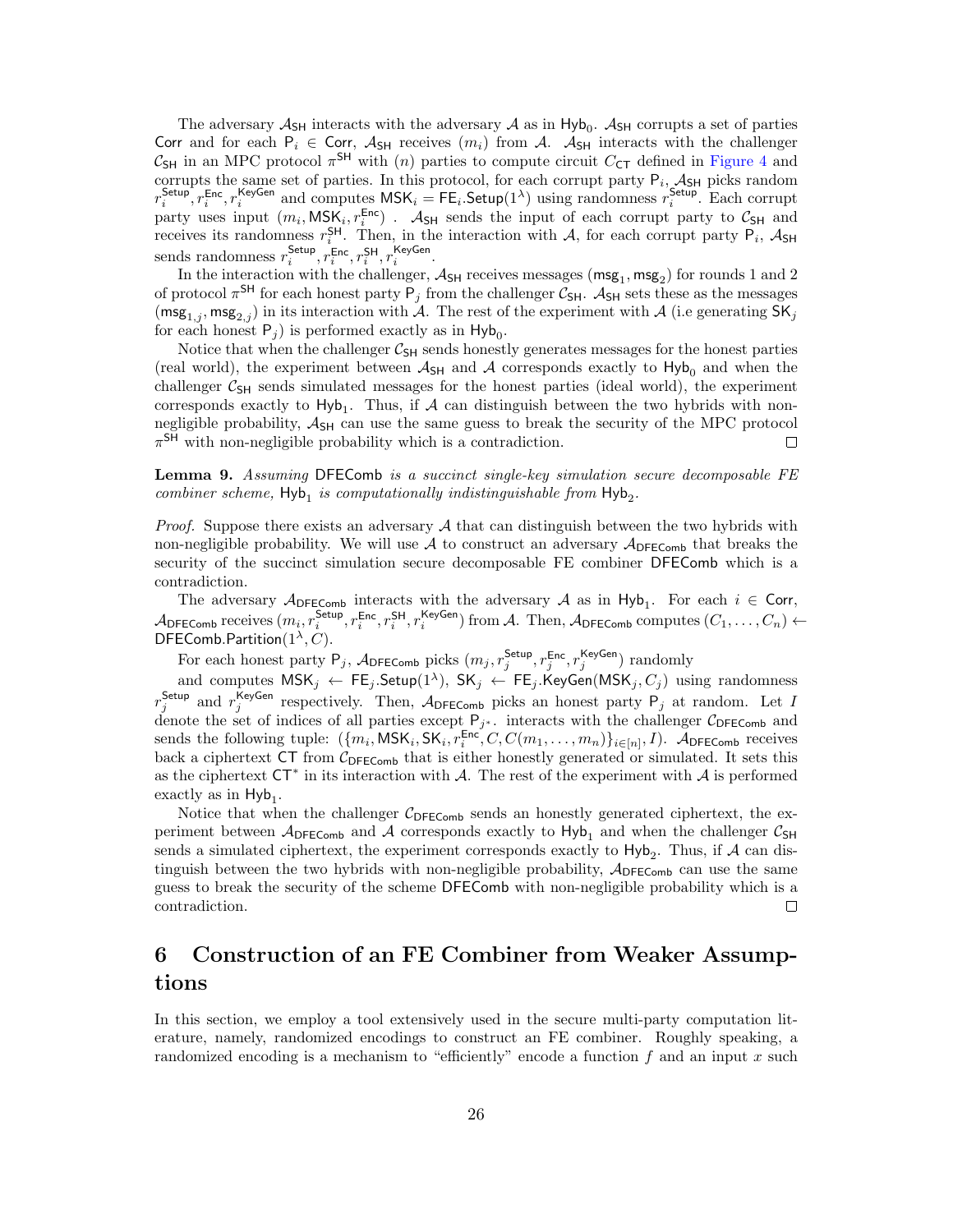that the encoding reveals  $f(x)$  and nothing more. A randomized encoding scheme is said to be low degree if the encoding algorithm can be represented as a low degree polynomial. Low degree randomized encodings have been used to achieve constant-round secure multi-party computation [\[BMR90\]](#page-44-14). We show how to use this tool to obtain functional encryption combiners. The underlying assumption used to instantiate the low degree randomized encoding is the existence of a PRG in  $NC^1$ . Formally, we show the following theorem.

<span id="page-26-1"></span>**Theorem 8.** Assuming the existence of a PRG in  $NC^1$ , there exists an unbounded-key FE combiner for polynomial-sized circuits.

## 6.1 Degree-d Randomizing Polynomials

At the heart of our FE combiner construction are constant degree randomizing polynomials schemes. Such randomizing polynomials schemes can be defined as follows.

**Definition 12.** A degree-d randomizing polynomials scheme,  $RP = (Encode, Decode)$ , for a class of circuits  $\mathcal C$  over some field  $\mathbb F$  consists of the following polynomial time algorithms:

- Encoding,  $\mathsf{Encode}(1^{\lambda}, C, x; r)$ : On input the security parameter  $\lambda$ , a circuit C, an input x and some randomness r, Encode outputs an encoding of  $C \in \mathcal{C}$  and x, denoted  $\widehat{C, x}$ . We require that  $\widehat{C, x} = (p_1(x, r), ..., p_\ell(x, r)),$  where each  $p_i$  is a degree d homogenous polynomial over  $F$  dependent only on  $C$ .
- Decoding, Decode $(\widehat{C, x})$  : On input an encoding of C and x,  $\widehat{C, x}$ , Decode outputs the decoded value α.

A randomizing polynomials scheme, RP, is required to satisfy the following properties:

- Correctness: For every  $\lambda \in \mathbb{N}$ , circuit  $C \in \mathcal{C}$  and input  $x, C(x) = \text{Decode}(\text{Encode}(1^{\lambda}, C, x))$ .
- Security: For every PPT adversary A, large enough  $\lambda \in \mathbb{N}$ , circuit  $C \in \mathcal{C}$  and input x, there exists a simulator SimRP such that:

 $\{Encode(1^{\lambda}, C, x)\} \approx \{SimpleRPI}(1^{\lambda}, |C|, C(x))\}$ 

**Theorem 9** ( $[AIK05]$ ). Assuming the existence of a PRG in  $NC<sup>1</sup>$ , there exist constant degree randomizing polynomials schemes for polynomial-sized circuits.

## 6.2 d-Nested FE

Another tool used in our construction is d-nested FE. d-nested FE is a new FE candidate that can be created easily from  $d$  FE candidates by simply encrypting in sequence using the  $d$  FE candidates. Intuitively, this new FE candidate will be secure as long as one of the d candidates is secure since an adversary should be unable to break the encryption of the secure candidate. d-nested FE can be viewed as an FE combiner that can only handle a constant number of FE candidates since the runtime of its algorithms may depend exponentially on d. We present the definition of d-nested FE below.

<span id="page-26-0"></span>**Definition 13** (d-nested FE). Let  $FE_1, ..., FE_d$  be d correct FE candidates. We define another FE candidate  $\mathsf{FE}_S$ , where  $S = [1, ..., d]$ , as follows:

- Setup(1<sup> $\lambda$ </sup>): It computes  $MSK_i$   $\leftarrow$  FE<sub>i</sub>.Setup(1<sup> $\lambda$ </sup>) for all  $i \in [n]$  and outputs MSK =  ${MSK<sub>i</sub>}<sub>i∈[n]</sub>$  as the master secret key for  $\mathsf{FE}_S$ .
- Enc(MSK =  $\{MSK_1, ..., MSK_d\}, m)$ : It first computes  $CT_1 = FE_1$ . Enc(MSK<sub>1</sub>, m) and then recursively computes  $CT_{i+1} = FE_{i+1}$ .Enc(MSK<sub>i+1</sub>, CT<sub>i</sub>) for  $i \in [d-1]$ . It outputs CT<sub>d</sub> as the ciphertext.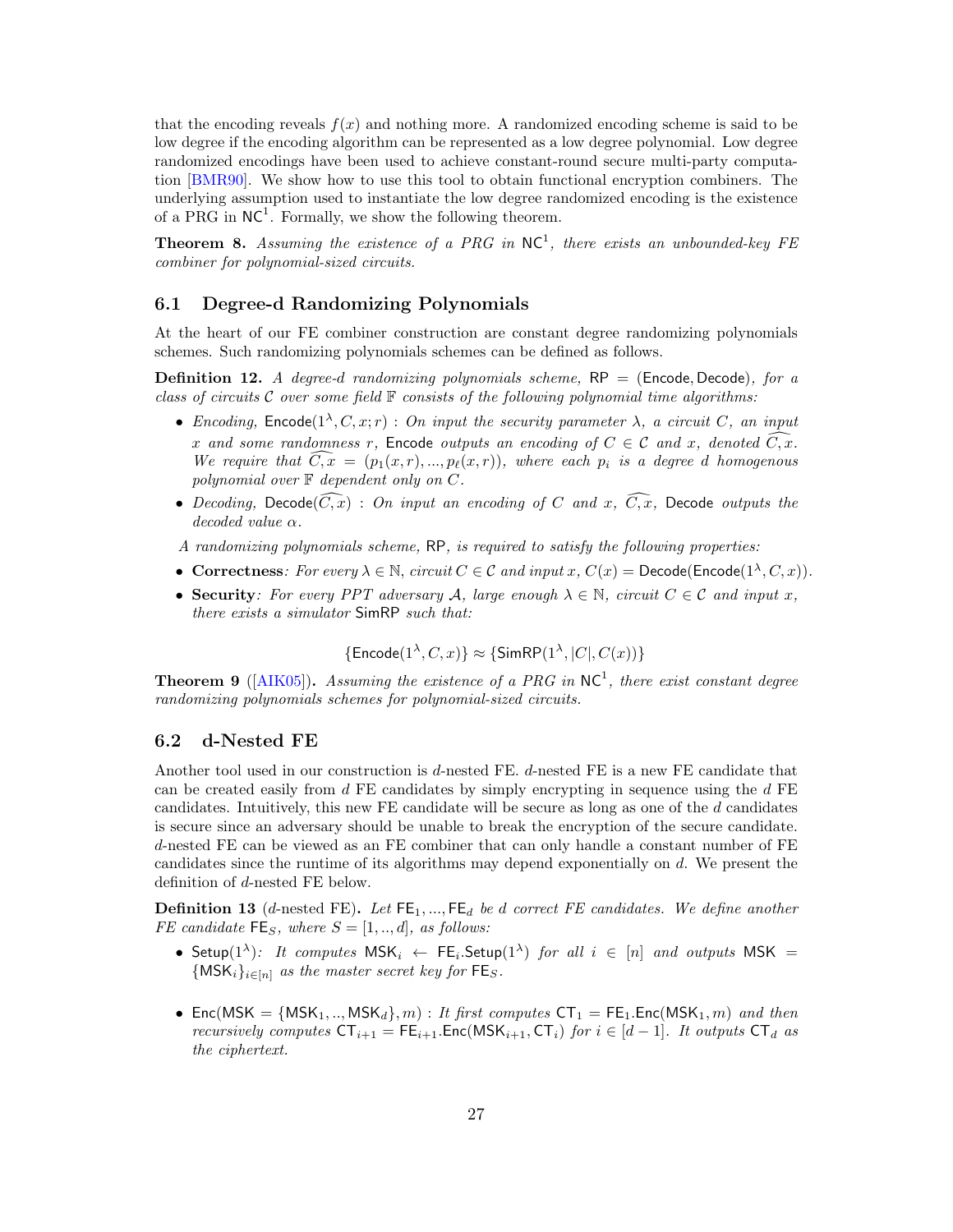- KeyGen(MSK =  $\{MSK_1, ..., MSK_d\}$ , C) : On input the master secret key MSK and a circuit  $C \in \mathcal{C}$ , it first computes  $SK_1 = FE_1.KeyGen(MSK_1, C)$  and sets  $G_1 = FE_1 Dec(SK_1, \cdot)$  as a circuit. Then it recursively computes  $SK_{i+1} = FE_{i+1}$ . KeyGen(MS $K_{i+1}, G_i$ ) for  $i \in [d-1]$ where circuit  $G_i = \mathsf{FE}_i \cdot \mathsf{Dec}(\mathsf{SK}_i, \cdot)$ . It outputs  $\mathsf{SK}_d$  as the function secret key for the circuit C.
- Dec(SK<sub>d</sub>, CT<sub>d</sub>) : It outputs  $FE_d$ .Dec(SK<sub>d</sub>, CT<sub>d</sub>).

**Theorem 10.** For constant d,  $FE_S$ , defined by [Definition 13,](#page-26-0) is an FE candidate. Moreover, if at least one of the d FE candidates is secure, then  $FE_S$  is also secure (it is an FE scheme).

*Proof.* We observe that if d is a constant, the scheme described above is efficient if the underlying candidates are efficient. Correctness of  $FE<sub>S</sub>$  follows immediately from the construction and the correctness of the underlying FE candidates.

Suppose that one of the FE candidates, say  $\mathsf{FE}_j$ , is secure. Suppose that  $\mathsf{FE}_S$  is not secure; that is, there exists an adversary  $A$  that can break the security of  $FE_S$ . Then, consider the following adversary  $A'$  that breaks the security of  $\mathsf{FE}_j$ .  $A'$  runs A and simulates the challenger. A' first runs  $\mathsf{FE}_i$ . Setup $(1^{\lambda})$  for all  $i \in [n] \setminus \{j\}$  to obtain  $\mathsf{MSK}_i$ 's. When A submits a challenge message pair  $(m_0, m_1)$ , A' computes  $CT_{j-1,0}$  and  $CT_{j-1,1}$  by encrypting  $m_0$  and  $m_1$ , respectively by repeated encryption under  $\mathsf{FE}_1, \ldots, \mathsf{FE}_{j-1}$ . It then submits these two ciphertexts as its messages to its challenger and receives a ciphertext,  $CT_j$ . It then encrypts this ciphertext using  $FE_{i+1}, \ldots, FE_d$  to obtain  $CT_d$ , which it gives to A as the ciphertext. When A asks for a function key for a circuit C,  $A'$  runs  $\mathsf{FE}_S$ .KeyGen on C until it needs to run the keygen algorithm for  $FE<sub>j</sub>$ . Here, it queries its challenger for the appropriate function key and then uses this response to continue generating  $SK_C$ . It then gives the resulting function key  $SK_C$  to A. When A terminates,  $A'$  outputs the same response. Note that  $A'$  simulates the security game for  $A$ perfectly and therefore wins whenever  $\mathcal A$  wins, contradicting the security of  $\mathsf{FE}_i$ . Therefore, it follows that  $FE<sub>S</sub>$  is a secure FE scheme.  $\Box$ 

#### 6.3 Construction

We are now ready to prove [Theorem 8.](#page-26-1) At a high level, the construction works as follows. For a circuit C, we use a constant degree randomizing polynomials scheme to obtain polynomials  $p_{\alpha}$ corresponding to C. Since  $C(x)$  can be obtained from the evaluations of these polynomials on  $(x, r)$  for randomness r, it suffices to be able to generate function keys for degree-d homogeneous polynomials. Additionally, since only one of the FE candidates is guaranteed to be secure, we need a means of ensuring that no information is leaked even if all but one FE candidate is broken. This is accomplished by bitwise secret sharing the input  $x$ , with one share per FE candidate. We then make the observation that degree- $d$  homogeneous polynomials in the bits of x remain degree d homogeneous polynomials when expressed as polynomials in the shares of the bits of x. Furthermore, we observe that the number of subsets  $S \subseteq [n]$  of size at most d is polynomial in  $n$ . We make the ciphertext for  $x$  consist of a set of ciphertexts, one for each subset S, and generate them using the d-nested FE candidates,  $FE_S$ . Each of these ciphertexts contains the shares of x corresponding to the FE candidates used by  $FE_S$ . Since every monomial in the polynomials has degree  $d$ , we can map each monomial to a corresponding set  $S$  such that it is possible to evaluate the monomial using the contents of the ciphertext corresponding to S. By masking the monomial evaluations with secret shares of 0, as described in the technical overview, we are able to ensure that only the value of the polynomial is learned.

We now formally describe the construction. First, we provide some notation that will be used throughout the construction.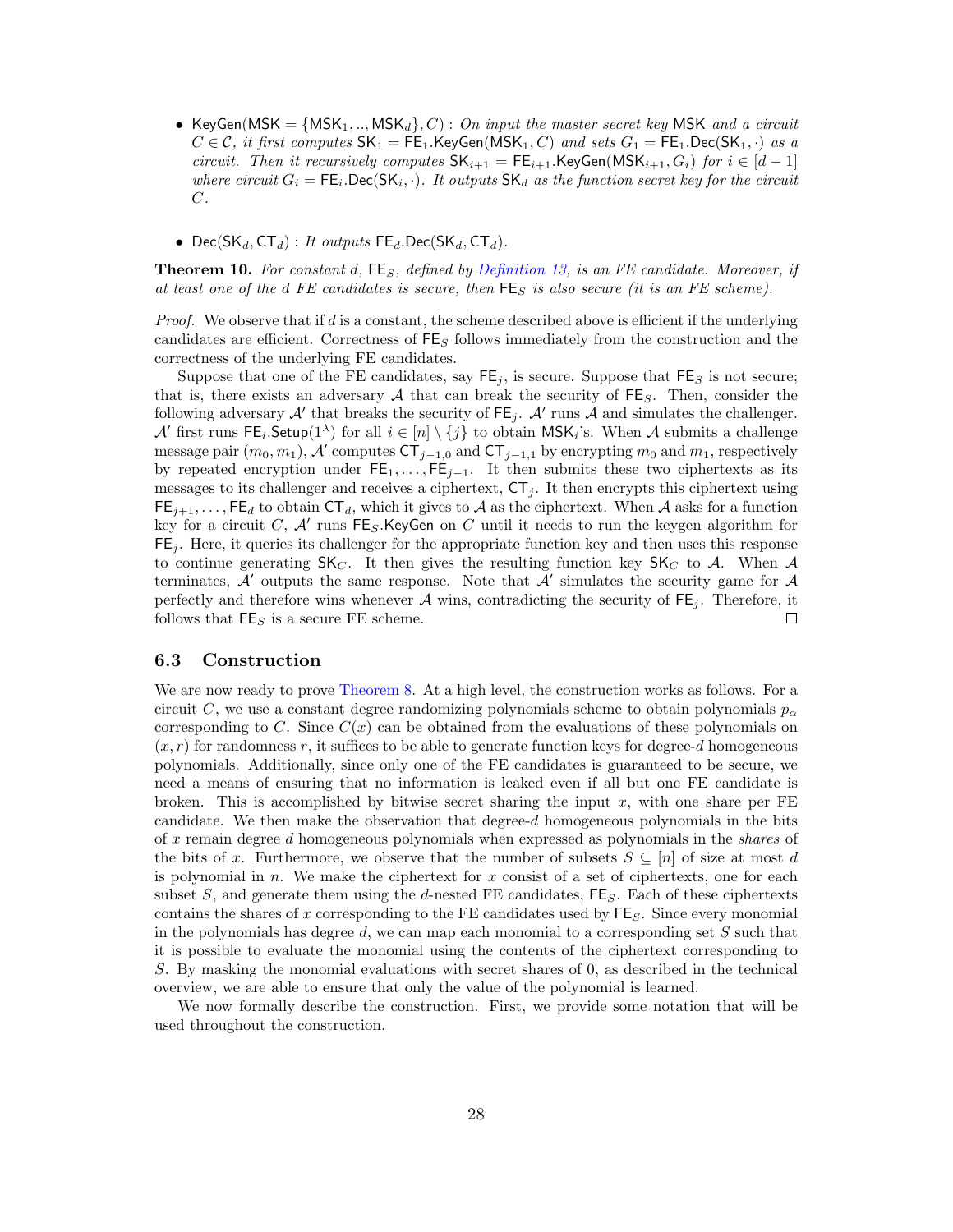#### Notation:

- Let PRF be a pseudorandom function that outputs in the range  $\{0,1\}^{\lambda}$ .
- Let E be any  $\lambda$ -bit CPA-secure secret-key encryption scheme with message space  $\{0, 1\}$ .
- Let  $\ell_x = \ell_x(\lambda)$  denote the length of the messages and let  $\ell_E = \ell_E(\lambda)$  denote the length of the encryption key for the scheme E.
- Let RP denote a degree d randomizing polynomials scheme over  $\mathbb{F}_2$  for the circuit class C, the class of all polynomial-sized boolean circuits with input space  $\{0,1\}^{\ell_x}$ .
- Let  $FE_1, \ldots, FE_n$  denote n FE candidates. In the following construction, we assume that the descriptions  $\{FE_i\}_{i\in[n]}$  are implicit in all the algorithms of FEComb.

#### Construction:

- FEComb. Setup( $1^{\lambda}$ ) : On input the security parameter, it runs  $MSK_i \leftarrow FE_i$ . Setup( $1^{\lambda}$ ) for  $i \in [n]$  and  $\mathsf{E.SK} \leftarrow \mathsf{E.Setup}(1^{\lambda})$ . It outputs  $\mathsf{MSK} = (\mathsf{MSK}_1, ..., \mathsf{MSK}_n, \mathsf{E.SK})$ .
- FEComb.Enc(MSK,  $x \in \{0,1\}^{\ell_x}$ ) : It executes the following steps.
	- $-$  First, randomly secret share x amongst n shares using bitwise additive secret sharing. That is, for each  $x_i$  for  $i \in [\ell_x]$ ,  $x_i = \sum_{j \in [n]} x_{i,j}$  where  $x_{i,j}$  is  $j^{th}$  share of  $x_i$ .
	- Then, sample *n* distinct PRF keys  $K_i$  for  $i \in [n]$  uniformly at random.
	- For each subset  $S \subseteq [n]$  of size at most d, compute

$$
\mathsf{CT}_S = \mathsf{FE}_S.\mathsf{Enc}\left(\{\mathsf{MSK}_j\}_{j\in S}, \left(\{x_{i,j}, K_j\}_{i\in [\ell_x], j\in S}, 0^{\ell_E}, 0\right)\right).
$$

- $-$  Output  $CT = \{CT_S\}_{S\subseteq [n], 1\leq |S|\leq d}$ .
- FEComb.KeyGen(MSK, C) : Generate  $tag_C \leftarrow \{0,1\}^{\lambda}$  uniformly at random. Let  $p_1,..,p_N$ denote the randomizing polynomials corresponding to the circuit  $C$  determined by the encoding function of RP. For each polynomial  $p_{\alpha}$ , do the following:
	- Let  $p_{\alpha} = p_{\alpha}(x_1, ..., x_{\ell_x}, r_1, ..., r_{\ell_r})$  where  $\ell_r$  is the length of the randomness taken by RP.Encode. Define new variables  $x_i = \sum_{j \in [n]} x_{i,j}$  for  $i \in [\ell_x]$  and  $r_i = \sum_{j \in [n]} r_{i,j}$  for  $i \in [\ell_r]$ . Let  $p'_\alpha$  be the degree d polynomial obtained by computing  $p_\alpha$  as a polynomial over the variables  $x_{i,j}$  and  $r_{i,j}$ .
	- For each polynomial  $p'_{\alpha}$  do the following.
		- ∗ Generate  $tag_{p'_\alpha}$  ←  $\{0,1\}^{\lambda}$  uniformly at random (and distinct for each polynomial).
		- ∗ Let  $M_α$  be the number of monomials occurring in  $p'_α$ . For every  $j ∈ [n]$ , denote by  $M_{\alpha,j}$  the number of monomials depending on variables of the form  $x_{i',j}$  or  $r_{i',j}$ for some i'. Viewing the  $x_{i',j}$ 's and  $r_{i',j}$ 's as the j<sup>th</sup> party's shares of the  $x_i$ 's and  $r_i$ 's,  $M_{\alpha,j}$  is the number of monomials in  $p'_\alpha$  that contain a share corresponding to the jth party.
		- ∗ Let there be a total ordering on the monomials of  $p'_{\alpha}$ . For all monomials  $m_{\alpha,k}$ for  $k \in [M_{\alpha}]$  of  $p'_{\alpha}$ , let  $S_{m_{\alpha,k}}$  denote the set of size less than or equal to d consisting of the parties whose shares of variables lie in  $m_{\alpha,k}$ . That is, if  $m_{\alpha,k} =$  $x_{i_1,j_1}x_{i_2,j_2}\ldots r_{i_d,j_d}$ , then  $S_{m_{\alpha,k}} = \{j_1,j_2,\ldots,j_d\}.$
		- ∗ For this ordering, let  $V(p'_\n{\alpha}, j, m_{\alpha,k})$  denote the number of monomials (less than or equal to  $m_{\alpha,k}$ ) that have a variable of the form  $x_{i',j}$  or  $r_{i',j}$  (a share corresponding to the jth party).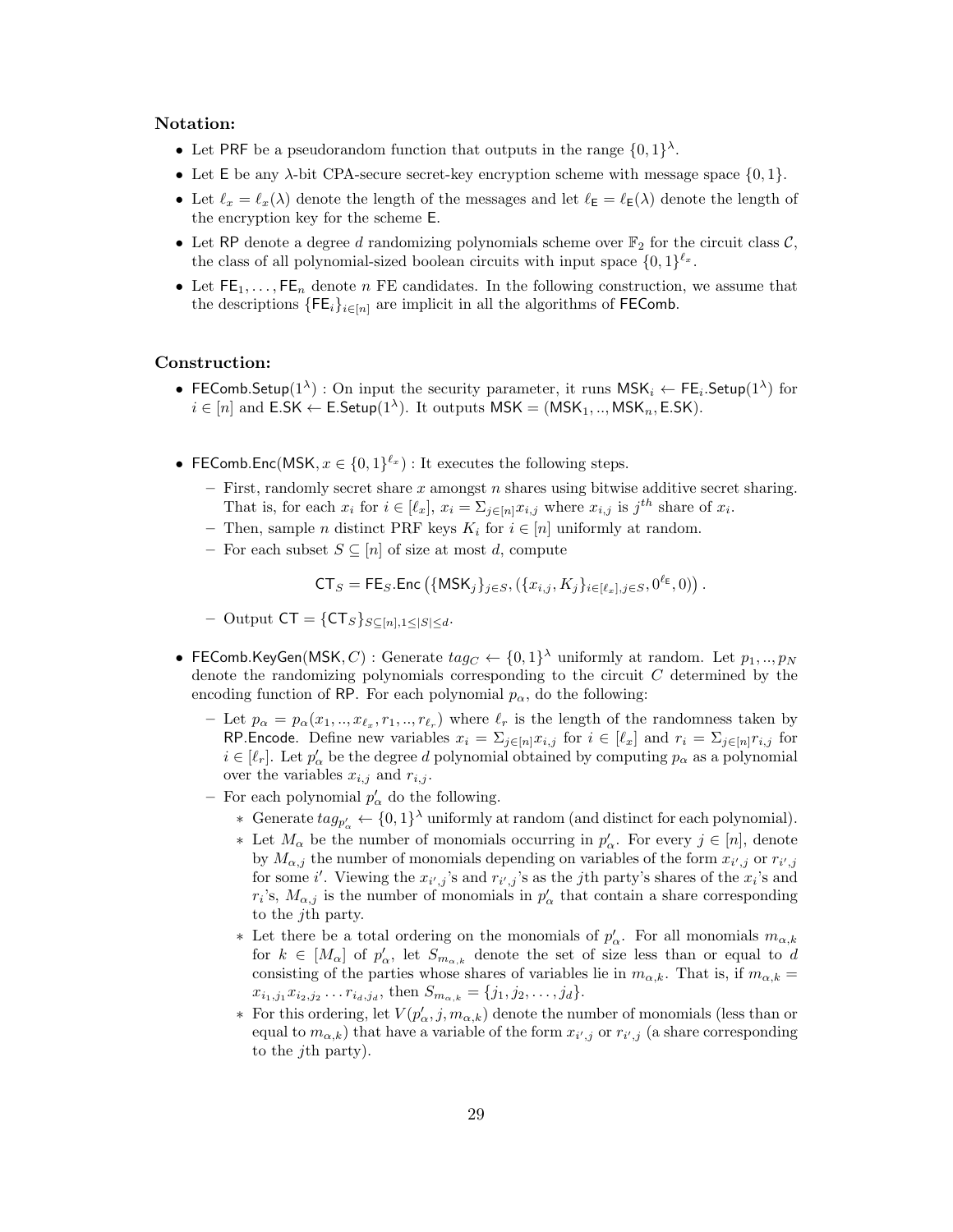∗ For every monomial  $m_{\alpha,k}$  occuring inside  $p'_{\alpha}$ , first generate a ciphertext  $c_{m_{\alpha,k}}$  by running

$$
\mathsf{E}.\mathsf{Enc}(\mathsf{E}.\mathsf{SK},\beta_{m_{\alpha,k}}),
$$

where  $\beta_{m_{\alpha,k}}$  is a bit chosen uniformly at random. Then, compute

 $\mathsf{SK}_{p'_\alpha,m_{\alpha,k}} \gets \mathsf{FE}_{S_{m_{\alpha,k}}}.\mathsf{KeyGen}(\{\mathsf{MSK}_j\}_{j \in S_{m_{\alpha,k}}}, H_{p'_\alpha,m_{\alpha,k}}),$ 

where circuit  $H_{p'_\alpha,m_{\alpha,k}}$  is described in [Figure 5.](#page-29-0) Here  $\mathsf{FE}_S$  for any subset  $S \subseteq [d]$ , is the |S|−nested FE scheme.

<span id="page-29-0"></span> $H_{p^\prime_{\alpha},m_{\alpha,k}}$ 

**Input:** Shares of input  $\{x_{i,j}\}_{i\in[\ell_x],j\in S_{m_{\alpha,k}}}$ , PRF keys  $\{K_j\}_{j\in S_{m_{\alpha,k}}}$ , a string  $s \in \{0,1\}^{\ell_{\text{E}}}$ , and a bit b

**Hardwired:** Polynomial  $p'_\n\alpha$ , monomial  $m_{\alpha,k}$ , ciphertext  $c_{m_{\alpha,k}}$ , tags  $tag_{C} \in \{0,1\}^{\lambda}$  and  $tag_{p'_\alpha} \in \{0,1\}^\lambda$ 

- · If  $b \neq 0$ , output **E.Dec**(s,  $c_{m_{\alpha,k}}$ ). Otherwise, do the following.
- · Set  $r_{i',j} = \text{PRF}_1(K_j, i' || tag_C)$  for  $i' \in [\ell_r]$  and  $j \in S_{m_{\alpha,k}}$ . Here  $\text{PRF}_1$  denotes the output of the PRF truncated to one bit.
- Compute monomial  $m_{\alpha,k}$  by substituting values of  $\{x_{i,j}\}_{i\in[\ell_x]}$  and  $\{r_{i',j}\}_{i'\in[\ell_r]}$ . Let this value be stored as  $u_{\alpha,k}$ .
- · For all  $j \in S_{m_{\alpha,k}}$ , compute an additive secret sharing of 0 consisting of  $M_{\alpha,j}$  shares using the randomness  $\mathsf{PRF}(K_j, tag_{p'_\alpha})$ . Denote these shares as  $(\mathsf{Share}_{\alpha,j,1},..,\mathsf{Share}_{\alpha,j,M_{\alpha,j}}).$
- Output  $u_{\alpha,k} + \Sigma_{j \in S_{m_{\alpha,k}}}$ Share $_{\alpha,j,V(p'_\alpha,j,m_{\alpha,k})}$

Figure 5: Description of the Monomial Evaluation Circuit.

- Output  $\mathsf{SK}_C = (C, \{\mathsf{SK}_{p'_\alpha,m_{\alpha,k}}\})$ , where the set is the set of function keys for each monomial  $m_{\alpha,k}$  of each polynomial  $p'_{\alpha}$ .
- FEComb.Dec(SK<sub>C</sub>, CT) : Using C, derive  $p'_\alpha$  for all  $\alpha \in [N]$  and each of its monomials  $m_{\alpha,k}$ for  $k \in [M_\alpha]$ . For all function keys  $\mathsf{SK}_{p'_\alpha,m_{\alpha,k}} \in \mathsf{SK}_C$ , compute

$$
v_{p'_{\alpha},m_{\alpha,k}}=\mathsf{FE}_{S_{m_{\alpha,k}}}.\mathsf{Dec}(\mathsf{SK}_{p'_{\alpha},m_{\alpha,k}},\mathsf{CT}).
$$

Compute

$$
v_{p'_{\alpha}}=\sum_{k\in[M_{\alpha}]}v_{p'_{\alpha},m_{\alpha,k}}
$$

for all  $\alpha \in [N]$ . Run RP.Decode $((v_{p'_1}, \ldots, v_{p'_N}))$  and output the result.

**Correctness:** To see that the above construction satisfies correctness, let  $\{FE_i\}_{i\in[n]}$  be n FE candidates, let  $C: \{0,1\}^{\ell_x(\lambda)} \to \mathcal{Y}_\lambda \in \mathcal{C}_\lambda$  be any circuit and let  $x \in \{0,1\}^{\ell_x(\lambda)}$  be any message.

Suppose we run FEComb.Setup( $1^{\lambda}$ ) to obtain the master secret key MSK, then encrypt x by running FEComb.Enc(MSK, x) to obtain CT, and then generate a function key  $SK_C$  by running FEComb.Keygen(MSK, C). Then, if we run FEComb.Dec( $SK_C$ , CT), we note the following. By the correctness of the underlying FE candidates, the values  $v_{p'_\n\alpha,m_{\alpha,k}}$  will be

$$
u_{\alpha,k} + \Sigma_{j \in S_{m_{\alpha,k}}} \text{Share}_{\alpha,j,V(p'_{\alpha},j,m_{\alpha,k})}.
$$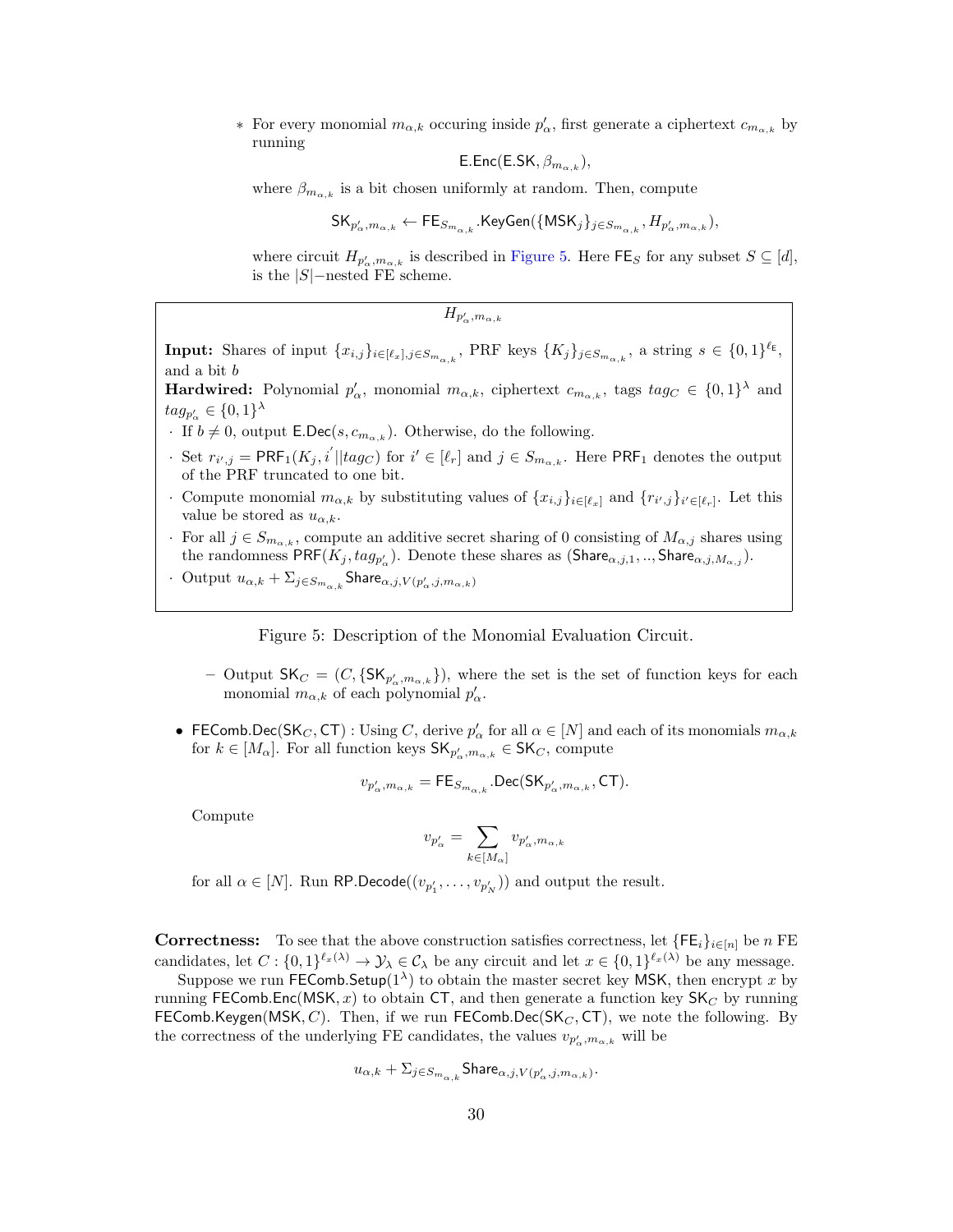Then,

$$
v_{p'_{\alpha}}=\sum_{k\in[M_{\alpha}]}v_{p'_{\alpha},m_{\alpha,k}}=\sum_{k\in[M_{\alpha}]}u_{\alpha,k}
$$

is the value of the polynomial  $p_{\alpha}$  on input x with randomness

$$
r_i = \sum_{j \in [n]} \mathsf{PRF}_1(K_j, i || tag_C)
$$

for  $i \in [\ell_r]$ . Since the  $p_\alpha$ 's are the polynomials corresponding to C, by the correctness of RP, it follows that RP.Decode $((p_1(x; r), \ldots, p_N(x; r))) = C(x)$  as desired.

**Polynomial Slowdown:** All the algorithms of FEComb run in time  $poly(\lambda, n)$ . This follows immediately from the efficiency of the FE candidates, RP, and E and the fact that all subsets  $S \subseteq [n]$  of size at most d is poly $(n)$  since d is a constant.

## 6.4 Security Proof

For simplicity, we will consider the case where the adversary submits a single message pair and only queries a single function key. This proof naturally extends to multiple message pairs and multiple function keys via standard hybrid techniques (repeat the series of hybrids for each function key sequentially to argue indistinguishability for a polynomial number of function keys and then flip each message pair one at a time to argue indistinguishability for a polynomial number of message pairs). We show that any PPT adversary  $A$  will only succeed in the FE selective security game [\(Definition 16\)](#page-47-0) with negligible probability. We will show this via a sequence of hybrids. Assume that the  $\gamma$ th FE candidate, FE<sub> $\gamma$ </sub> is secure.

 $Hyb<sub>0</sub>$ : This hybrid corresponds to the real security game where the challenger sets the bit b to 0.

Hyb<sub>1</sub>: This hybrid is the same as  $Hyb_0$  except that when generating  $c_{m_{\alpha,k}}$ , the challenger sets  $\beta_{m_{\alpha,k}}$  to be

$$
u_{\alpha,k} + \Sigma_{j \in S_{m_{\alpha,k}}} \mathsf{Share}_{\alpha,j,V(p'_{\alpha},j,m_{\alpha,k})},
$$

the value obtained by running  $H_{p'_\alpha,m_{\alpha,k}}$  on  $\{x_{i,j}\}_{i\in[\ell_x],j\in S_{m_{\alpha,k}}}, \{K_j\}_{j\in S_{m_{\alpha,k}}}$ , E.SK, and 0. Note that the challenger knows these values because  $A$  must submit  $x$  and the challenger generates the encryption of x prior to generating the function key  $SK_C$ .

 $Hyb<sub>2</sub>$ : This hybrid is the same as  $Hyb<sub>1</sub>$  except that when encrypting x, whenever the challenger generates  $CT_S$  for a subset S that contains  $\gamma$ , the challenger does so by setting

$$
\mathsf{CT}_S = \mathsf{FE}_S.\mathsf{Enc}\left(\{\mathsf{MSK}_j\}_{j \in S}, \left(\{x_{i,j}, K_j\}_{i \in [\ell_x], j \in S}, \mathsf{E}.\mathsf{SK}, 1\right)\right).
$$

That is, the  $0^{\ell_{\text{E}}}$  term is replaced with E.SK, the secret key for E, and the last bit is switched to 1 when generating ciphertexts for subsets S that contain  $\gamma$ .

 $Hyb<sub>3</sub>$ : This hybrid is the same as  $Hyb<sub>2</sub>$  except that when encrypting x, whenever the challenger generates  $CT_S$  for a subset S that contains  $\gamma$ , the challenger replaces  $K_{\gamma}$ , the PRF key for the  $\gamma$ th party, with the all 0 string.

Hyb<sub>4</sub>: This hybrid is the same as Hyb<sub>3</sub> except that when setting  $\beta_{m_{\alpha,k}}$ 's, the additive secret sharing of 0 consisting of  $M_{\alpha,\gamma}$  shares is computed using uniformly sampled randomness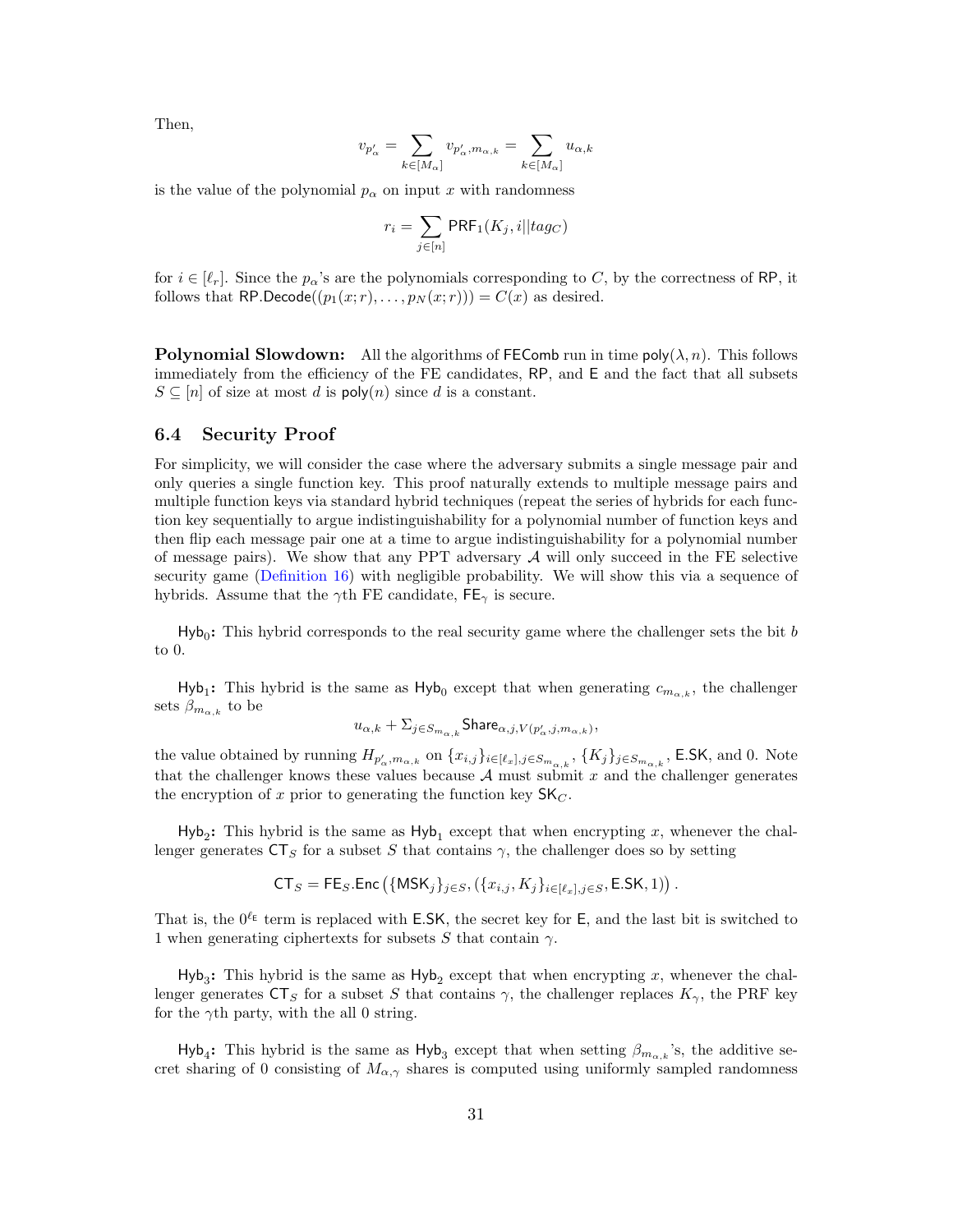rather than PRF( $K_{\gamma}$ ,  $tag_{p'_{\alpha}}$ ) and the randomness shares  $r_{i',\gamma}$  corresponding to the  $\gamma$ th party are generated uniformly at random, as opposed to using  $\mathsf{PRF}_1(K_\gamma, i' || tag_C)$ . That is, every evaluation output of the PRF that used  $K_{\gamma}$  as the PRF key is replaced by a uniformly random value.

Hyb<sub>5</sub>: This hybrid is the same as Hyb<sub>4</sub> except that when encrypting the  $x_{i, \gamma}$ 's, (the shares of x corresponding to the  $\gamma$ th party), the challenger instead encrypts new values  $x'_{i,\gamma}$ , sampled uniformly at random.

 $Hyb_6$ : This hybrid is the same as  $Hyb_5$  except the challenger now uses the randomizing polynomials simulator, SimRP, to generate the values of the polynomials. That is, when generating a function key for a circuit  $C$ , the challenger first runs

$$
SimRP(1^{\lambda}, |C|, C(x))
$$

to obtain  $v_{p'_\n\alpha}$ , the values for all the randomizing polynomials. The challenger then proceeds with the key generation as before, except when computing the  $\beta_{m_{\alpha,k}}$  value for a monomial  $m_{\alpha,k}$ where  $\gamma \in S_{m_{\alpha,k}}$ . Let  $\mathcal{M}_{\alpha}$  denote the set containing all monomials of  $p'_\alpha$ . Let  $\mathcal{M}_{\alpha,\gamma}$  denote the set of all monomials of  $p'_\n\alpha$  that contain a variable of the form  $x_{i',\gamma}$  or  $r_{i',\gamma}$  for some i'. In this hybrid, the challenger first sets  $\beta_{m_{\alpha,k}}$  for all  $m_{\alpha,k} \notin \mathcal{M}_{\alpha,\gamma}$  as before. Then, the challenger computes

$$
v'_{p'_{\alpha}} = v_{p'_{\alpha}} - \sum_{m_{\alpha,k} \in \mathcal{M}_{\alpha} \backslash \mathcal{M}_{\alpha,\gamma}} \beta_{m_{\alpha,k}}.
$$

The challenger then secret shares the value  $v'_{p'_\alpha}$  uniformly at random amongst  $|\mathcal{M}_{\alpha,\gamma}|$  shares and sets each of the  $\beta_{m_{\alpha,k}}$  values for the monomials  $m_{\alpha,k} \in \mathcal{M}_{\alpha,\gamma}$  to be such that

$$
\sum_{m_{\alpha,k}\in\mathcal{M}_{\alpha,\gamma}}\beta_{m_{\alpha,k}}=v'_{p'_{\alpha}}.
$$

**Lemma 10.** If E is a  $\lambda$ -bit CPA-secure secret-key encryption scheme, then  $Hyb_0$  and  $Hyb_1$  are computationally indistinguishable.

*Proof.* Suppose there exists an adversary  $A$  that can distinguish between these two hybrids. Then, we construct an adversary  $A'$  that can break the security game of E. Since  $A$  can distinguish between  $Hy_{0}$  and  $Hy_{1}$  and since there are at most a polynomial number of monomials  $m_{\alpha,k}$ , we can construct a sequence of hybrids that correspond to switching the values  $\beta_{m_{\alpha,k}}$ one at a time. It follows that  $A$  must be able to distinguish between two of these neighboring hybrids. WLOG, say A distinguishes between the sequential hybrids where the  $\beta_{m_{\alpha',k'}}$  value is changed. Then,  $A'$  runs as follows. It runs  $A$  and plays the role of the challenger. Whenever, it would have to generate a ciphertext by running E.Enc, it instead queries its challenger on the message to receive the ciphertext. When it wants to encrypt the value corresponding to  $m_{\alpha',k'}$ , it submits the message pair  $(\beta^0_{m_{\alpha',k'}}, \beta^1_{m_{\alpha',k'}})$  to its challenger where the first component is the unchanged (randomly sampled) value and the second component is the changed (monomial evaluation) value corresponding to  $Hyb_0$  and  $Hyb_1$ , respectively. It then uses the ciphertext it receives from its challenger. When  $A$  outputs,  $A'$  outputs the same response. Note that  $A'$  simulates  $A$  on these two neighboring hybrids perfectly and so  $A'$  will distinguish with nonnegligible advantage, contradicting the security of E. Therefore,  $Hyb_0$  and  $Hyb_1$  must be indistinguishable.  $\Box$ 

<span id="page-31-0"></span>**Lemma 11.** If FE<sub> $\gamma$ </sub> is a selectively-secure FE scheme, then Hyb<sub>1</sub> and Hyb<sub>2</sub> are computationally indistinguishable.

*Proof.* Suppose there exists an adversary  $A$  that can distinguish between these two hybrids. Then, we construct an adversary  $\mathcal{A}'$  that can break the security game of  $FE_{\gamma}$ .  $\mathcal{A}'$  runs  $\mathcal{A}$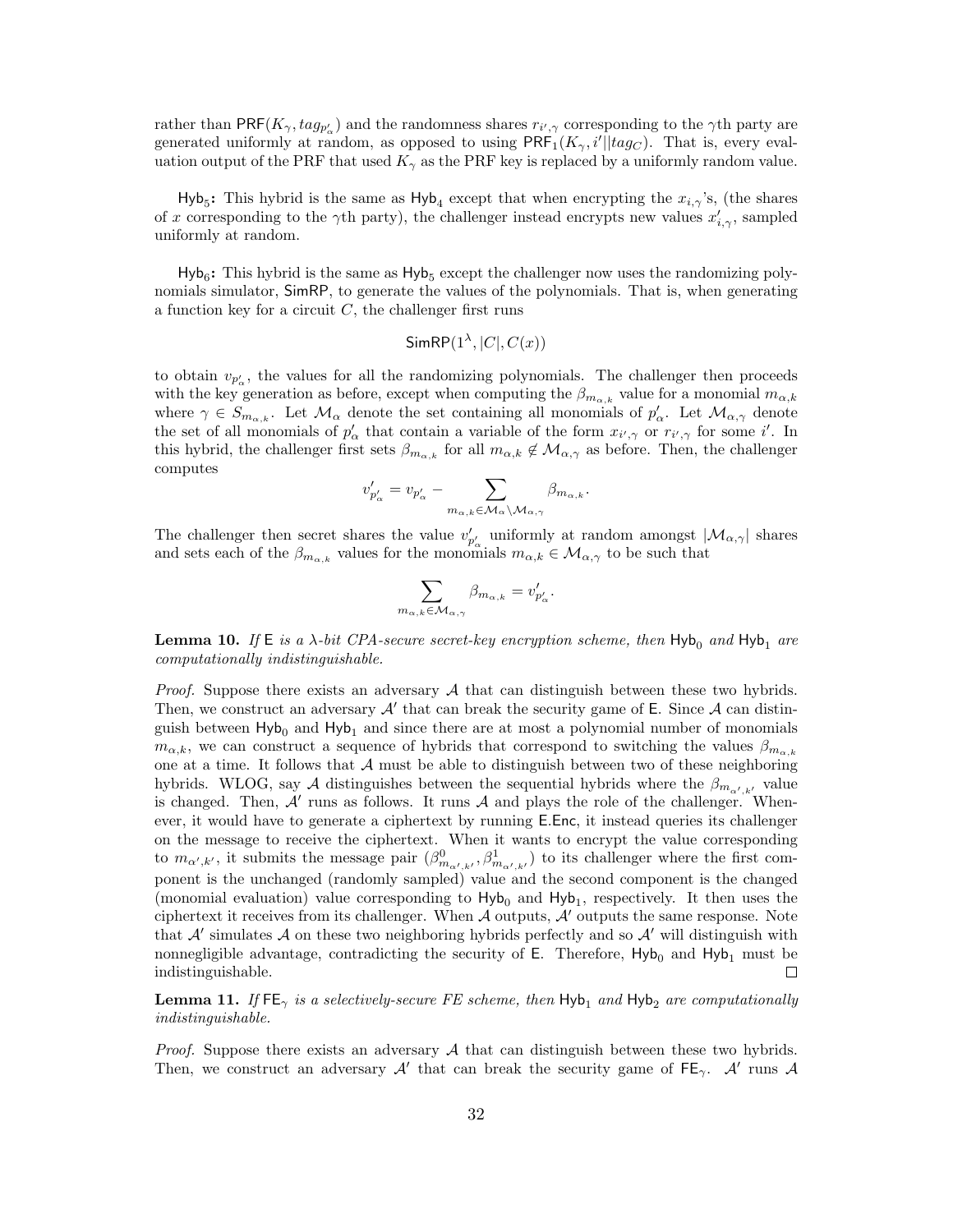and simulates the role of the challenger. Whenever, it needs to encrypt using  $FE_{\gamma}$ . Enc, it computes the messages  $m_1$  and  $m_2$  that it would want to encrypt were it simulating  $Hy_{b_1}$  or  $Hyb<sub>2</sub>$ , respectively. It then submits  $(m<sub>1</sub>, m<sub>2</sub>)$  as a message pair to its challenger and receives a ciphertext,  $CT$ , which it uses to continue its simulation. Note that  $A'$  can submit all its message queries prior to submitting any function queries. Whenever it would need to run  $FE_{\gamma}$ .KeyGen on a circuit C, it submits C as a function query and uses the response of its challenger to continue the simulation. When  $A$  terminates,  $A'$  outputs the same value as  $A$ . Note that  $\mathcal{A}'$  simulates both  $Hyb_1$  and  $Hyb_2$  exactly and is an admissible adversary since all computable function evaluations are identical across hybrids, so  $A'$  wins if A wins, contradicting the security of FE<sub>γ</sub>.  $\Box$ 

**Lemma 12.** If FE<sub> $\gamma$ </sub> is a selectively-secure FE scheme, then Hyb<sub>2</sub> and Hyb<sub>3</sub> are computationally indistinguishable.

 $\Box$ Proof. This follows from an analogous proof as that of [Lemma 11.](#page-31-0)

**Lemma 13.** If PRF is a pseudorandom function, then  $Hyb_3$  and  $Hyb_4$  are computationally indistinguishable.

*Proof.* Suppose there exists an adversary  $A$  that can distinguish between these two hybrids. Then, we construct an adversary  $A'$  that can break the pseudorandomness property of PRF.  $A'$ simply runs A and simulates the challenger. Whenever A' would run PRF( $K_{\gamma}$ , ·) on some input t in Hyb<sub>3</sub> or generate a uniformly random value in Hyb<sub>4</sub>,  $\mathcal{A}'$  instead queries its oracle on t and uses this value as its output. If  $A$  thinks it is seeing  $Hyb_3$ ,  $A'$  outputs that its oracle is the PRF and if A thinks it is seeing  $Hyb_4$ , A' outputs that its oracle is a truly random function. Note that  $A'$  simulates these hybrids exactly, so  $A'$  will win with nonnegligible advantage, contradicting the pseudorandomness of PRF.  $\Box$ 

**Lemma 14.** If FE<sub> $\gamma$ </sub> is a selectively-secure FE scheme, then Hyb<sub>4</sub> and Hyb<sub>5</sub> are computationally indistinguishable.

Proof. This follows from an analogous proof as that of [Lemma 11.](#page-31-0)

**Lemma 15.** If RP is a secure randomizing polynomials scheme, then Hyb<sub>5</sub> and Hyb<sub>6</sub> are computationally indistinguishable.

 $\Box$ 

*Proof.* Suppose there exists an adversary  $A$  that can distinguish between these two hybrids. Then, we construct an adversary  $A'$  that can break the security of RP.  $A'$  runs  $A$  and simulates the role of the challenger. When it needs to generate a function key for a circuit  $C$ , it queries its challenger of circuit C and input x (specified by A). It then receives values  $v_{p'_\alpha}$  for all polynomials. A' sets the  $\beta_{m_{\alpha,k}}$  values as follows. Let  $\mathcal{M}_{\alpha}$  denote the set containing all monomials of  $p'_\n\alpha$ . Let  $\mathcal{M}_{\alpha,\gamma}$  denote the set of all monomials of  $p'_\n\alpha$  that contain a variable of the form  $x_{i',\gamma}$ or  $r_{i',\gamma}$  for some i'. A' first sets  $\beta_{m_{\alpha,k}}$  for all  $m_{\alpha,k} \notin \mathcal{M}_{\alpha,\gamma}$  as specified by both  $Hyb_5$  and  $Hyb_6$ . Then,  $\mathcal{A}'$  computes

$$
v'_{p'_\alpha} = v_{p'_\alpha} - \sum_{m_{\alpha,k} \in \mathcal{M}_\alpha \backslash \mathcal{M}_{\alpha,\gamma}} \beta_{m_{\alpha,k}}.
$$

 $\mathcal{A}'$  then secret shares the value  $v'_{p'_\alpha}$  uniformly at random amongst  $|\mathcal{M}_{\alpha,\gamma}|$  shares and sets each of the  $\beta_{m_{\alpha,k}}$  values for the monomials  $m_{\alpha,k} \in \mathcal{M}_{\alpha,\gamma}$  to be such that

$$
\sum_{m_{\alpha,k}\in\mathcal{M}_{\alpha,\gamma}}\beta_{m_{\alpha,k}}=v'_{p'_{\alpha}}.
$$

When A terminates, if A guesses that the game is  $Hyb_5$ , then A' outputs that it is using the real encoding function. If  $A$  guesses that the game is  $Hyb_6$ , then  $A'$  outputs that its challenger is the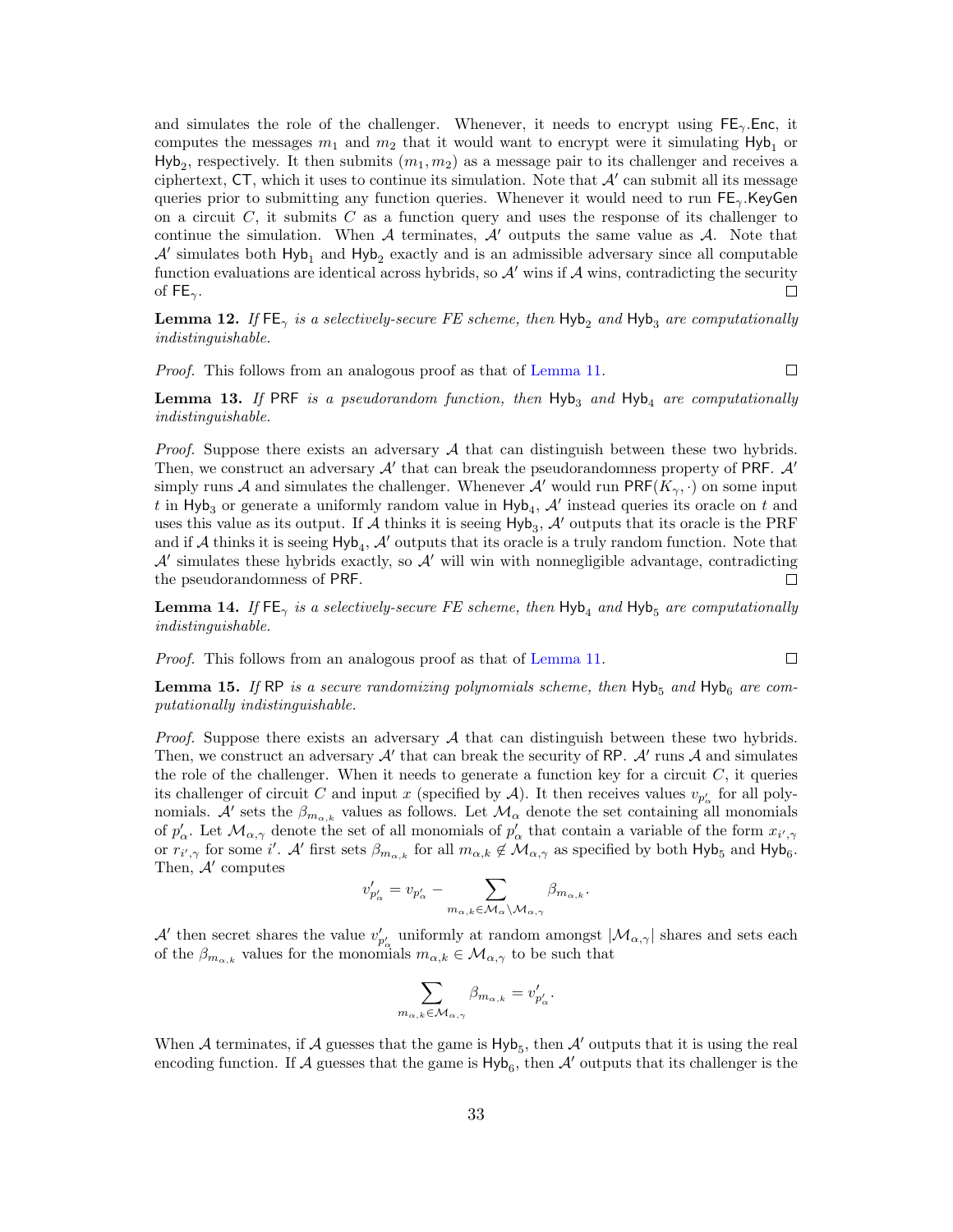simulator. Note that  $A'$  simulates these hybrids exactly. This follows from the fact that all the  $\beta_{m_{\alpha,k}}$  values for  $m_{\alpha,k} \in \mathcal{M}_{\alpha,\gamma}$  are masked by uniformly random secret shares of 0. Therefore, the values of these  $\beta_{m_{\alpha,k}}$ 's look like a uniformly random secret share of  $v'_{p'_{\alpha}}$ , their intended sum and Hyb<sub>5</sub> is simulated exactly. If  $\mathcal{A}$ 's challenger is using the simulated encoding, then  $\mathcal{A}'$  simulates Hyb<sub>6</sub> exactly. So, it follows that  $\mathcal{A}'$  could break the security of RP, a contradiction.  $\Box$ 

So, it follows that  $Hyb_0$  and  $Hyb_6$  are computationally indistinguishable. Moreover,  $Hyb_6$  is independent of x and depends only on  $C(x)$ . Therefore, by an analogous sequence of hybrids, this time with the challenge bit  $b = 1$ , it follows that the real game with  $b = 1$  is also indistinguishable from  $Hyb_6$ . So, it follows that the two real games are computationally indistinguishable, completing the proof.  $\Box$ 

# <span id="page-33-0"></span>7 From MPC to FE Combiners

In this section, we show how to build an FE combiner from any semi-honest MPC protocol  $\pi$ that satisfies a property called delayed function-dependence. Informally, we say that an MPC protocol is delayed function-dependent if the messages of all the rounds except the last one can be generated independently of the function being evaluated. Formally, let  $\pi$  denote a k round semi-honest MPC protocol for computing a function f between n parties  $P_1, \ldots, P_n$  using inputs  $x_1, \ldots, x_n$ , respectively. For each  $i \in [k]$ , let  $\pi^{\mathsf{SH}}$ . Round<sub>i</sub> denote the algorithm used by each party to compute its message for round i. Let  $Sim = (Sim_1, Sim_2)$  denote the simulator for  $\pi$  where  $\text{Sim}_1$  is used to generate the first  $(k-1)$  rounds of the adversary's view and  $\text{Sim}_2$  generates the last round's view.

**Definition 14** (Delayed Function-Dependent). Protocol  $\pi$  is said to be delayed function-dependent if, for every function f and all inputs  $(x_1, \ldots, x_n)$ :

- Correctness: For each party  $P_j$ , for each  $i \in [k-1]$ , algorithm  $\pi^{\mathsf{SH}}$ . Round<sub>i</sub> only takes as input  $(x_j, \tau, |f|)$  where  $\tau$  is the transcript of  $\pi$  up to round  $(i - 1)$ . In particular, it does not take as input the function f being computed.
- Security: Let  $A$  denote the set of corrupted parties. Algorithm  $Sim_1$  only takes as input  $(|f|, \{x_i\}_{P_i \in \mathcal{A}})$ . In particular, it does not take as input the function f or the output  $f(x_1,\ldots,x_n)$ .

We observe that several MPC protocols in literature [\[MW16,](#page-46-11) [PS16,](#page-46-12) [BP16\]](#page-44-12) are, in fact, delayed function-dependent.

Using any delayed function-dependent MPC protocol, we are able to construct an FE combiner. Formally, we show the following theorem:

<span id="page-33-1"></span>**Theorem 11.** Given any delayed function-dependent semi-honest MPC protocol  $\pi$  secure against all but one corruption, there exists a bounded-collusion secure decomposable FE combiner.

Furthermore, we can construct an unbounded-collusion secure (unbounded-key) FE combiner if the delayed function-dependent MPC protocol  $\pi$  additionally satisfies the following *reusability* property. Consider n parties with inputs  $x_1, \ldots, x_n$ . Run the first  $(k-1)$  rounds of the protocol  $\pi$  to generate a transcript  $\tau$ . Informally, reusability requires that the parties should be able to reuse this same transcript  $\tau$  to securely evaluate an unbounded number of functions  $f_1, \ldots, f_\ell$ . That is, for each function  $f_i$ , they can just run the last round of  $\pi$  using transcript  $\tau$  to compute the output and the transcript  $\tau$  along with the set of outputs should not reveal any party's input. (beyond what can be learned from the given information). Formally, consider a k round delayed function-dependent semi-honest MPC protocol  $\pi$  between n parties  $P_1, \ldots, P_n$  using inputs  $x_1, \ldots, x_n$  respectively. We first list some notation.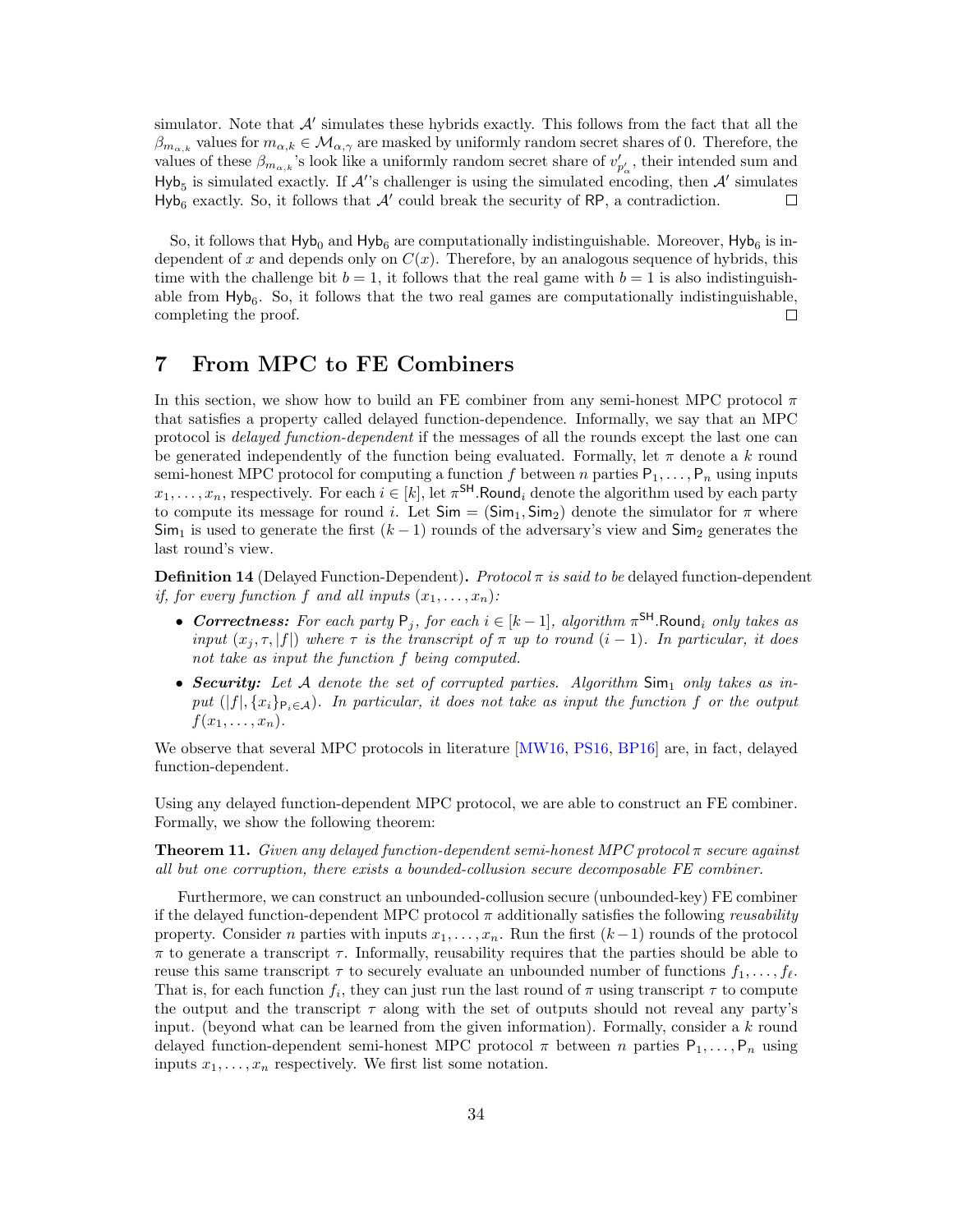- Let View $\mathcal{A}^{k-1}(\{x_i\}_{i\in[n]})$  denote the view of a set of parties  $\{\mathsf{P}_i\}_{i\in\mathcal{A}}$  after the first  $(k-1)$ rounds of an execution of  $\pi$ .
- Let View  $\mathcal{A}(\{x_i, \text{state}_i\}_{i \in [n]}, \tau)$  denote the view of a set of parties  $\{\mathsf{P}_i\}_{i \in \mathcal{A}}$  in the last round of an execution of  $\pi$  where  $\tau$  is the transcript after  $(k-1)$  rounds and for each party  $P_i$ , its input is  $x_i$  and its state is state<sub>i</sub>.
- Also, let's assume that the size of any function is bounded by  $p(\lambda)$  for some polynomial p.

**Definition 15** (Delayed Function-Dependent and Reusable). Protocol  $\pi$  is said to be reusable if, for all  $A \subset [n]$  with  $|A| \leq (n-1)$ , there exists a PPT simulator  $Sim = (Sim_1, Sim_2)$  such that for every PPT distinguisher D, there exists a negligible function  $\mu(\cdot)$  such that for all sufficiently large  $\lambda \in \mathbb{N}$ , the advantage of  $\mathcal D$  is

$$
\mathsf{Adv}^{\mathsf{Reus}}_{\mathcal{D}} = \\ \Big|\mathsf{Pr}[\mathsf{Expt}_{\mathcal{D}}^{\mathsf{Reus}}(1^\lambda,\{x_i\}_{i\in[n]},\mathcal{A},0)=1]-\mathsf{Pr}[\mathsf{Expt}_{\mathcal{D}}^{\mathsf{Reus}}(1^\lambda,\{x_i\}_{i\in[n]},\mathcal{A},1)=1]\Big|\\ \leq \mu(\lambda),
$$

where for each  $b \in \{0,1\}$  and  $\lambda \in \mathbb{N}$ , the experiment  $\mathsf{Expt}_{\mathcal{D}}^{\mathsf{Reus}}(1^{\lambda}, \{x_i\}_{i \in [n]}, \mathcal{A}, b)$  is defined below:

 $\mathsf{Expt}_{\mathcal{D}}^{\mathsf{Reus}}(1^{\lambda}, \{x_i\}_{i\in[n]}, \mathcal{A}, b)$ :

- 1. If  $b = 0$ , Challenger runs the first  $(k 1)$  rounds of  $\pi$  amongst n parties  $P_1, \ldots, P_n$  with inputs  $x_1, \ldots, x_n$ . Let state<sub>i</sub> denote the state of party  $P_i$  after  $(k-1)$  rounds. Challenger *outputs*  $View_{\mathcal{A}}^{k-1}(x_1, \ldots, x_n)$ .
- 2. If  $b = 1$ , Challenger outputs  $\text{Sim}_1(p(\lambda), \{x_i\}_{i \in \mathcal{A}})$ .
- 3. Challenger presents  $D$  with an oracle  $\mathcal{O}_b$  that takes as input a function f and does the following:
	- (a) If  $b = 0$ , execute the last round of protocol  $\pi$  for function f and output  $\mathsf{View}_{\mathcal{A}}^k(\{x_i, \mathsf{state}_i\}_{i \in [n]}, \tau).^{7}$  $\mathsf{View}_{\mathcal{A}}^k(\{x_i, \mathsf{state}_i\}_{i \in [n]}, \tau).^{7}$  $\mathsf{View}_{\mathcal{A}}^k(\{x_i, \mathsf{state}_i\}_{i \in [n]}, \tau).^{7}$
	- (b) If  $b = 1$ , output  $(\text{Sim}_2(f(x_1, ..., x_n), \{x_i\}_{i \in \mathcal{A}})).$

We show how to construct an unbounded-collusion secure FE combiner from such an MPC protocol. Formally, we show the following theorem:

<span id="page-34-0"></span>Theorem 12. Given any delayed function-dependent and reusable semi-honest MPC protocol  $\pi$  secure against all but one corruption, there exists an unbounded-collusion secure decomposable FE combiner.

The two round semi-honest MPC protocol of Mukherjee and Wichs [\[MW16\]](#page-46-11) based on the Learning With Errors (LWE) assumption is both delayed function-dependent and reusable. As a corollary of [Theorem 12,](#page-34-0) we get:

Corollary 5. Assuming LWE holds, there exists an unbounded-collusion secure decomposable FE combiner.

The above corollary gives us a construction of an FE combiner from LWE that differs from the one in [\[AJS17\]](#page-43-1).

#### 7.1 Construction

We first list some notation for the construction.

 $7$ For simplicity, we assume that the function produces the same output for all parties and hence don't include the output along with the view.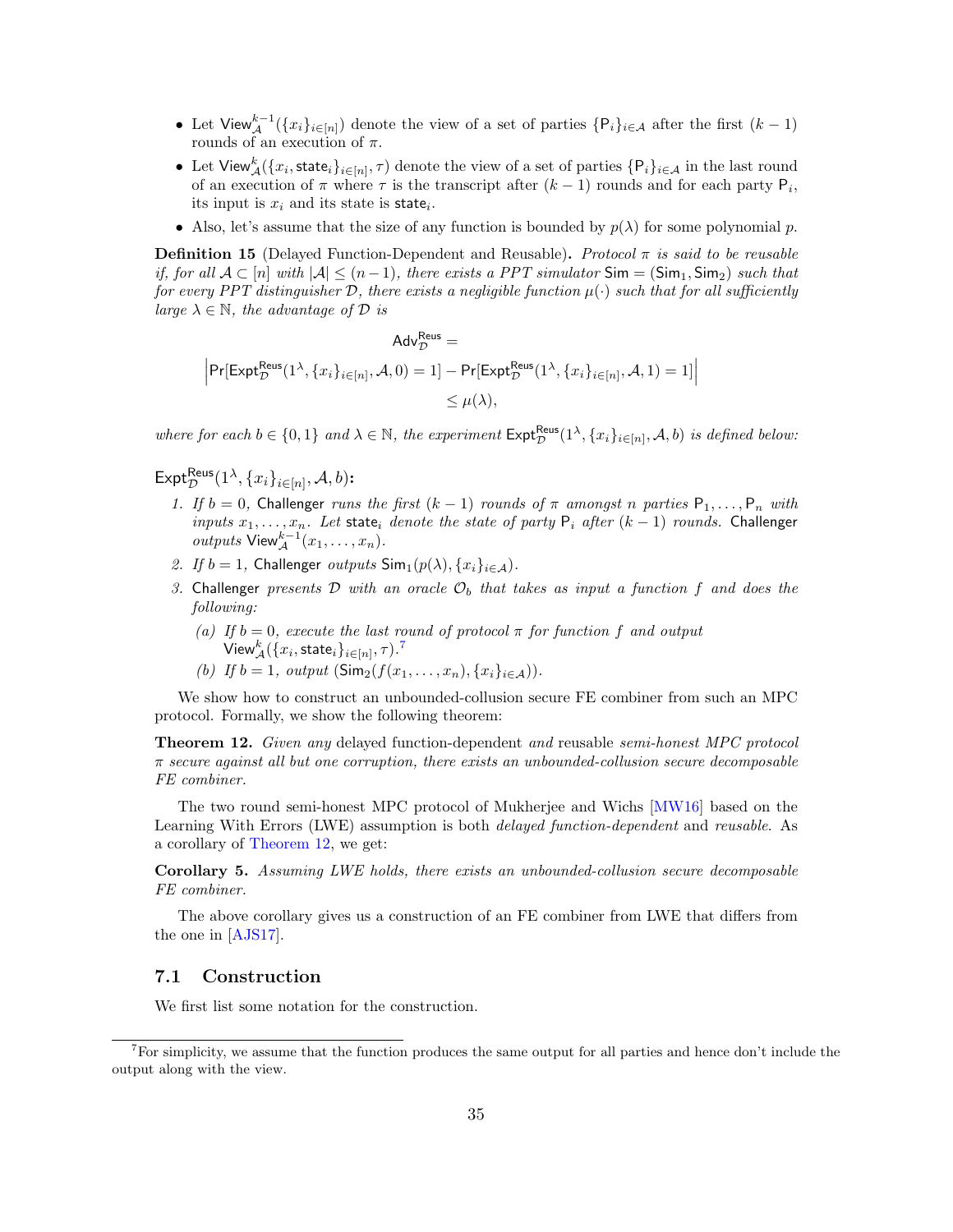### Primitives and Notation Used:

- Let the *n* candidates be  $FE_1, \ldots, FE_n$ . Let the message space of the FE combiner be the set of all  $\lambda$ -bit strings.
- Let  $\pi$  denote any  $k = \text{poly}(\lambda)$  round semi-honest *delayed function-dependent* MPC protocol amongst  $(n+1)$  parties where each party uses inputs of length  $\lambda$ . Let  $p(\lambda)$  denote the sum of the length of the transcript of the protocol and the internal state of any party after the first  $(k-1)$  rounds and let  $q(\lambda)$  denote the length of the message sent by any party in the last round.
- In the above protocol  $\pi$ , let Final.Round $\pi(\cdot)$  denote the algorithm used by any party to compute its message in the last round and  $\textsf{Final}.\textsf{Output}_{\pi}(\cdot)$  denote the algorithm to compute the final output after the end of the k rounds. Final Round<sub>π</sub> takes as input the transcript up to  $(k-1)$  rounds and the internal state of the party. Similarly, Final.Output<sub>π</sub> takes as input the entire transcript of the protocol and the internal state of the party.
- Finally, let Sym = (Sym.Setup, Sym.Enc, Sym.Dec) denote any symmetric key encryption scheme with pseudorandom ciphertexts that encrypts messages of length  $q(\lambda)$  using keys of length  $p(\lambda)$  to generate ciphertexts of length  $\ell(\lambda)$ . Here,  $p(\cdot), q(\cdot), \ell(\cdot)$  are all polynomials. We know that such a scheme can be built assuming one way functions e.g. using weak pseudorandom functions by defining  $SymEnc(K, m; r) = (r, PRF<sub>K</sub>(r) \oplus m)$  (see [\[Gol04\]](#page-45-19) for more details).

#### Scheme:

We now describe the construction of our FE Combiner scheme FEComb.

**FEComb.Setup**( $1^{\lambda}$ ): The setup algorithm does the following:

- 1. For each  $i \in [n]$ , generate  $\mathsf{MSK}_i \leftarrow \mathsf{FE}_i.\mathsf{Setup}(1^{\lambda})$ .
- 2. Output  $MSK = (MSK_1, \ldots, MSK_n)$ .

FEComb.Enc(MSK, x): Given input the master secret key MSK and a message x, the encryption algorithm does the following:

- 1. Choose  $\lambda$ -bit random strings  $s_1, \ldots, s_{n-1}$  and set  $s_n = (x \oplus s_1 \oplus \ldots \oplus s_{n-1}).$
- 2. Consider  $(n+1)$  parties  $P_1, \ldots, P_{n+1}$  where for all  $i \in [n]$ ,  $P_i$  has input  $s_i$  and  $P_{n+1}$  has no input. Run the first  $(k-1)$  rounds of protocol  $\pi$  amongst these parties. (Recall that this can be done independently of the function being computed)
- 3. After round  $(k-1)$ , let  $\tau_x$  denote the transcript of the protocol and for each  $i \in [n+1]$ , let state<sub>i</sub> denote the state of party  $P_i$ .
- 4. For each  $i \in [n]$ , compute  $\mathsf{CT}_i = \mathsf{FE}_i.\mathsf{Enc}(\mathsf{MSK}_i, (\tau_x, \mathsf{state}_i, 0)).$  Set  $\mathsf{CT}_{n+1} = (\tau_x, \mathsf{state}_{n+1}).$
- 5. Output  $CT = (CT_1, ..., CT_{n+1}).$

FEComb.Keygen(MSK,  $C$ ): The setup algorithm does the following:

- 1. For each  $i \in [n]$ , choose a random string  $\mathsf{Sym}.\mathsf{CT}_i$  of length  $\ell(\lambda)$  and generate  $\mathsf{SK}_i \leftarrow$  $FE_i.KeyGen(MSK_i, C_i)$  where the circuit  $C_i$  is defined in [Figure 6.](#page-36-0)
- 2. Output  $SK_C = (SK_1, \ldots, SK_n)$ .

FEComb.Dec(SK<sub>C</sub>, CT): Given input a function secret key  $SK_C$  and a ciphertext CT, the decryption algorithm does the following: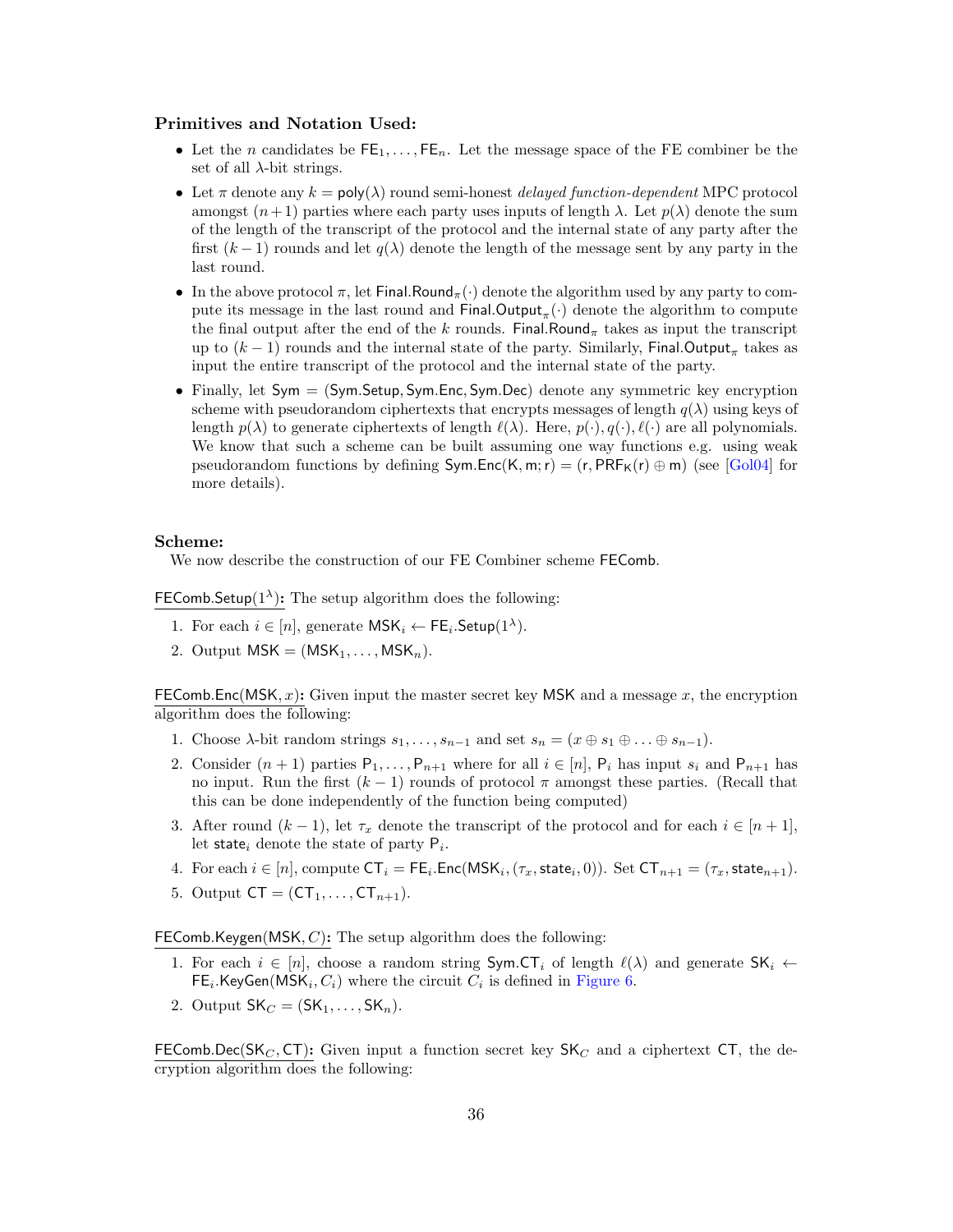$\textbf{Input:} \,\, (\tau_x, \textsf{state}_i, \beta)$ Hardwired:  $Sym.CT_i$ 

- If  $\beta = 1$ , set  $k = (\tau_x, \text{state}_i)$  and output Sym.Dec(k, Sym.CT<sub>i</sub>).
- <span id="page-36-0"></span>• Else, consider the party  $P_i$  that takes part in the MPC protocol  $\pi$  with n other parties to compute the circuit C. After  $(k-1)$  rounds, let  $\tau_x$  be the transcript of the protocol and state<sub>i</sub> be  $\mathsf{P}_i$ 's internal state. Output Final.Round $_{\pi}(\tau_x, \mathsf{state}_i)$ .

#### Figure 6: Circuit  $C_i$

- 1. Parse  $SK_C = (SK_1, ..., SK_n)$  and  $CT = (CT_1, ..., CT_n, CT_{n+1})$ .
- 2. For each  $i \in [n]$ , compute  $\mathsf{out}_i = \mathsf{FE}_i.\mathsf{Dec}(\mathsf{SK}_i, \mathsf{CT}_i).$
- 3. Parse  $CT_{n+1} = (\tau_x, state_{n+1}).$
- 4. Now, consider  $\tau_x$  to be the transcript after  $(k-1)$  rounds of executing protocol  $\pi$  amongst n parties,  $(\text{out}_1, \ldots, \text{out}_n)$  to be the messages of n parties in the last round and state $_{n+1}$ to be the state of the other remaining party and compute its output.
- 5. That is, set trans =  $(\tau_x, \text{out}_1, \ldots, \text{out}_n)$  and output Final.Output<sub> $\pi$ </sub>(trans, state<sub>n+1</sub>).

Correctness and Decomposability: We observe that the correctness, polynomial slowdown, and decomposability properties follow by inspection.

## 7.2 Security Proof

In this section, we formally prove [Theorem 11.](#page-33-1) The proof of [Theorem 12](#page-34-0) directly follows.

For the proof, let  $(\textsf{Sim}_{\pi}^{1}(\cdot), \textsf{Sim}_{\pi}^{2}(\cdot))$  denote the simulator of the protocol  $\pi$ .  $\textsf{Sim}_{\pi}^{1}$  generates the messages of the first  $(k-1)$  rounds, while  $\textsf{Sim}^2_{\pi}$  generates the last round message of the honest parties. Note that  $\sin^1_{\pi}$  only takes as input the adversary's input, while  $\sin^2_{\pi}$  also takes as input the output of the function.

To ease the exposition, let's consider the case where the adversary makes only one function key query. For an a priori bounded number of function key queries, we do the standard trick of repeating the scheme in parallel the bound number of times. We show that any PPT adversary A succeeds in the selective security game [\(Definition 16\)](#page-47-0) with only negligible probability. We will show this via a sequence of hybrids  $Hyb_0, \ldots, Hyb_4$ . Let's say that candidate j is secure.

 $\mathsf{Hyb}_0$ : This hybrid corresponds to the real security game where the challenger picks a bit  $b \in \{0,1\}$  uniformly at random and computes FEComb.Enc(MSK,  $x_b$ ). Let's denote the challenge ciphertext by  $CT^* = (CT_1^*, \ldots, CT_{n+1}^*)$ .

 $\text{Hyb}_1$ : In this hybrid, in the ciphertext generation step, the challenger picks  $s_1, \ldots, s_{j-1}, s_{j+1}$ ,  $\ldots$ ,  $s_n$  uniformly at random and computes  $s_j = (x_b \oplus s_1 \oplus \ldots \oplus s_{j-1} \oplus s_{j+1} \oplus \ldots \oplus s_n).$ 

 $Hyb_2$ : In this hybrid, the challenger first picks a key  $Sym.SK \leftarrow Sym.Setup(1^{\lambda})$ . Then, for the function secret key query  $C$  made by the adversary, in order to generate the component  $SK<sub>j</sub>$ , the challenger does the following:

• Recall the values  $(\tau_{x_b}, \text{state}_j)$  that were used to compute one of the components of the challenge ciphertext as follows:  $CT_j^* = FE_j$ . Enc(MSK<sub>j</sub>,  $(\tau_{x_b},$ state<sub>j</sub>, 0))).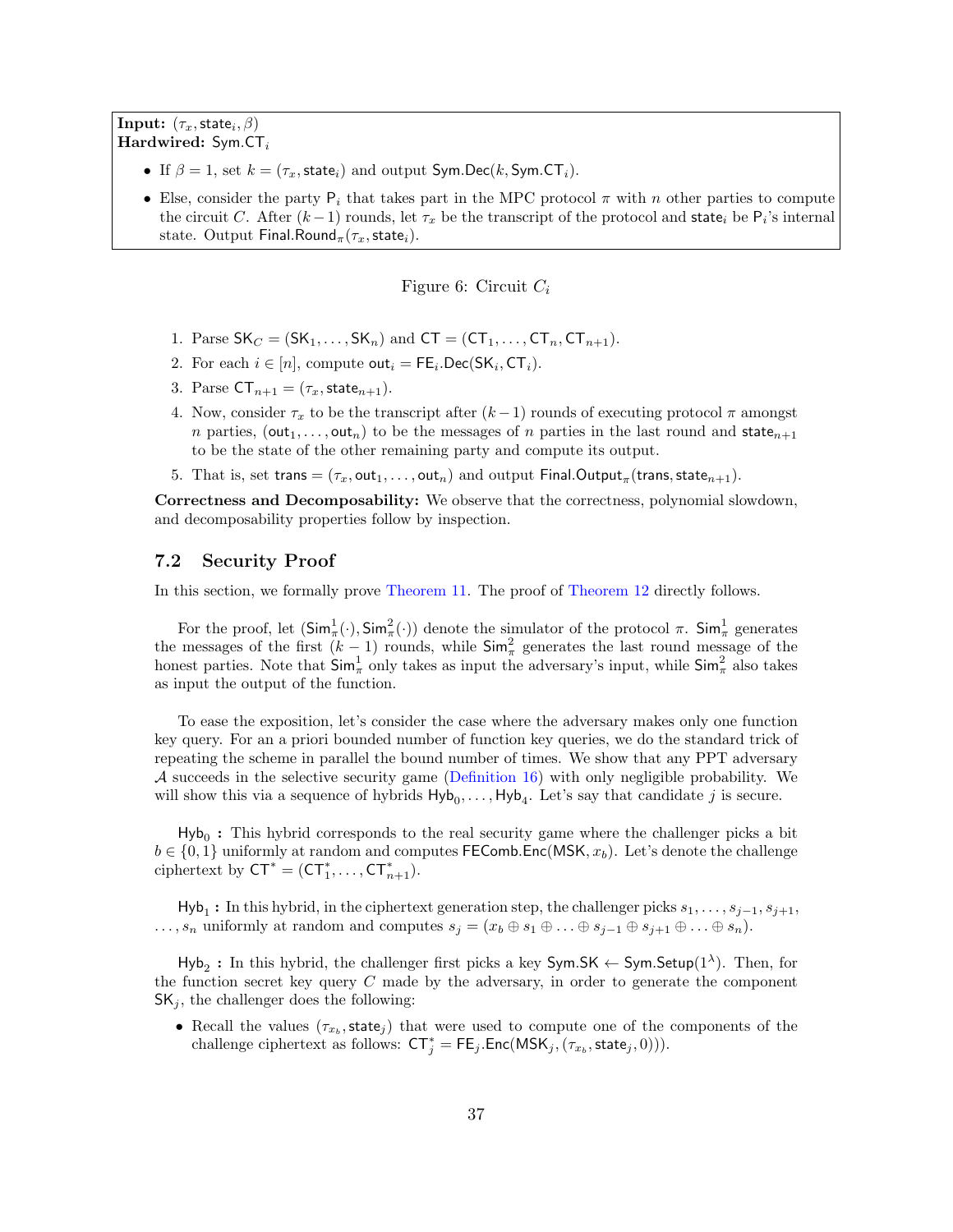- Now, consider a party  $P_j$  that takes part in the MPC protocol  $\pi$  with n other parties and let  $\tau_{x_b}$  be the transcript of the protocol, state<sub>j</sub> be P<sub>j</sub>'s internal state after  $(k - 1)$  rounds.
- Compute the value  $\mathsf{Sym}.\mathsf{CT}_j \leftarrow \mathsf{Sym}.\mathsf{Enc}(\mathsf{Sym}.\mathsf{SK},\mathsf{Final}.\mathsf{Round}_{\pi}(\tau_{x_b},\mathsf{state}_j)).$
- The rest of the procedure is exactly as in  $Hyb_0$ . That is, generate  $SK_j \leftarrow FE_j$ . KeyGen(MSK<sub>j</sub>,  $C_j$ ) where the circuit  $C_j$  is defined in [Figure 6](#page-36-0) (with the hardwired value Sym.CT<sub>j</sub> described above and replacing the index in the figure from  $i$  to  $j$ ).

 $\mathsf{Hyb}_3$ : In this hybrid, the challenger generates the  $j^{th}$  component of the challenge ciphertext  $CT_j^*$  as follows:  $CT_j^* = FE_j$ . Enc(MSK<sub>j</sub>, (Sym. SK, 1)).

 $Hyb<sub>4</sub>$ : In this hybrid, the challenger computes the messages of party  $P<sub>j</sub>$  (corresponding to the  $j<sup>th</sup>$  candidate) in the challenge ciphertext and all the function secret keys using the simulator  $\mathsf{Sim}_{\pi}$  of the MPC protocol  $\pi$ . More precisely, the challenger does the following:

- In the challenge ciphertext generation phase,  $s_j$  is picked randomly and no longer set to be  $(x_b \oplus s_1 \oplus \ldots \oplus s_{j-1} \oplus s_{j+1} \oplus \ldots \oplus s_n).$
- In the challenge ciphertext generation phase, to generate the transcript  $\text{msg}_{x_b}$ , compute the messages of party  $P_j$  by running the algorithm  $\textsf{Sim}^1_\pi$ . That is, treat the other n parties as corrupt parties with inputs  $s_1, \ldots, s_n$ ,  $\perp$  (except party  $P_j$ ) and compute  $P_j$ 's message as  $\textsf{Sim}^1_\pi(|C|, s_1, \ldots, s_{j-1}, s_{j+1}, \ldots, s_n, \bot).$
- Then, for the function secret key query C, compute  $Sym.CT_j \leftarrow Sym.Enc(Sym.SK,$  $\textsf{Sim}^2_\pi(s_1,\ldots,s_{j-1},s_{j+1},\ldots,s_n,\perp,C(x_b))$  where  $C(x_b)$  is the output of the protocol  $\pi$  executed by the  $n + 1$  parties.

We will now argue that every pair of consecutive hybrids are computationally indistinguishable and finally, show that any PPT adversary has negligible advantage in  $\mathsf{Hyb}_4$ .

**Lemma 16.** Hyb<sub>0</sub> is identical to  $Hyb_1$ .

*Proof.* Since the only difference between the two hybrids is that in  $Hyb_0$ ,  $s_n$  is computed as  $(x_b \oplus s_1 \oplus \ldots \oplus s_{n-1})$  while in  $\mathsf{Hyb}_1$ ,  $s_j$  is computed as  $(x_b \oplus s_1 \oplus \ldots \oplus s_{j-1} \oplus s_{j+1} \oplus \ldots \oplus s_n)$ , it is easy to observe that they are identical.  $\Box$ 

**Lemma 17.** Assuming the pseuduorandom ciphertexts property of  $Sym$ ,  $Hyb_1$  is computationally indistinguishable from  $Hyb<sub>2</sub>$ .

*Proof.* Suppose there exists an adversary  $A$  that can distinguish between the two hybrids with non-negligible probability. We will use  $A$  to construct an adversary  $A_{Sym}$  that breaks the pseudorandom ciphertexts property of Sym which is a contradiction.

The adversary  $A_{\mathsf{Sym}}$  interacts with the adversary A as in  $\mathsf{Hyb}_1$ . Then, on receiving the challenge message pair  $(x_0, x_1)$  and function secret key query C, to compute the function secret key,  ${\cal A}_{\sf Sym}$  first sends the tuple  $(\tau_{x_b}, {\sf state}_j)$  to the challenger  ${\cal C}_{\sf Sym}$  of the scheme  ${\sf Sym}.$  It receives a string which is either an encryption of this tuple using the scheme Sym or a uniformly random string. Then,  $A_{\text{Sym}}$  sets this string to be the value  $\text{Sym }$ . CT<sub>j</sub> hardwired in the circuit  $C_i$  and continues interacting with the adversary  $A$  exactly as in  $\mathsf{Hyb}_1$ . Notice that when the challenger  $\mathcal{C}_{Sym}$  sends an actual ciphertext, the experiment between  $\mathcal{A}_{Sym}$  and A corresponds exactly to  $Hyb<sub>2</sub>$  and when the challenger  $C<sub>Sym</sub>$  sends a uniformly random string, the experiment corresponds exactly to  $\mathsf{Hyb}_1$ . Thus, if A can distinguish between the two hybrids with non-negligible probability,  $A_{\mathsf{Sym}}$  can use the same guess to break the pseudorandom ciphertexts property of the scheme Sym with non-negligible probability which is a contradiction.  $\Box$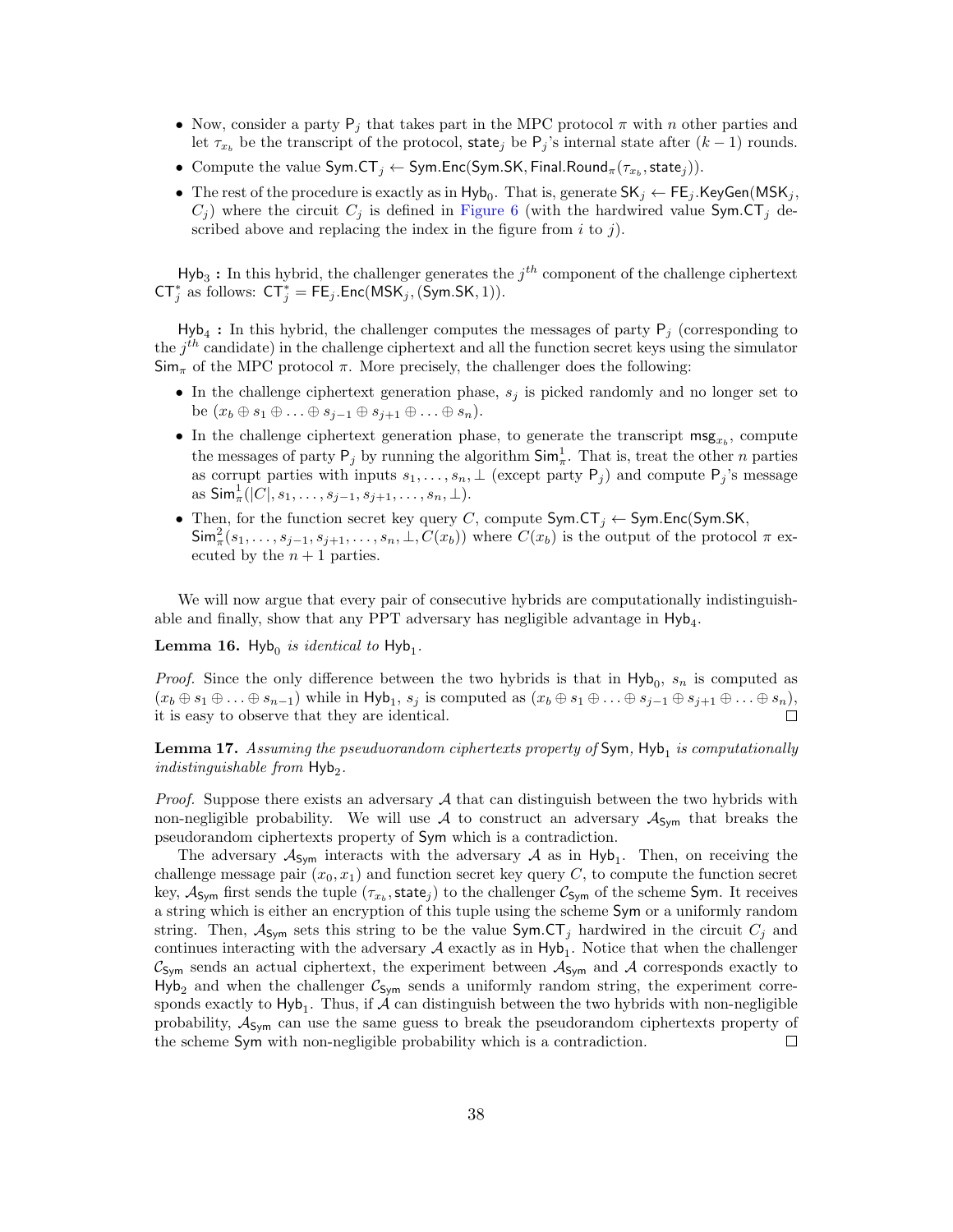**Lemma 18.** Assuming the security of the FE candidate  $\mathsf{FE}_j$ ,  $\mathsf{Hyb}_2$  is computationally indistinguishable from  $Hyb_3$ .

*Proof.* Suppose there exists an adversary  $A$  that can distinguish between the two hybrids with non-negligible probability. We will use  $A$  to construct an adversary  $A_{FE}$  that breaks the security of the candidate  $FE<sub>j</sub>$  which is a contradiction.

The adversary  $A_{FE}$  interacts with the adversary A as in  $Hyb_2$ . Then, on receiving the challenge message pair  $(x_0, x_1)$  and function secret key query C,  $A_{FE}$  first sends the pair of tuples  $((\tau_{x_b},\mathsf{state}_j, 0),(\mathsf{Sym.SK}, 1))$  as the challenge message pair along with function key query  $C_j$  (see [Figure 6\)](#page-36-0) to the challenger  $C_{\text{FE}}$  of the FE candidate FE<sub>i</sub>. Note that the function evaluates to the same value on both messages. From  $C_{FE}$ ,  $A_{FE}$  receives a ciphertext which is set as the value  $CT_j^*$  and a function secret key which is set as the value  $SK_j$  in its interaction with A. Then,  $A_{FE}$  continues interacting with the adversary A exactly as in  $Hyb_2$ .

Notice that when the challenger  $\mathcal{C}_{FE}$  encrypts the message  $(\tau_{x_b}, \text{state}_j, 0)$ , the experiment between  $A_{FE}$  and A corresponds exactly to Hyb<sub>2</sub> and when the challenger  $C_{FE}$  encrypts the message (Sym.SK, 1), the experiment corresponds exactly to  $Hyb_3$ . Thus, if A can distinguish between the two hybrids with non-negligible probability,  $A_{FE}$  can use the same guess to break the security of the candidate  $FE_j$  with non-negligible probability which is a contradiction.  $\Box$ 

Lemma 19. Assuming the security of the semi-honest delayed function-dependent MPC protocol  $\pi$ , Hyb<sub>3</sub> is computationally indistinguishable from Hyb<sub>4</sub>.

*Proof.* Suppose there exists an adversary  $A$  that can distinguish between the two hybrids with non-negligible probability. We will use A to construct an adversary  $A_{\pi}$  that breaks the security of the MPC protocol  $\pi$  which is a contradiction.

The adversary  $A_\pi$  interacts with the adversary A as in Hyb<sub>3</sub> and receives the challenge message pair  $(x_0, x_1)$  and function secret key query C. Then,  $A_{FE}$  interacts with the challenger in an MPC protocol  $\pi$  with  $(n+1)$  parties where it corrupts parties  $P_1, \ldots, P_{j-1}, \ldots, P_{j+1}, \ldots, P_{n+1}$ . It receives a random input  $s_i$  for each party from  $A$  and interacts in the protocol receiving messages for party P<sub>j</sub> from the challenger  $C_\pi$ .  $\mathcal{A}_\pi$  continues interacting with A exactly as in  $Hyb_3$ .

Notice that when the challenger  $\mathcal{C}_{\pi}$  sends honestly generates messages for party  $P_i$  (real world), the experiment between  $A_{\pi}$  and A corresponds exactly to Hyb<sub>3</sub> and when the challenger  $\mathcal{C}_{\pi}$  sends simulated messages for party  $\mathsf{P}_i$  (ideal world), the experiment corresponds exactly to  $Hyb_4$ . Thus, if A can distinguish between the two hybrids with non-negligible probability,  $A_{\pi}$  can use the same guess to break the security of the MPC protocol  $\pi$  with non-negligible probability which is a contradiction.  $\Box$ 

**Lemma 20.** The adversary's advantage in  $Hyb<sub>4</sub>$  is negligible.

*Proof.* Observe that the bit b is not used at all by the challenger in this hybrid and hence, any PPT adversary's advantage is negligible.  $\Box$ 

Remark: Note that the proof of [Theorem 12](#page-34-0) directly follows. That is, to achieve unbounded collusion security, we will now rely on the reusability security property of the underlying MPC protocol.

# <span id="page-38-0"></span>8 From an FE Combiner to a Robust FE Combiner

The FE combiners constructed previously are not *robust*. By this, we mean that the constructions provide no guarantee of correctness or security if any of the underlying FE candidates do not satisfy correctness. However, determining the correctness of FE candidates may be difficult since a candidate FE may be correct with overwhelming probability on certain message, circuit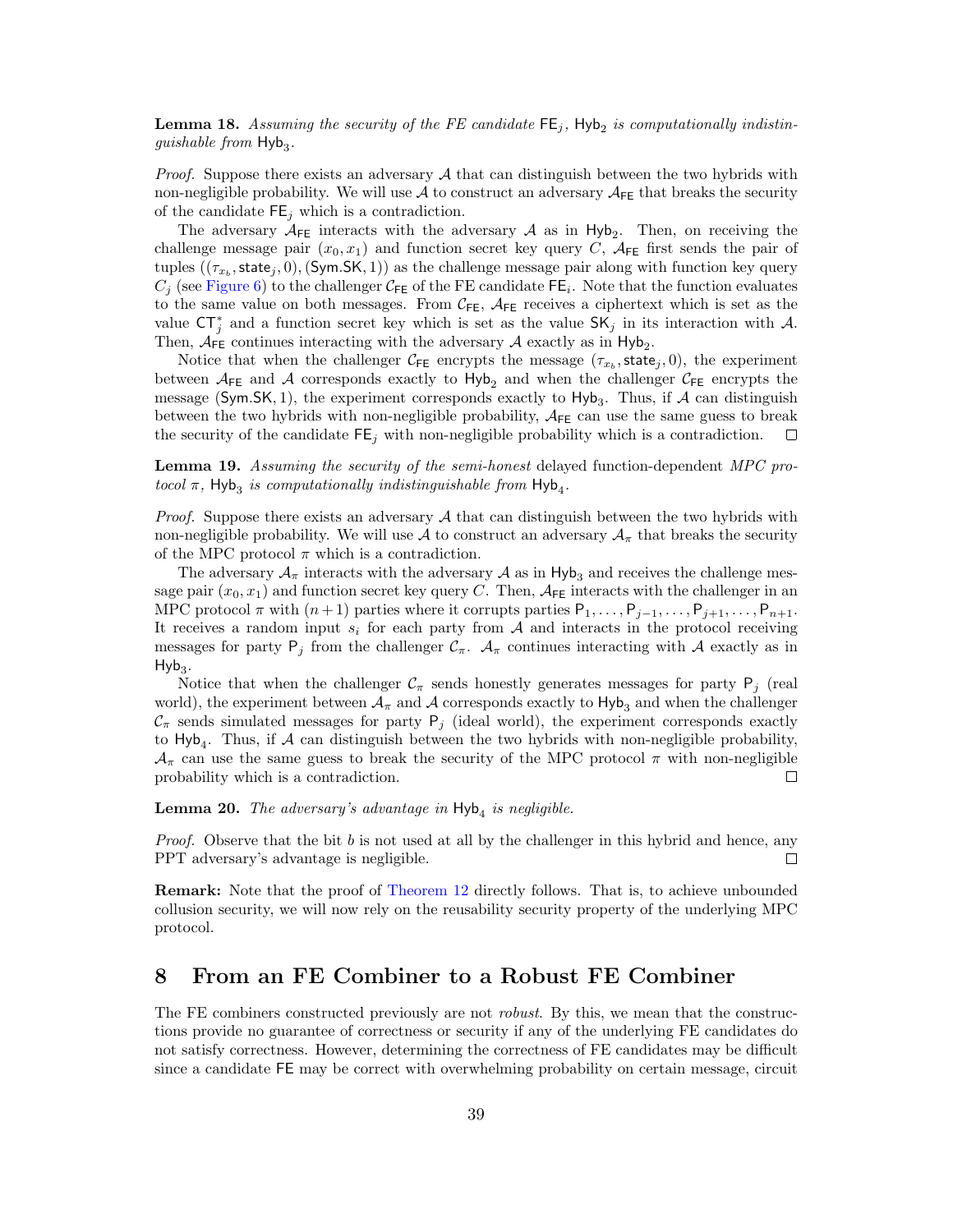pairs  $(m, C)$  and not others. With no worst-case guarantees, it can be challenging to reason about the correctness of an FE candidate especially if the function space  $\mathcal C$  is say all poly-sized circuits, where sampling uniformly over the space is difficult.

We can mitigate this issue by making our FE combiners robust. A robust FE combiner is an FE combiner that satisfies correctness and security provided that at least one FE candidate,  $FE_i$ , satisfies both correctness and security. No restrictions are placed on the other FE candidates. In particular, they may satisfy neither correctness nor security. In this section, we show how to transform any FE combiner into a robust FE combiner. Formally, we show the following.

<span id="page-39-0"></span>Theorem 13. If there exists an FE combiner, then there exists a robust FE combiner.

Combining [Theorem 13](#page-39-0) with [Theorem 8,](#page-26-1) we obtain the following corollary.

<span id="page-39-2"></span>Corollary 6. Assuming the existence of a PRG in  $NC<sup>1</sup>$ , there exists an unbounded-key robust FE combiner.

This is done, at a high level, via the following steps.

- 1. Transform each FE candidate  $\mathsf{FE}_i$  into a new FE candidate  $\mathsf{FE}_i'$  such that
	- (a) If  $\mathsf{FE}_i$  is correct and secure, then  $\mathsf{FE}'_i$  is also correct and secure.
	- (b) If  $\mathsf{FE}'_i$  is correct for any fixed message, circuit pair  $(m, C)$  with probability  $\alpha$ , then it is at least  $\alpha'$ -correct for all other message, circuit pairs  $(m', C')$  where  $\alpha' = \alpha - \text{negl}(\lambda)$ .
- 2. Fix a message m and a circuit C and test each candidate repeatedly on  $(m, C)$  to determine if each candidate is  $\alpha$ -correct for  $\alpha \geq 1 - \frac{1}{\lambda}$ . Discard those that are not.
- 3. Using standard techniques of BPP correctness amplification, transform the  $\alpha$ -correct candidates into (almost) correct candidates.
- 4. Instantiate constructions of FE combiners from previous sections with these (almost) correct candidates.

# <span id="page-39-1"></span>8.1 FE Candidate Transformation

In this section, we describe the transformation described in step 1 in the construction overview in [Section 8.](#page-38-0) The idea is to use a universal circuit  $U_m$  for a message m that takes as input the description of a circuit C and evaluates to  $C(m)$ . By encrypting a garbled circuit corresponding to  $U_m$ , we are able to transform correctness for a message, circuit pair  $(m, C)$  to correctness for a message, circuit pair where the message is a garbled circuit and the function is the evaluation circuit with the appropriate labels. We can then leverage the security of garbling scheme to argue that correctness of the new FE candidate cannot differ greatly between different message, circuit pairs. Note that in our transformation, security of the transformed FE scheme follows from the security of the original FE scheme and correctness of the garbling scheme. In particular, security of the garbling scheme is not necessary to argue security of the transformed FE scheme. We now formally describe the transformation.

Let FE be an arbitrary FE candidate. Let  $GC = (Gen, GrbC, GrbI, EvalGC)$  be a garbling scheme. Then, consider the following  $FE$  candidate  $FE'$ .

- Setup'( $1^{\lambda}$ ): Run FE.Setup( $1^{\lambda}$ ) to obtain MSK and Gen( $1^{\lambda}$ ) to obtain gcsk. Set MSK' = (MSK, gcsk).
- Enc'(MSK', m): Parse MSK' as (MSK, gcsk). Let  $U_m$  denote the universal circuit that takes as input a description  $\langle C \rangle$  of a circuit  $C \in \mathcal{C}$  and outputs  $C(m)$ . Let b be a uniformly random bit. Output

 $(FE.Enc(MSK, GrbC(gcsk, U_m(\cdot) \oplus b)), b)$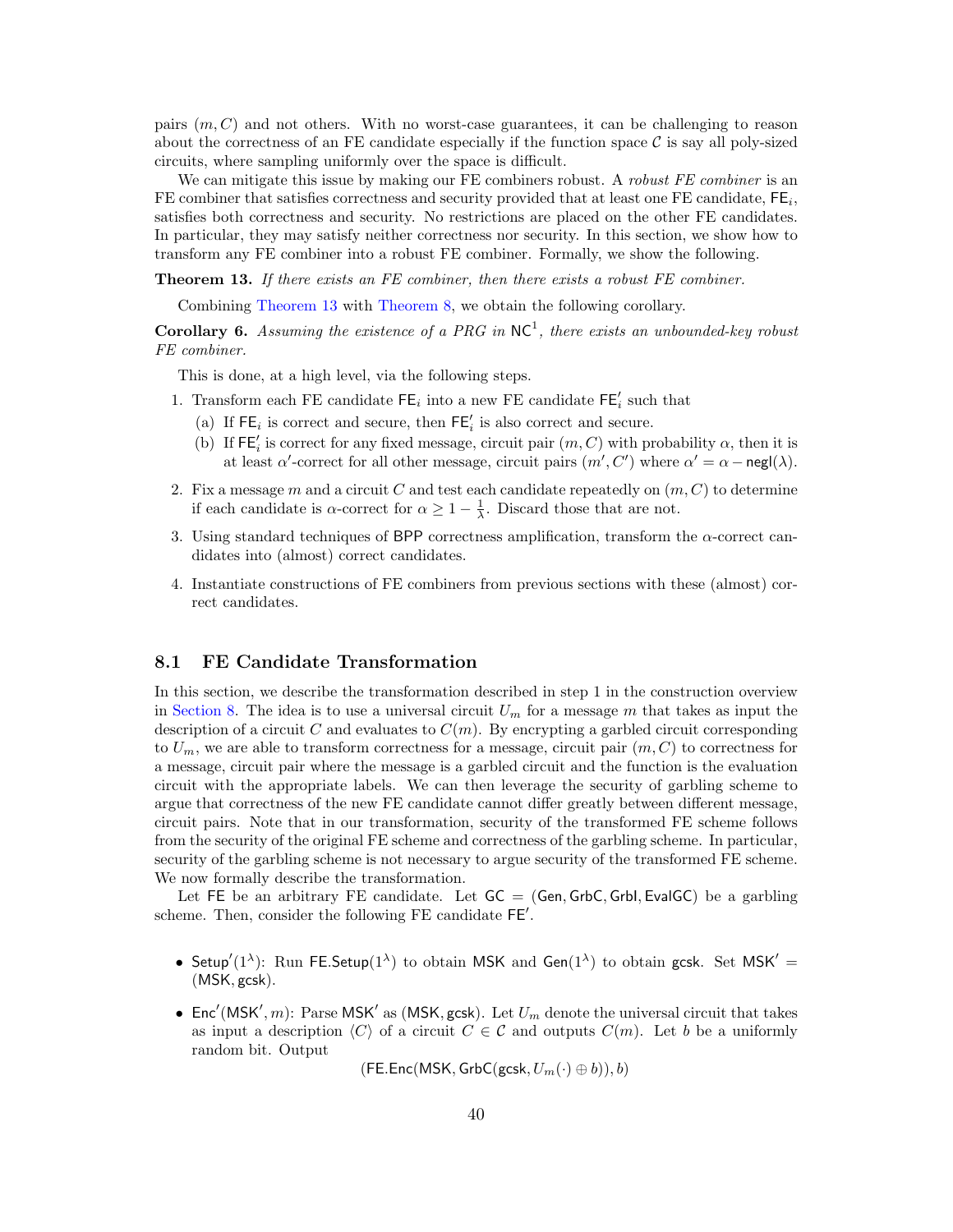as the ciphertext.

• KeyGen'(MSK', C): Parse MSK' as (MSK, gcsk). Run Grbl(gcsk) to obtain  $\vec{k}$ , the garbled circuit labels. Let  $\vec{k}(C)$  denote the labels corresponding to  $\langle C \rangle$ . Output

$$
\mathsf{FE}.\mathsf{KeyGen}(\mathsf{MSK},\mathsf{EvalGC}(\cdot,\vec{\mathbf{k}}(C)))
$$

as  $SK_C$ .

• Dec'(SK<sub>C</sub>, CT'): Parse CT' as (CT, b). Output

$$
\mathsf{FE}.\mathsf{Dec}(\mathsf{SK}_C,\mathsf{CT})\oplus b.
$$

**Theorem 14.** If  $FE$  is a correct and secure  $FE$  candidate and  $GC$  is a garbling scheme, then  $FE'$  is also correct and secure.

Proof. Correctness follows immediately from the correctness of FE and GC. In particular, fix any message m and circuit C. Let  $CT$  denote the encryption of m and  $SK_C$  denote the function key for  $C$ . Then,

$$
\begin{aligned} \mathsf{FE}'.\mathsf{Dec}(\mathsf{SK}_C,\mathsf{CT}) &= \mathsf{EvalGC}(\mathsf{GrbC}(\mathsf{gcsk},U_m(\cdot)\oplus b),\vec{\mathbf{k}}(C))\oplus b \\ &= U_m(\langle C\rangle)\oplus b\oplus b = C(m). \end{aligned}
$$

For security, suppose there exists an adversary  $A$  that can win at the indistinguishability security game for  $FE'$ . Then, consider the adversary  $A'$  that breaks the security of  $FE$ .  $A'$  runs A and plays the role of the challenger. When A submits a message pair  $(m_0, m_1)$ , A' runs Gen(1<sup> $\lambda$ </sup>) to obtain gcsk. Then, it obtains  $m'_0 = \text{GrbC}(\text{gcsk}, U_{m_0} \oplus b)$  and similarly for  $m'_1$  for a uniformly sampled bit b. It then submits  $(m'_0, m'_1)$  to its challenger to receive CT and gives  $(CT, b)$  to A. Whenever, A requests a function key for a circuit C, A' runs Grbl(gcsk) to obtain  $\vec{k}$  and then requests a function key to its challenger for the circuit  $\mathsf{EvalGC}(\cdot, \vec{k}(C))$ . It gives the resulting function key to  $\mathcal{A}$ . When  $\mathcal{A}$  outputs a response,  $\mathcal{A}'$  outputs the same response. Note that  $A'$  simulates the security game for  $A$  perfectly and wins whenever  $A$  wins. Therefore,  $A'$ is a distinguisher for FE, contradicting the security of FE.  $\Box$ 

**Theorem 15.** Let  $FE'$  be the result of applying the above transformation to an  $FE$  candidate FE and let GC be a garbling scheme. For a message, circuit pair  $(m, C)$ , let

$$
\Pr[\mathsf{Corr}(m, C)] = \Pr\left[\begin{array}{c}\mathsf{MSK} \leftarrow \mathsf{FE}'.\mathsf{Setup}(1^\lambda)\\ \mathsf{CT} \leftarrow \mathsf{FE}'.\mathsf{Enc}(\mathsf{MSK}, m)\\ \mathsf{SK}_C \leftarrow \mathsf{FE}'.\mathsf{KeyGen}(\mathsf{MSK}, C)\\ C(m) \leftarrow \mathsf{FE}'.\mathsf{Dec}(\mathsf{SK}_C, \mathsf{CT})\end{array}\right]\right.\right]
$$

denote the probability of correctness when  $FE'$  is run on  $(m, C)$ . Then, for any two message, circuit pairs  $(m_0, C_0)$  and  $(m_1, C_1)$ ,

$$
|\Pr[\text{Corr}(m_0, C_0)] - \Pr[\text{Corr}(m_1, C_1)]| \le \text{negl}(\lambda).
$$

*Proof.* We will show this via a series of experiments. Fix any message, circuit pair  $(m, C)$ .

 $\mathsf{Expt}_0(1^\lambda, m, C)$ :

- 1. Run  $\mathsf{MSK}' \leftarrow \mathsf{FE}'.\mathsf{Setup}(1^{\lambda}).$
- 2. Run  $CT' \leftarrow FE'.Enc(MSK', m)$ .
- 3. Run  $\mathsf{SK}_C \leftarrow \mathsf{FE}'.\mathsf{KeyGen}(\mathsf{MSK}', C).$
- 4. If  $FE'.Dec(SK_C, CT') = C(m)$ , output 1. Else, output 0.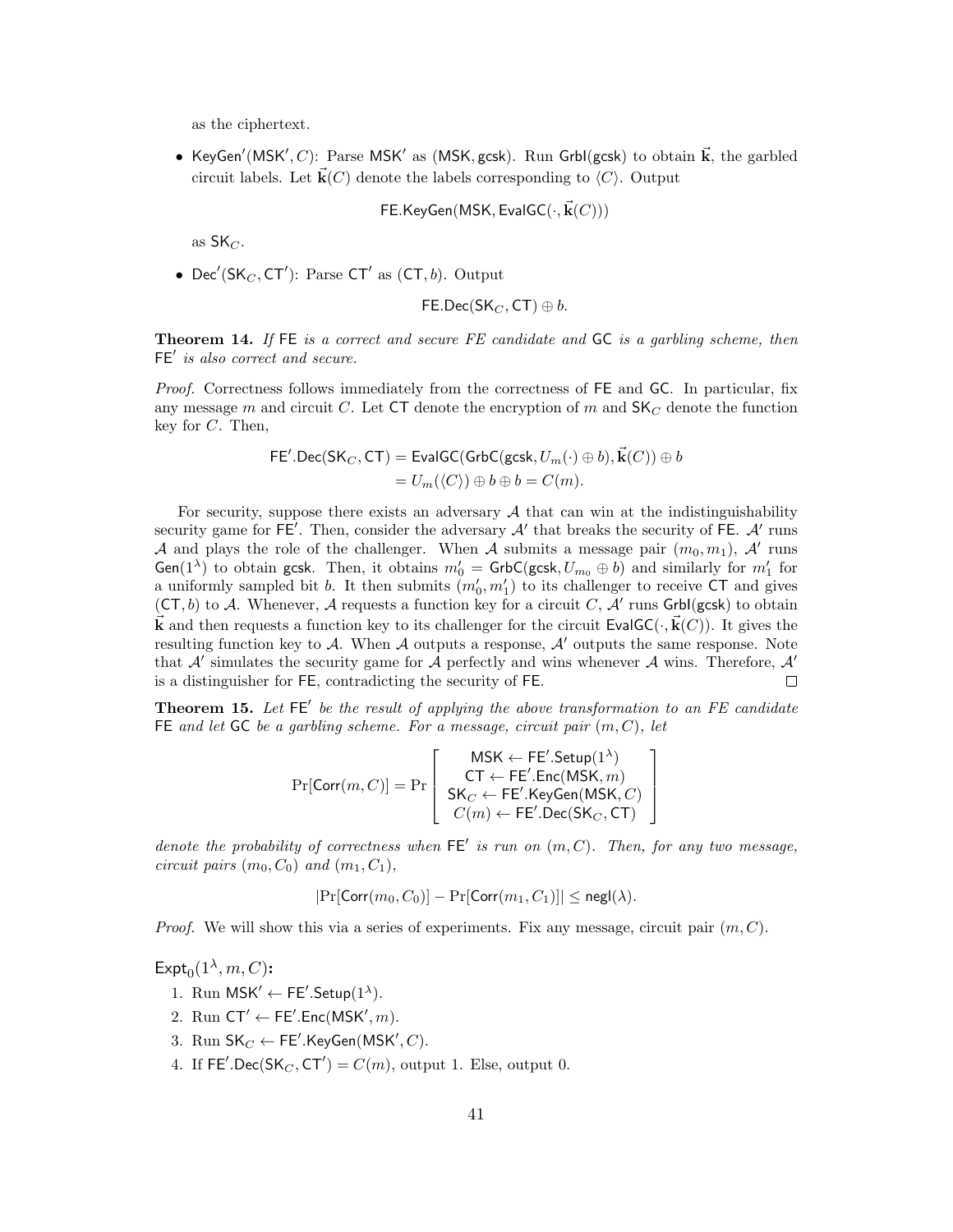$\mathsf{Expt}_1(1^\lambda, m, C)$ :

- 1. Run (MSK, gcsk)  $\leftarrow$  FE'. Setup(1<sup> $\lambda$ </sup>).
- 2. Sample a uniformly random bit b. Let C' denote the circuit  $U_m(\cdot) \oplus b$ .
- 3. Run  $\mathsf{SimGC}(1^\lambda, \phi(C'), C(m) \oplus b)$  to obtain  $(\widehat{C'}, k_1, \ldots, k_\ell)$ .
- 4. Set  $CT = FE.Enc(MSK, \widehat{C'})$ .
- 5. Set  $SK_C = FE.KeyGen(MSK,EvalGC(\cdot, (k_1, ..., k_\ell))).$
- 6. If FE.Dec(SK<sub>C</sub>, CT)  $\oplus b = C(m)$ , output 1. Else, output 0.

 $\mathsf{Expt}_2(1^\lambda, m, C)$ :

- 1. Run (MSK, gcsk)  $\leftarrow$  FE'. Setup( $1^{\lambda}$ ).
- 2. Sample a uniformly random bit b'. Let  $\phi(C')$  denote the topology of the circuit  $U_m(\cdot) \oplus b$ . This is independent of m and b.
- 3. Run  $\mathsf{SimGC}(1^{\lambda}, \phi(C'), b')$  to obtain  $(\widehat{C'}, k_1, \ldots, k_\ell)$ .
- 4. Set  $CT = FE.Enc(MSK, \widehat{C'})$ .
- 5. Set  $SK_C = FE.KeyGen(MSK,EvalGC(\cdot, (k_1, \ldots, k_\ell))).$
- 6. If  $\mathsf{FE}.\mathsf{Dec}(\mathsf{SK}_C, \mathsf{CT}) = b'$ , output 1. Else, output 0.

### Lemma 21.

$$
\left|\Pr\left[\mathsf{Expt}_0(1^{\lambda}, m, C) = 1\right] - \Pr\left[\mathsf{Expt}_1(1^{\lambda}, m, C) = 1\right]\right| \le \mathsf{negl}(\lambda).
$$

*Proof.* Suppose the above did not hold. Then, consider the following adversary  $A$  that breaks the security of GC. A samples a random bit b and submits its challenge circuit to be  $U_m(\cdot) \oplus b$ and its challenge input to be  $\langle C \rangle$ . It receives a garbled circuit  $\widehat{C'}$  and wire keys  $k_1, \ldots, k_\ell$ . A runs FE.Setup(1<sup> $\lambda$ </sup>) to obtain MSK. It then sets  $CT = FE$ . Enc(MSK,  $\widehat{C'}$ ). It additionally sets  $SK_C = FE.KeyGen(MSK,EvalGC(\cdot, (k_1, \ldots, k_\ell)))$ . It then checks if FE.Dec(SK<sub>C</sub>, CT) $\oplus b = C(m)$ . If it does, it outputs 1. Otherwise, it outputs 0. Note that if  $\mathcal{A}$ 's challenger is using the garbling scheme, then A runs  $\textsf{Expt}_0(1^\lambda, m, C)$ . On the other hand, if A's challenger is using the garbled circuit simulator, then A runs  $\text{Expt}_1(1^{\lambda}, m, C)$ . So, if the lemma did not hold, A would break the security of GC.  $\Box$ 

#### Lemma 22.

$$
\left|\Pr\left[\mathsf{Expt}_1(1^{\lambda}, m, C) = 1\right] - \Pr\left[\mathsf{Expt}_2(1^{\lambda}, m, C) = 1\right]\right| \le \mathsf{negl}(\lambda).
$$

*Proof.* This follows immediately from the definitions of the experiments. Note that these two experiments are functionally equivalent, since the distributions of a random bit b' and  $C(m) \oplus b$ for a random bit b are identical. Additionally, FE.Dec(SK<sub>C</sub>, CT)  $\oplus b = C(m)$  if and only if FE.Dec(SK<sub>C</sub>, CT) =  $C(m) \oplus b$ , which is distributed the same as a random bit b'. Therefore, the lemma holds.

Now, note that  $\textsf{Expt}_2(1^{\lambda}, m, C)$  is independent of the message, circuit pair  $(m, C)$  since it depends only on the topology of the circuit  $U_m(\cdot) \oplus b$ , which is the same regardless of m. Since  $\text{Expt}_0(1^{\lambda}, m, C)$  is 1 with the same probability as the probability statement in the theorem, it follows from the above lemmas that for any message, circuit pairs  $(m_0, C_0)$  and  $(m_1, C_1)$ , that

$$
\left|\Pr\left[\mathsf{Expt}_0(1^\lambda, m_0, C_0) = 1\right] - \Pr\left[\mathsf{Expt}_2(1^\lambda, m_0, C_0) = 1\right]\right| \le \mathsf{negl}(\lambda)
$$

and

$$
\left|\Pr\left[\mathsf{Expt}_0(1^\lambda,m_1,C_1)=1\right]-\Pr\left[\mathsf{Expt}_2(1^\lambda,m_1,C_1)=1\right]\right|\le {\mathsf{negl}}(\lambda)
$$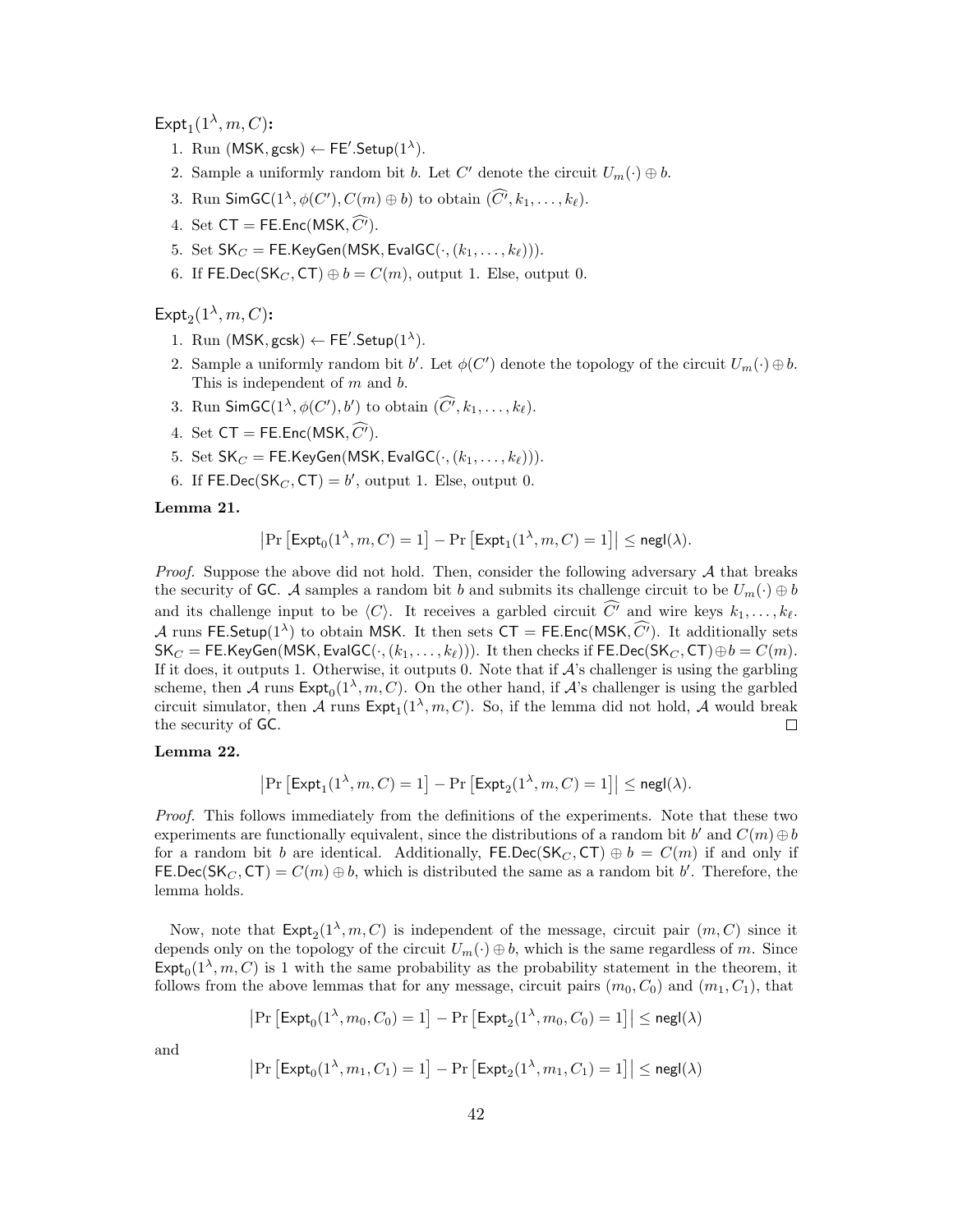and

$$
\left|\Pr\left[\mathsf{Expt}_2(1^\lambda,m_0,C_0)=1\right]-\Pr\left[\mathsf{Expt}_2(1^\lambda,m_1,C_1)=1\right]\right|\le {\mathsf{negl}}(\lambda)
$$

and so the theorem holds.

# 8.2 Proof of [Theorem 13](#page-39-0)

Using the FE candidate transformation described in [Section 8.1,](#page-39-1) we can now show [Theorem 13.](#page-39-0) Given FE candidates  $\{FE_i\}_i$  with the guarantee that at least one is correct and secure, run the FE transformation from [Section 8.1](#page-39-1) to obtain new FE candidates  $\{\mathsf{FE}_i'\}_i$ . Next, fix an arbitrary message m and circuit C and test for correctness on  $(m, C)$  a total of  $\lambda^2$  times. If the FE candidate is not correct on any of the tests, discard it. By a Chernoff bound, all remaining candidates will be  $\alpha$ -correct for  $\alpha > 1 - 1/\lambda$  with overwhelming probability. Note that since the secure FE candidate must be (almost) correct, it will not be discarded with overwhelming probability. Next, use standard techniques of BPP amplification (repeat in parallel a  $\text{poly}(\lambda)$ ) number of times and take a majority vote) to transform all the remaining FE candidates into (almost) correct candidates. This follows from  $[AJN+16]$  $[AJN+16]$ . Finally, instantiate the FE combiner construction from [Section 6](#page-25-0) to obtain a robust FE combiner.

Universal Functional Encryption: Robust FE combiners are closely related to the notion of universal functional encryption. Universal functional encryption is a construction of functional encryption satisfying the following simple guarantee. If there exists a Turing Machine with running time bounded by some  $T(n) = \text{poly}(n)$  that implements a correct and secure FE scheme, then the universal functional encryption construction is itself a correct and secure FE scheme. Using the existence of a robust FE combiner [\(Theorem 13\)](#page-39-0) and the results of  $[AJN+16]$  $[AJN+16]$ , we observe the following.

Theorem 16. Assuming the existence of a robust FE combiner, there exists a universal functional encryption scheme.

Using the above theorem and [Corollary 6,](#page-39-2) we arrive at the following corollary.

**Corollary 7.** Assuming the existence of a PRG in  $NC^1$ , there exists a universal unbounded-key functional encryption scheme.

# References

- <span id="page-42-2"></span>[AB81] C.A. Asmuth and G.R. Blakley. An efficient algorithm for constructing a cryptosystem which is harder to break than two other cryptosystems. Computers and Mathematics with Applications, 1981.
- <span id="page-42-4"></span>[ABSV15] Prabhanjan Ananth, Zvika Brakerski, Gil Segev, and Vinod Vaikuntanathan. From Selective to Adaptive Security in Functional Encryption. In CRYPTO, 2015.
- <span id="page-42-1"></span>[ACJ17] Prabhanjan Ananth, Arka Rai Choudhuri, and Abhishek Jain. A new approach to round-optimal secure multiparty computation. In Annual International Cryptology Conference, pages 468–499. Springer, 2017.
- <span id="page-42-0"></span>[Agr18] Shweta Agrawal. New Methods for Indistinguishability Obfuscation: Bootstrapping and Instantiation. Cryptology ePrint Archive, Report 2018/633, 2018. [https:](https://eprint.iacr.org/2018/633) [//eprint.iacr.org/2018/633](https://eprint.iacr.org/2018/633).
- <span id="page-42-3"></span>[AGVW13] Shweta Agrawal, Sergey Gorbunov, Vinod Vaikuntanathan, and Hoeteck Wee. Functional Encryption: New Perspectives and Lower Bounds. In CRYPTO, 2013.

 $\Box$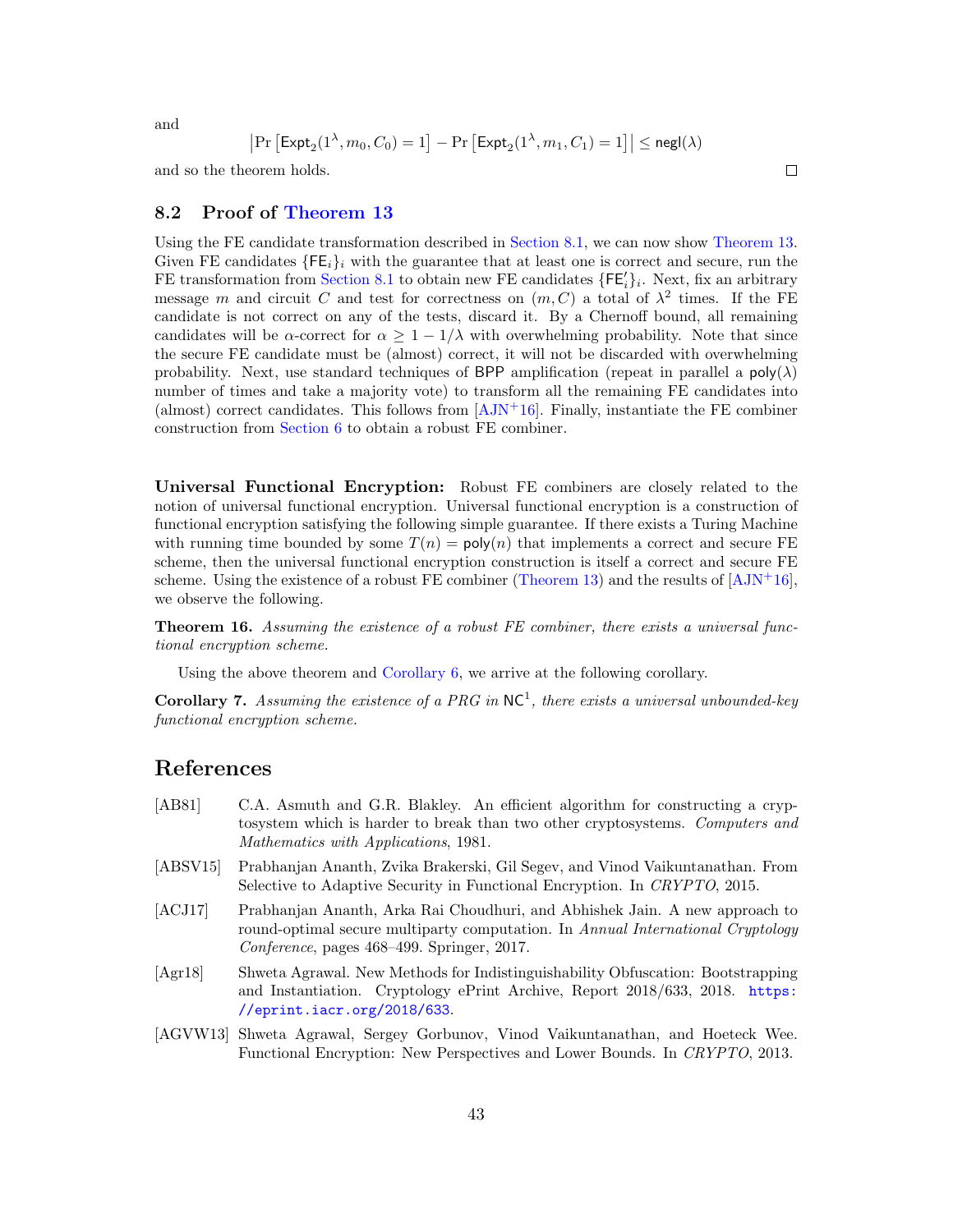- <span id="page-43-0"></span>[AIK05] B. Applebaum, Y. Ishai, and E. Kushilevitz. Computationally private randomizing polynomials and their applications (extended abstract). In CCC, June 2005.
- <span id="page-43-2"></span>[AJ15] Prabhanjan Ananth and Abhishek Jain. Indistinguishability Obfuscation from Compact Functional Encryption. In CRYPTO, 2015.
- <span id="page-43-6"></span>[AJKS18] Prabhanjan Ananth, Aayush Jain, Dakshita Khurana, and Amit Sahai. Indistinguishability Obfuscation Without Multilinear Maps: iO from LWE, Bilinear Maps, and Weak Pseudorandomness. Cryptology ePrint Archive, Report 2018/615, 2018. <https://eprint.iacr.org/2018/615>.
- <span id="page-43-13"></span>[AJLA+12] Gilad Asharov, Abhishek Jain, Adriana L´opez-Alt, Eran Tromer, Vinod Vaikuntanathan, and Daniel Wichs. Multiparty Computation with Low Communication, Computation and Interaction via Threshold FHE. In EUROCRYPT, 2012.
- <span id="page-43-10"></span>[AJN+16] Prabhanjan Ananth, Aayush Jain, Moni Naor, Amit Sahai, and Eylon Yogev. Universal Constructions and Robust Combiners for Indistinguishability Obfuscation and Witness Encryption. In CRYPTO, 2016.
- <span id="page-43-3"></span>[AJS15] Prabhanjan Ananth, Abhishek Jain, and Amit Sahai. Indistinguishability Obfuscation from Functional Encryption for Simple Functions. Cryptology ePrint Archive, Report 2015/730, 2015.
- <span id="page-43-1"></span>[AJS17] Prabhanjan Ananth, Aayush Jain, and Amit Sahai. Robust Transforming Combiners from Indistinguishability Obfuscation to Functional Encryption. In EURO-CRYPT, 2017.
- <span id="page-43-5"></span>[AS17] Prabhanjan Ananth and Amit Sahai. Projective arithmetic functional encryption and indistinguishability obfuscation from degree-5 multilinear maps. In EURO-CRYPT, 2017.
- <span id="page-43-11"></span>[BGG+14] Dan Boneh, Craig Gentry, Sergey Gorbunov, Shai Halevi, Valeria Nikolaenko, Gil Segev, Vinod Vaikuntanathan, and Dhinakaran Vinayagamurthy. Fully keyhomomorphic encryption, arithmetic circuit ABE and compact garbled circuits. In EUROCRYPT, 2014.
- <span id="page-43-14"></span>[BGG+17] Dan Boneh, Rosario Gennaro, Steven Goldfeder, Aayush Jain, Sam Kim, Peter M.R. Rasmussen, and Amit Sahai. Threshold Cryptosystems From Threshold Fully Homomorphic Encryption. IACR Cryptology ePrint Archive, 2017, 2017.
- <span id="page-43-7"></span>[BGI+18] Elette Boyle, Niv Gilboa, Yuval Ishai, Huijia Lin, and Stefano Tessaro. Foundations of homomorphic secret sharing. In LIPIcs-Leibniz International Proceedings in Informatics, volume 94. Schloss Dagstuhl-Leibniz-Zentrum fuer Informatik, 2018.
- <span id="page-43-9"></span>[BGJ+18] Saikrishna Badrinarayanan, Vipul Goyal, Abhishek Jain, Yael Tauman Kalai, Dakshita Khurana, and Amit Sahai. Promise Zero Knowledge and Its Applications to Round Optimal MPC. In Hovav Shacham and Alexandra Boldyreva, editors, Advances in Cryptology – CRYPTO 2018, pages 459–487, Cham, 2018. Springer International Publishing.
- <span id="page-43-4"></span>[BGJS17] Saikrishna Badrinarayanan, Vipul Goyal, Aayush Jain, and Amit Sahai. A note on VRFs from Verifiable Functional Encryption. IACR Cryptology ePrint Archive, 2017:51, 2017.
- <span id="page-43-12"></span>[BGV14] Zvika Brakerski, Craig Gentry, and Vinod Vaikuntanathan. (Leveled) Fully Homomorphic Encryption Without Bootstrapping. ACM Trans. Comput. Theory, 6(3):13:1–13:36, July 2014.
- <span id="page-43-8"></span>[BHP17] Zvika Brakerski, Shai Halevi, and Antigoni Polychroniadou. Four Round Secure Computation Without Setup. In Theory of Cryptography, 2017.
- <span id="page-43-15"></span>[BHR12] Mihir Bellare, Viet Tung Hoang, and Phillip Rogaway. Foundations of Garbled Circuits. In CCS, 2012.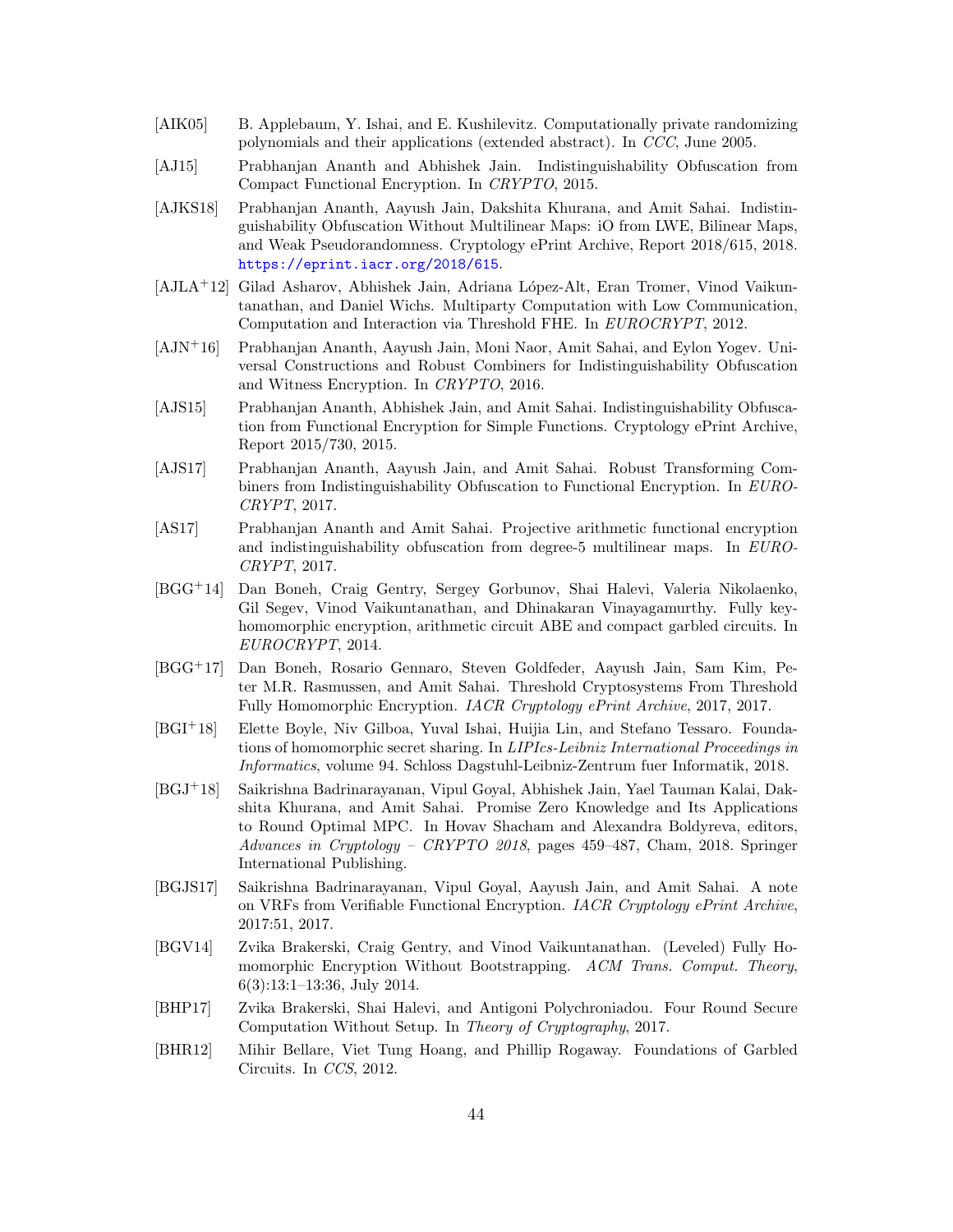- <span id="page-44-3"></span>[Bit17] Nir Bitansky. Verifiable random functions from non-interactive witnessindistinguishable proofs. In TCC, 2017.
- <span id="page-44-9"></span>[BL18] Fabrice Benhamouda and Huijia Lin. k-round MPC from k-round OT via garbled interactive circuits. EUROCRYPT, 2018.
- <span id="page-44-14"></span>[BMR90] Donald Beaver, Silvio Micali, and Phillip Rogaway. The round complexity of secure protocols. In STOC, 1990.
- <span id="page-44-0"></span>[BOGW88] Michael Ben-Or, Shafi Goldwasser, and Avi Wigderson. Completeness theorems for non-cryptographic fault-tolerant distributed computation. In STOC, 1988.
- <span id="page-44-12"></span>[BP16] Zvika Brakerski and Renen Perlman. Lattice-based fully dynamic multi-key FHE with short ciphertexts. In CRYPTO, pages 190–213. Springer, 2016.
- <span id="page-44-15"></span>[BPR12] Abhishek Banerjee, Chris Peikert, and Alon Rosen. Pseudorandom functions and lattices. In EUROCRYPT, 2012.
- <span id="page-44-4"></span>[BS03] Dan Boneh and Alice Silverberg. Applications of multilinear forms to cryptography. Contemporary Mathematics, 324(1):71–90, 2003.
- <span id="page-44-1"></span>[BSW11] Dan Boneh, Amit Sahai, and Brent Waters. Functional encryption: Definitions and challenges. In Theory of Cryptography, pages 253–273. Springer, 2011.
- <span id="page-44-2"></span>[BV15] Nir Bitansky and Vinod Vaikuntanathan. Indistinguishability obfuscation from functional encryption. In FOCS, 2015.
- <span id="page-44-16"></span>[BV16] Nir Bitansky and Vinod Vaikuntanathan. Indistinguishability obfuscation: from approximate to exact. In Theory of Cryptography Conference, pages 67–95. Springer, 2016.
- <span id="page-44-17"></span>[BV17] Nir Bitansky and Vinod Vaikuntanathan. A note on perfect correctness by derandomization. In Annual International Conference on the Theory and Applications of Cryptographic Techniques, pages 592–606. Springer, 2017.
- <span id="page-44-8"></span>[CGH<sup>+</sup>15] Jean-Sébastien Coron, Craig Gentry, Shai Halevi, Tancrede Lepoint, Hemanta K Maji, Eric Miles, Mariana Raykova, Amit Sahai, and Mehdi Tibouchi. Zeroizing without low-level zeroes: New MMAP attacks and their limitations. In CRYPTO, 2015.
- <span id="page-44-5"></span>[CHL+15] Jung Hee Cheon, Kyoohyung Han, Changmin Lee, Hansol Ryu, and Damien Stehl´e. Cryptanalysis of the Multilinear Map over the Integers. In EUROCRYPT, 2015.
- <span id="page-44-7"></span>[CJL16] Jung Hee Cheon, Jinhyuck Jeong, and Changmin Lee. An Algorithm for CSPR Problems and Cryptanalysis of the GGH Multilinear Map without an encoding of zero. Technical report, Cryptology ePrint Archive, Report 2016/139, 2016.
- <span id="page-44-6"></span>[CLLT15] Jean-Sebastien Coron, Moon Sung Lee, Tancrede Lepoint, and Mehdi Tibouchi. Cryptanalysis of GGH15 Multilinear Maps. Cryptology ePrint Archive, Report 2015/1037, 2015.
- <span id="page-44-13"></span>[CLTV15] Ran Canetti, Huijia Lin, Stefano Tessaro, and Vinod Vaikuntanathan. Obfuscation of probabilistic circuits and applications. In Theory of Cryptography Conference, pages 468–497. Springer, 2015.
- <span id="page-44-11"></span>[CM15] Michael Clear and Ciaran McGoldrick. Multi-identity and multi-key leveled FHE from learning with errors. In CRYPTO, 2015.
- <span id="page-44-10"></span>[DHRW16] Yevgeniy Dodis, Shai Halevi, Ron D Rothblum, and Daniel Wichs. Spooky encryption and its applications. In Annual Cryptology Conference, pages 93–122. Springer, 2016.
- <span id="page-44-18"></span>[FHNS16] Marc Fischlin, Amir Herzberg, Hod Bin Noon, and Haya Shulman. Obfuscation Combiners. In CRYPTO, 2016.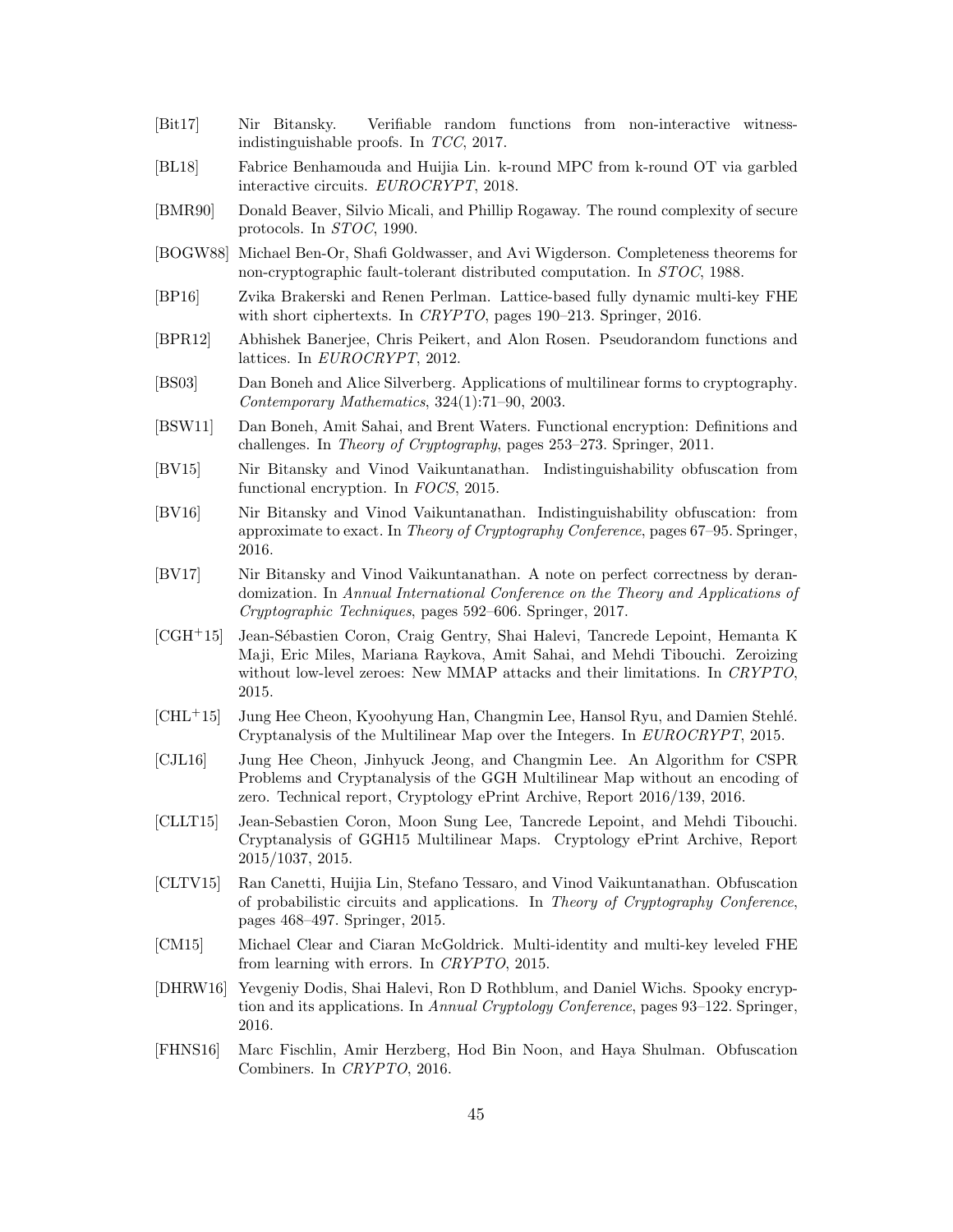- <span id="page-45-9"></span>[GGH13] Sanjam Garg, Craig Gentry, and Shai Halevi. Candidate multilinear maps from ideal lattices. In EUROCRYPT, pages 1–17, 2013.
- <span id="page-45-8"></span>[GGHZ14] Sanjam Garg, Craig Gentry, Shai Halevi, and Mark Zhandry. Fully secure functional encryption without obfuscation. IACR Cryptology ePrint Archive, 2014:666, 2014.
- <span id="page-45-3"></span>[GHKW17] Rishab Goyal, Susan Hohenberger, Venkata Koppula, and Brent Waters. A generic approach to constructing and proving verifiable random functions. In TCC, pages 537–566. Springer, 2017.
- <span id="page-45-1"></span>[GKP+13] Shafi Goldwasser, Yael Tauman Kalai, Raluca A. Popa, Vinod Vaikuntanathan, and Nickolai Zeldovich. Reusable garbled circuits and succinct functional encryption. In STOC, 2013.
- <span id="page-45-4"></span>[GKW17] Shafi Goldwasser, Saleet Klein, and Daniel Wichs. The Edited Truth. In TCC, pages 305–340. Springer, 2017.
- <span id="page-45-13"></span>[GMPP16] Sanjam Garg, Pratyay Mukherjee, Omkant Pandey, and Antigoni Polychroniadou. The exact round complexity of secure computation. In Annual International Conference on the Theory and Applications of Cryptographic Techniques, pages 448–476. Springer, 2016.
- <span id="page-45-0"></span>[GMW87] Oded Goldreich, Silvio Micali, and Avi Wigderson. How to play any mental game. In STOC, pages 218–229. ACM, 1987.
- <span id="page-45-19"></span>[Gol04] Oded Goldreich. The Foundations of Cryptography - Volume 2, Basic Applications. Cambridge University Press, 2004.
- <span id="page-45-5"></span>[GPS16] Sanjam Garg, Omkant Pandey, and Akshayaram Srinivasan. Revisiting the cryptographic hardness of finding a nash equilibrium. In CRYPTO, 2016.
- <span id="page-45-6"></span>[GPSZ17] Sanjam Garg, Omkant Pandey, Akshayaram Srinivasan, and Mark Zhandry. Breaking the sub-exponential barrier in obfustopia. In EUROCRYPT, 2017.
- <span id="page-45-11"></span>[GS17] Sanjam Garg and Akshayaram Srinivasan. Garbled protocols and two-round MPC from bilinear maps. FOCS, 2017.
- <span id="page-45-12"></span>[GS18] Sanjam Garg and Akshayaram Srinivasan. Two-Round Multiparty Secure Computation from Minimal Assumptions. EUROCRYPT, 2018.
- <span id="page-45-17"></span>[GSW13] Craig Gentry, Amit Sahai, and Brent Waters. Homomorphic Encryption from Learning with Errors: Conceptually-Simpler, Asymptotically-Faster, Attribute-Based. In CRYPTO, 2013.
- <span id="page-45-7"></span>[GVW12] Sergey Gorbunov, Vinod Vaikuntanathan, and Hoeteck Wee. Functional encryption with bounded collusions via multi-party computation. In *CRYPTO*, 2012.
- <span id="page-45-18"></span>[GVW15] Sergey Gorbunov, Vinod Vaikuntanathan, and Hoeteck Wee. Predicate Encryption for Circuits from LWE. In CRYPTO, 2015.
- <span id="page-45-15"></span>[Her05] Amir Herzberg. On Tolerant Cryptographic Constructions. In CT-RSA, 2005.
- <span id="page-45-16"></span>[Her09] Amir Herzberg. Folklore, practice and theory of robust combiners. Journal of Computer Security, 17(2):159–189, 2009.
- <span id="page-45-14"></span>[HHPV18] Shai Halevi, Carmit Hazay, Antigoni Polychroniadou, and Muthuramakrishnan Venkitasubramaniam. Round-Optimal Secure Multi-Party Computation. In Hovav Shacham and Alexandra Boldyreva, editors, Advances in Cryptology – CRYPTO 2018, pages 488–520, Cham, 2018. Springer International Publishing.
- <span id="page-45-10"></span>[HJ15] Yupu Hu and Huiwen Jia. Cryptanalysis of GGH Map. IACR Cryptology ePrint Archive, 2015:301, 2015.
- <span id="page-45-2"></span>[HJO<sup>+</sup>16] Brett Hemenway, Zahra Jafargholi, Rafail Ostrovsky, Alessandra Scafuro, and Daniel Wichs. Adaptively secure garbled circuits from one-way functions. In CRYPTO, 2016.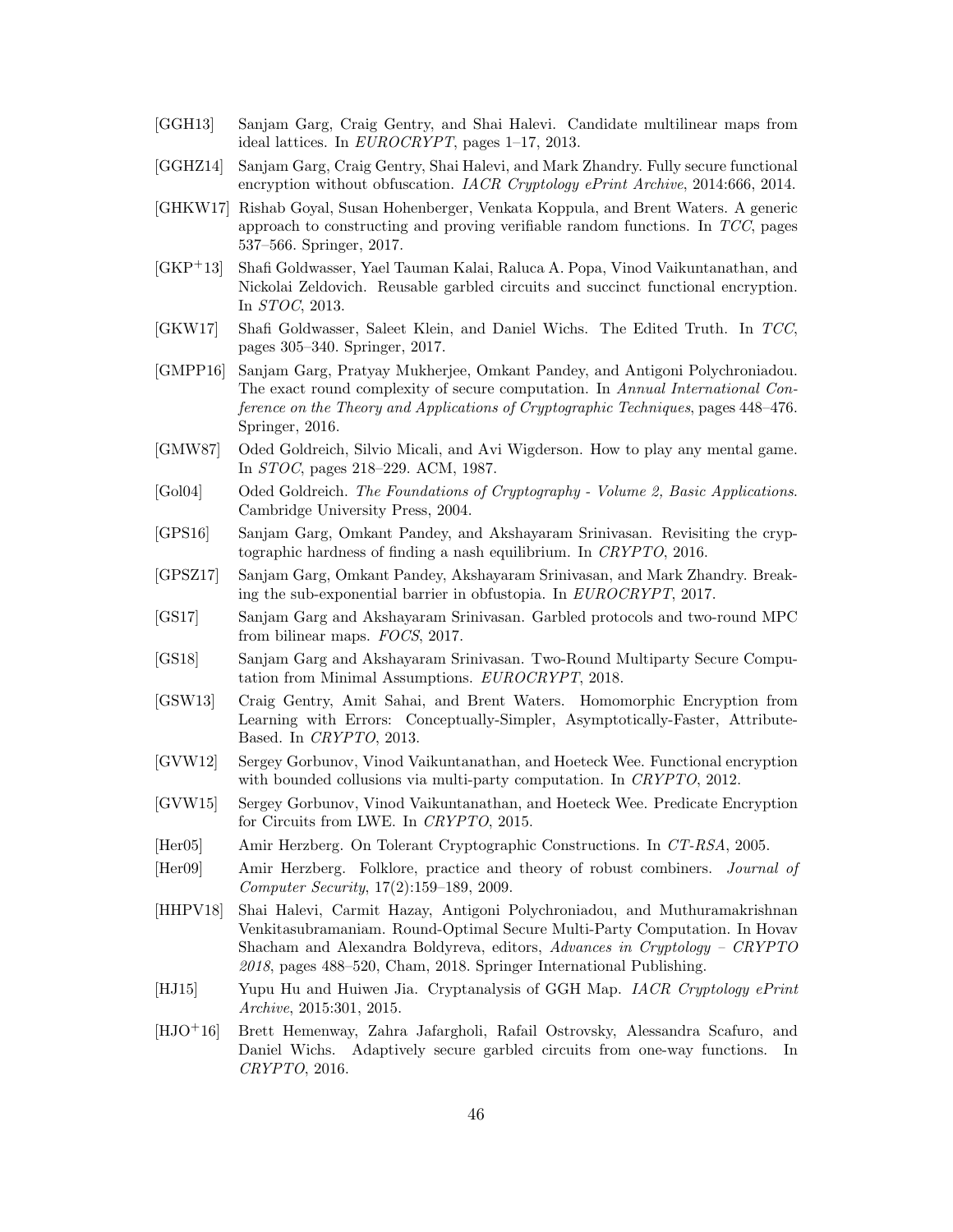- <span id="page-46-15"></span>[HKN+05] Danny Harnik, Joe Kilian, Moni Naor, Omer Reingold, and Alon Rosen. On Robust Combiners for Oblivious Transfer and Other Primitives. In EUROCRYPT, 2005.
- <span id="page-46-16"></span>[IKOS07] Yuval Ishai, Eyal Kushilevitz, Rafail Ostrovsky, and Amit Sahai. Zero-knowledge from secure multiparty computation. In Proceedings of the thirty-ninth annual ACM symposium on Theory of computing, pages 21–30. ACM, 2007.
- <span id="page-46-17"></span>[Lev87] Leonid A. Levin. One-way functions and pseudorandom generators. Combinatorica, 1987.
- <span id="page-46-6"></span>[Lin16] Huijia Lin. Indistinguishability obfuscation from constant-degree graded encoding schemes. In EUROCRYPT, 2016.
- <span id="page-46-8"></span>[Lin17] Huijia Lin. Indistinguishability obfuscation from SXDH on 5-linear maps and locality-5 PRGs. In CRYPTO, 2017.
- <span id="page-46-10"></span>[LM18] Huijia Lin and Christian Matt. Pseudo Flawed-Smudging Generators and Their Application to Indistinguishability Obfuscation. Cryptology ePrint Archive, Report 2018/646, 2018. <https://eprint.iacr.org/2018/646>.
- <span id="page-46-20"></span>[LP09] Yehuda Lindell and Benny Pinkas. A Proof of Security of Yao's Protocol for Two-Party Computation. J. Cryptol., 22(2):161–188, April 2009.
- <span id="page-46-4"></span>[LPST16a] Huijia Lin, Rafael Pass, Karn Seth, and Sidharth Telang. Indistinguishability obfuscation with non-trivial efficiency. In PKC, 2016.
- <span id="page-46-3"></span>[LPST16b] Huijia Lin, Rafael Pass, Karn Seth, and Sidharth Telang. Output-compressing randomized encodings and applications. In TCC, 2016.
- <span id="page-46-9"></span>[LT17] Huijia Lin and Stefano Tessaro. Indistinguishability obfuscation from trilinear maps and block-wise local PRGs. In CRYPTO, 2017.
- <span id="page-46-7"></span>[LV16] Huijia Lin and Vinod Vaikuntanathan. Indistinguishability obfuscation from DDHlike assumptions on constant-degree graded encodings. In FOCS, 2016.
- <span id="page-46-11"></span>[MW16] Pratyay Mukherjee and Daniel Wichs. Two round multiparty computation via multi-key FHE. In EUROCRYPT, 2016.
- <span id="page-46-2"></span>[O'N10] Adam O'Neill. Definitional issues in functional encryption. IACR Cryptology ePrint Archive, 2010:556, 2010.
- <span id="page-46-12"></span>[PS16] Chris Peikert and Sina Shiehian. Multi-key FHE from LWE, revisited. In TCC, 2016.
- <span id="page-46-14"></span>[PVW08] Chris Peikert, Vinod Vaikuntanathan, and Brent Waters. A framework for efficient and composable oblivious transfer. In CRYPTO, 2008.
- <span id="page-46-13"></span>[QWW18] Willy Quach, Hoeteck Wee, and Daniel Wichs. Laconic Function Evaluation and Applications. Cryptology ePrint Archive, Report 2018/409, 2018. [https:](https://eprint.iacr.org/2018/409) [//eprint.iacr.org/2018/409](https://eprint.iacr.org/2018/409).
- <span id="page-46-5"></span>[SS10] Amit Sahai and Hakan Seyalioglu. Worry-free encryption: functional encryption with public keys. In CCS, pages 463–472. ACM, 2010.
- <span id="page-46-1"></span>[SW05] Amit Sahai and Brent Waters. Fuzzy identity-based encryption. In EUROCRYPT, 2005.
- <span id="page-46-0"></span>[Yao86] Andrew Chi-Chih Yao. How to Generate and Exchange Secrets (Extended Abstract). In FOCS, pages 162–167, 1986.

# <span id="page-46-19"></span>A Additional Preliminaries

# <span id="page-46-18"></span>A.1 Functional Encryption: Security Definitions

IND-Security. We recall indistinguishability-based selective security for FE. This security notion is modeled as a game between a challenger  $\mathcal C$  and an adversary  $\mathcal A$  where the adversary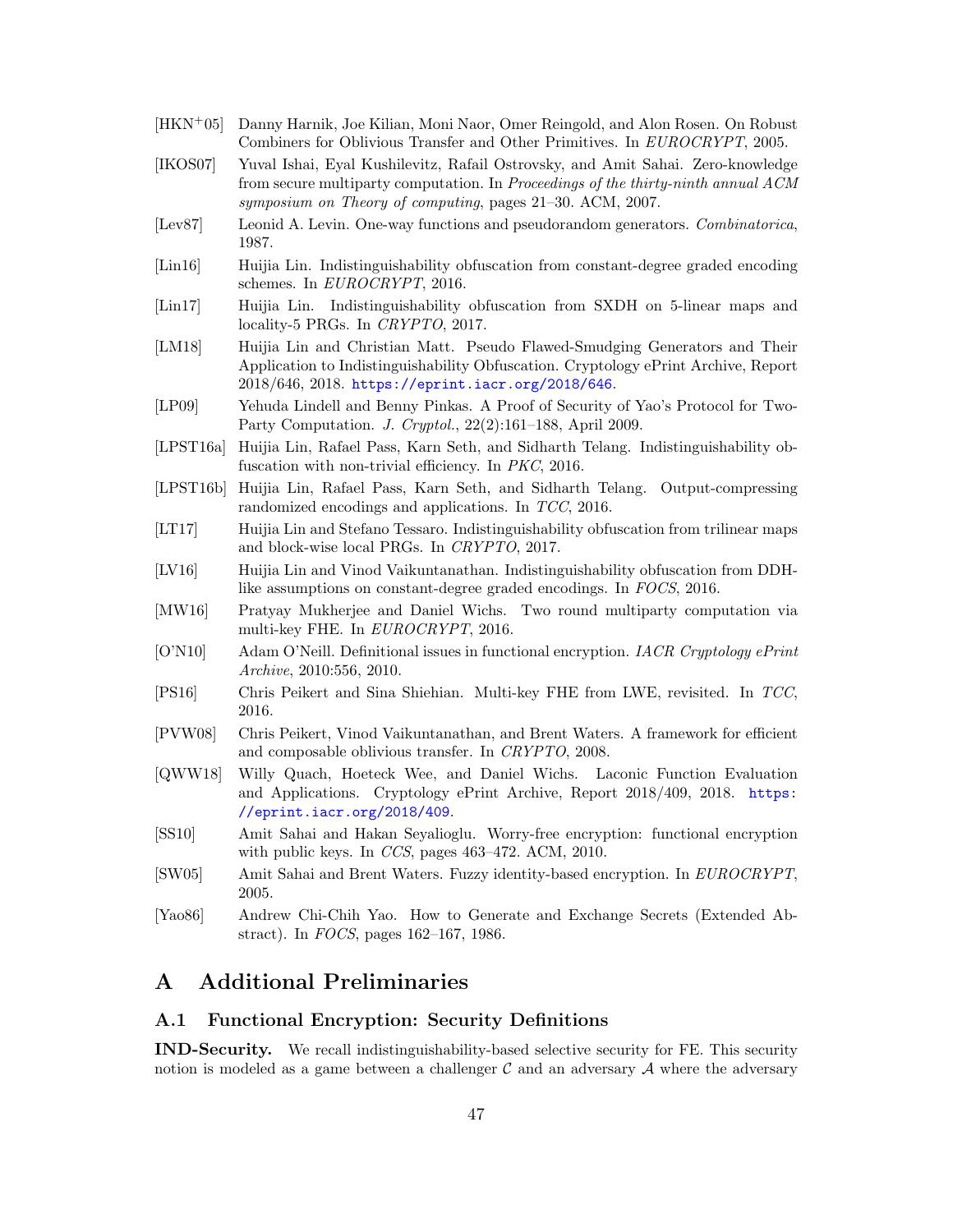can request functional keys and ciphertexts from  $\mathcal{C}$ . Specifically,  $\mathcal{A}$  can submit function queries C and C responds with the corresponding functional keys.  $A$  can also submit message queries of the form  $(x_0, x_1)$  and receives an encryption of messages  $x_b$  for some bit  $b \in \{0, 1\}$ . The adversary  $A$  wins the game if she can guess b with probability significantly more than  $1/2$  and if for all function queries C and message queries  $(x_0, x_1)$ ,  $C(x_0) = C(x_1)$ . That is to say, any function evaluation that is computable by  $\mathcal A$  gives the same value regardless of b. It is required that the adversary must declare the challenge messages at the beginning of the game.

<span id="page-47-0"></span>**Definition 16** (IND-secure FE). A secret-key FE scheme FE for a class of circuits  $C = \{C_{\lambda}\}_{{\lambda \in [\mathbb{N}]}}$ and message space  $\mathcal{X} = \{X_{\lambda}\}_{\lambda \in [N]}$  is selectively secure if for any PPT adversary A, there exists a negligible function  $\mu(\cdot)$  such that for all sufficiently large  $\lambda \in \mathbb{N}$ , the advantage of A is

$$
\mathsf{Adv}_{\mathcal{A}}^{\mathsf{FE}} = \left|\mathsf{Pr}[\mathsf{Expt}_{\mathcal{A}}^{\mathsf{FE}}(1^{\lambda},0) = 1] - \mathsf{Pr}[\mathsf{Expt}_{\mathcal{A}}^{\mathsf{FE}}(1^{\lambda},1) = 1] \right| \leq \mu(\lambda),
$$

where for each  $b \in \{0,1\}$  and  $\lambda \in \mathbb{N}$ , the experiment  $\text{Expt}_{\mathcal{A}}^{\text{FE}}(1^{\lambda}, b)$  is defined below:

1. Challenge message queries: A submits message queries,

$$
\left\{(x_0^i,x_1^i)\right\}
$$

with  $x_0^i, x_1^i \in \mathcal{X}_\lambda$  to the challenger C.

- 2. C computes  $\mathsf{MSK} \leftarrow \mathsf{FE}.\mathsf{Setup}(1^{\lambda})$  and then computes  $\mathsf{CT}_i \leftarrow \mathsf{FE}.\mathsf{Enc}(\mathsf{MSK}, x_b^i)$  for all i. The challenger C then sends  $\{CT_i\}$  to the adversary A.
- 3. Function queries: The following is repeated an at most polynomial number of times: A submits a function query  $C \in \mathcal{C}_{\lambda}$  to  $\mathcal{C}$ . The challenger  $\mathcal{C}$  computes  $\mathsf{SK}_C \leftarrow \mathsf{FE}.\mathsf{KeyGen}(n)$  $MSK, C)$  and sends it to A.
- 4. If there exists a function query C and challenge message queries  $(x_0^i, x_1^i)$  such that  $C(x_0^i) \neq$  $C(x_1^i)$ , then the output of the experiment is set to  $\perp$ . Otherwise, the output of the experiment is set to b', where b' is the output of  $A$ .

Adaptive Security. The above security notion is referred to as selective security in the literature. One can consider a stronger notion of security, called *adaptive security*, where the adversary can interleave the challenge messages and the function queries in any arbitrary order. Analogous to [Definition 16,](#page-47-0) we can define an adaptively secure FE scheme. In this paper, we only deal with selectively secure FE schemes. However, the security of these schemes can be upgraded to adaptive with no additional cost [\[ABSV15\]](#page-42-4).

Simulation Security. We can also consider a different notion of security, called (single-key) simulation security.

<span id="page-47-1"></span>Definition 17. (SIM-Security) Let FE denote a functional encryption scheme for a circuit class C. For every PPT adversary  $A = (A_1, A_2)$  and a PPT simulator Sim, consider the following two experiments:

 $\mathsf{Exp}_{\mathsf{FE},\mathsf{A}}^{\mathsf{real}}(1^\lambda$  $\mathsf{Exp}_{\mathsf{FE},\mathsf{A},\mathsf{Sim}}^{\mathsf{ideal}}(1^\lambda)$  ${F}E.Setup(1^{\lambda}$  $\Theta$   $\Theta$   $\{FE \mathsf{Setup}(1^{\lambda}) \rightarrow \mathsf{MSK}\}$  $A_1 \rightarrow (C, state_{A_1})$ <br>{SK<sub>C</sub>  $\leftarrow$  FE.KeyGen(MSK, *C*)}  $A_1 \rightarrow (C, \text{state}_{A_1})$  $\{SK_C \leftarrow \mathsf{FE}.\mathsf{KeyGen}(\mathsf{MSK}, C)\}$  $\mathsf{A}_2(\mathsf{state}_{\mathsf{A}_1},\mathsf{SK}_C)\rightarrow (m,\mathsf{state}_{\mathsf{A}_2}$ )  $A_2(\mathsf{state}_{A_1}, \mathsf{SK}_C) \to (m, \mathsf{state}_{A_2})$ FE.Enc(MSK,  $m$ )  $\rightarrow$  CT Sim(MSK, C, SK<sub>C</sub>, C(m))  $\rightarrow$  CT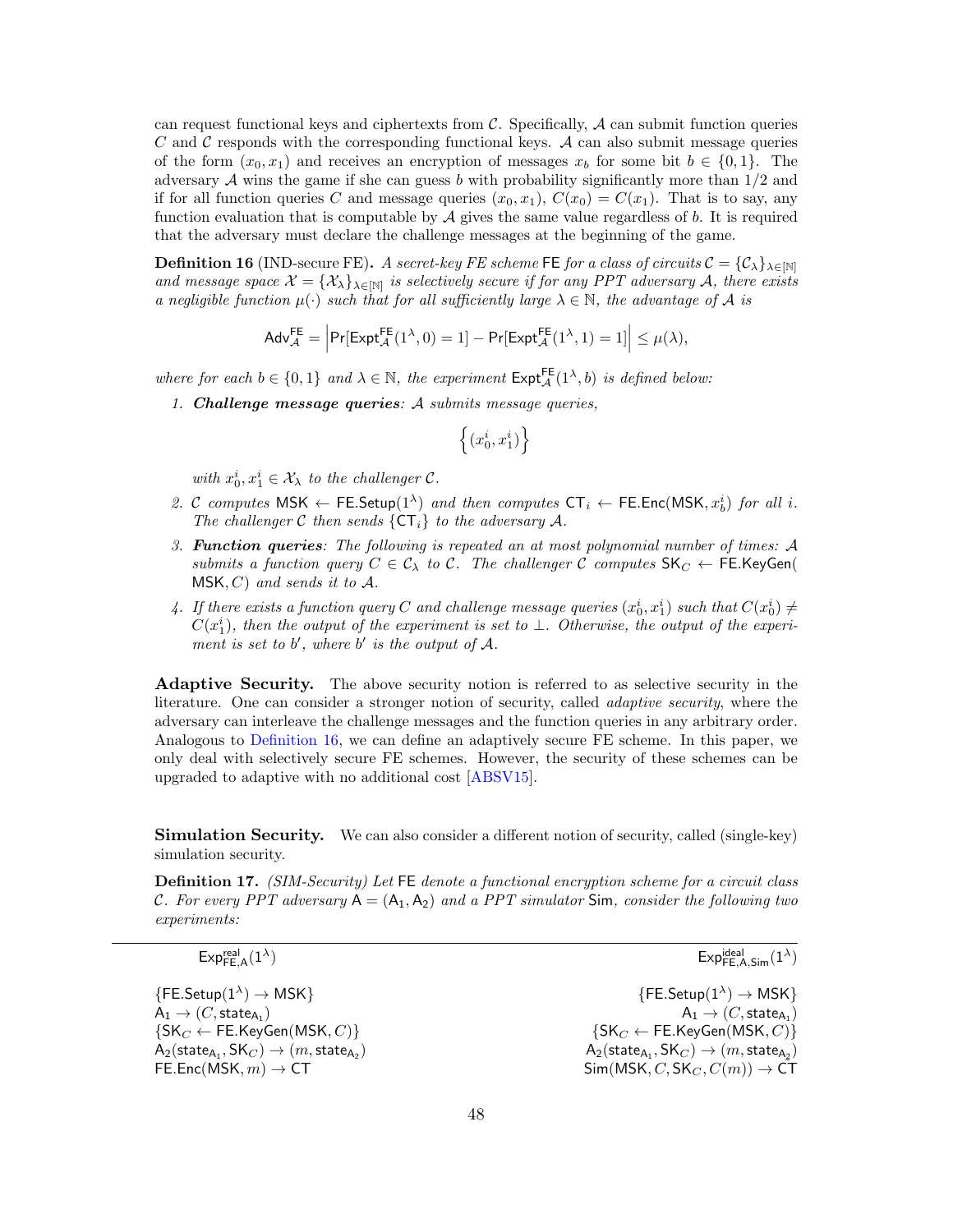Output  $(CT, state_{A_2})$ 

The scheme is said to be (single-key) SIM-secure if there exists a PPT simulator Sim such that for all PPT adversaries  $(A_1, A_2)$ , the outcomes of the two experiments are computationally indistinguishable:

$$
\{{\sf Exp}^{\mathsf{real}}_{{\sf FE}, {\sf A}}(1^\lambda)\}_{\lambda \in \mathbb{N}} \approx_{\sf c} \{{\sf Exp}^{\mathsf{ideal}}_{{\sf FE}, {\sf A}, {\sf Sim}}(1^\lambda)\}_{\lambda \in \mathbb{N}}
$$

### A.2 Secure Multi-Party Computation

We now provide the necessary background on secure multi-party computation. We first present the syntax and then the security definition.

**Syntax.** We define a secure multi-party computation protocol  $\Pi$  for n parties  $P_1, \ldots, P_n$  associated with an *n*-party functionality  $f: \{0,1\}^{\ell_1} \times \cdots \times \{0,1\}^{\ell_n} \to \{0,1\}^{\ell_{y_1}} \times \cdots \times \{0,1\}^{\ell_{y_n}}$ . We let  $\ell_i$  denote the length of the i<sup>th</sup> party's input and  $\ell_{y_i}$  denote the length of the i<sup>th</sup> party's output. In any given execution of the protocol, the *i*<sup>th</sup> party receives as input  $x_i \in \{0,1\}^{\ell_i}$  and maintains a state state<sub>i</sub>. All the parties jointly compute the functionality  $f(x_1, \ldots, x_n)$  by following the protocol. The protocol proceeds in rounds and in each round, every party broadcasts a message to the other parties. In the end, party  $P_i$  outputs out<sub>i</sub>. The protocol is said to be correct if the joint distribution  $(\text{out}_1, \ldots, \text{out}_n)$  is statistically close to  $(y_1, \ldots, y_n) = f(x_1, \ldots, x_n)$ .

Semi-Honest Adversaries. We consider weaker adversarial models where the adversaries follow the instructions of the protocol. That is, they receive their inputs from the environment, behave as prescribed by the protocol, and, finally, output their view of the protocol. Such types of adversaries are referred to as semi-honest adversaries.

We define semi-honest security below. Denote  $\text{Real}_{f,S}^{\Pi}(x_1,\ldots,x_n)$  to be the joint distribution over the outputs of all the parties along with the views of the parties indexed by the set S.

Definition 18 (Semi-Honest Security). Consider an n-party functionality f as defined above. Fix a set of inputs  $(x_1, \ldots, x_n)$ , where  $x_i \in \{0,1\}^{\ell_i}$  and let  $r_i$  be the randomness of the i<sup>th</sup> party. Let  $\Pi$  be a n-party protocol implementing f. We say that  $\Pi$  satisfies security against semi-honest adversaries if for every subset of parties S, there exists a PPT simulator Sim such that:

 $\Set{(\{y_i\}_{i \notin S}, \mathsf{Sim}\left(\{y_i\}_{i \in S}, \{x_i\}_{i \in S})\right)}, \cong_c \left\{\mathsf{Real}_{f,S}^{\Pi}(x_1,\ldots,x_n)\right\},$ 

where  $y_i$  is the i<sup>th</sup> output of  $f(x_1, \ldots, x_n)$ . In particular, we say that  $\Pi$  is semi-honest secure.

## A.3 Threshold Leveled Fully Homomorphic Encryption

The following definition of threshold homomorphic encryption is adapted from  $[AJLA+12,$  $[AJLA+12,$ [MW16,](#page-46-11)  $BGG+17$  $BGG+17$ . A threshold homomorphic encryption scheme is a tuple of PPT algorithms TFHE  $=$  (TFHE.Setup, TFHE.Enc, TFHE.Eval, TFHE.PartDec, TFHE.FinDec) satisfying the following specifications:

- Setup, Setup( $1^{\lambda}, 1^d, 1^n$ ): It takes as input the security parameter  $\lambda$ , a circuit depth d, and the number of parties n. It outputs a public key fpk and secret key shares  $fsk_1, \ldots, fsk_n$ .
- Encryption,  $Enc(fpk, \mu)$ : It takes as input a public key fpk and a single bit plaintext  $\mu \in \{0, 1\}$  and outputs a ciphertext CT.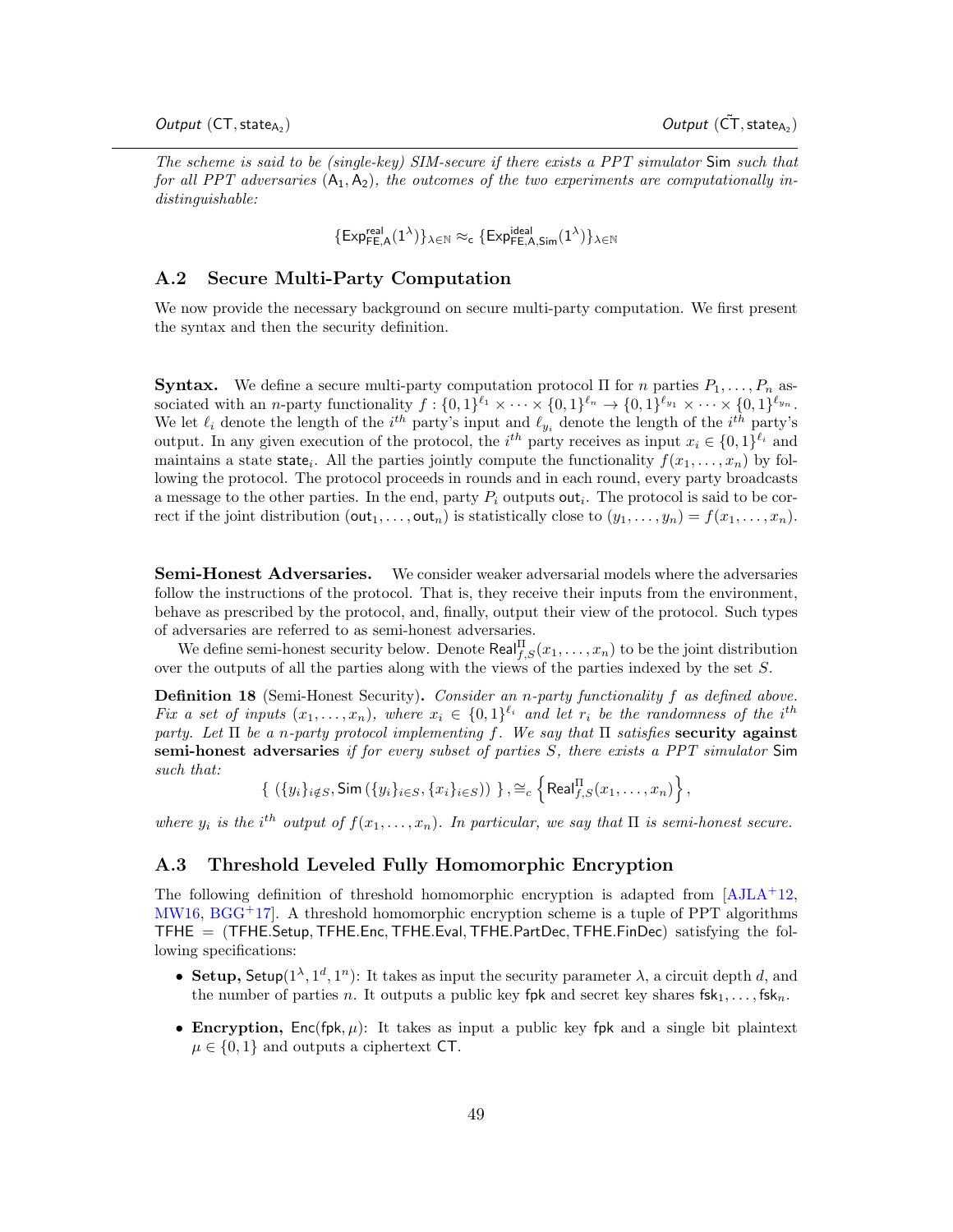- Evaluation, Eval(C, CT<sub>1</sub>, ..., CT<sub>k</sub>): It takes as input a boolean circuit  $C: \{0,1\}^k \to$  $\{0,1\} \in C_{\lambda}$  of depth  $\leq d$  and ciphertexts  $CT_1, \ldots, CT_k$  encrypted under the same public key. It outputs an evaluation ciphertext CT. We shall assume that the ciphertext also contains fpk.
- Partial Decryption,  $p_i \leftarrow$  PartDec(fsk<sub>i</sub>, CT): It takes as input a secret key share fsk<sub>i</sub> and a ciphertext CT. It outputs a partial decryption  $p_i$  related to the party i.
- Final Decyrption,  $FinDec(B)$ : It is a deterministic algorithm that takes as input a set  $B = \{p_i\}_{i \in [n]}$ . It outputs a plaintext  $\widehat{\mu} \in \{0, 1, \perp\}.$

Definition 19 (TFHE). A TFHE scheme is required to satisfy the following properties for all parameters (fpk, fsk<sub>1</sub>,..., fsk<sub>N</sub>)  $\leftarrow$  Setup( $1^{\lambda}, 1^d, 1^n$ ), any plaintexts  $\mu_1, \ldots, \mu_k \in \{0, 1\}$ , and any boolean circuit  $C: \{0,1\}^k \to \{0,1\} \in \mathcal{C}_\lambda$  of depth  $\leq d$ .

Correctness of Encryption. Let  $CT = Enc(\text{fpk}, \mu_1)$  and  $B = \{PartDec(\text{fsk}_i, CT)\}_{i \in [n]}$ . With all but negligible probability in  $\lambda$  over the coins of Setup, Enc, and PartDec, FinDec(B) =  $\mu_1$ .

- Correctness of Evaluation. Let  $CT_i = \text{Enc}(\text{fpk}, \mu_i)$  for  $1 \leq i \leq k$ ,  $CT = \text{Eval}(C, CT_1, \ldots, CT_k)$ , and  $B = \{PartDec(fsk_i, \hat{CT},)\}_{i \in [n]}$ . With all but negligible probability in  $\lambda$  over the coins of Setup, Enc, and PartDec,  $\text{FinDec}(B) = C(\mu_1, \ldots, \mu_k)$ .
- **Compactness of Ciphertexts.** There exists a polynomial, poly, such that  $|CT| \leq poly(\lambda, d)$ for any ciphertext CT generated from the algorithms of TFHE.
- Semantic Security of Encryption. Any PPT adversary A has only negligible advantage as a function of  $\lambda$  over the coins of all the algorithms in the following game:
	- 1. Run Setup $(1^{\lambda}, 1^d, 1^n) \rightarrow (\text{fpk}, \text{fsk}_1, ..., \text{fsk}_n)$ . The adversary is given fpk.
	- 2. The adversary outputs a set  $S \subset [n]$  of size  $n-1$ .
	- 3. The adversary receives  $\{\mathsf{fsk}_i\}_{i\in S}$  along with  $\mathsf{Enc}(\mathsf{fpk}, b) \to \mathsf{CT}$  for a random  $b \in \{0,1\}$ .
	- 4. The adversary outputs b' and wins if  $b = b'$ .

**Simulation Security.** Let  $CT_i = \text{Enc}(\text{fpk}, \mu_i)$  for  $1 \leq i \leq k$ ,  $CT = \text{Eval}(C, CT_1, \ldots, CT_k)$ , and  $p_i = \mathsf{PartDec}(\mathsf{fsk}_i, \hat{\mathsf{CT}}, \hat{})$  for all  $i \in [n]$ . There exists a PPT algorithm  $\mathsf{Sim}$  such that for any subset S of the form  $[n]\setminus i^*$ ,  $\textsf{Sim}(\hat{\textsf{CT}}, \{\textsf{fsk}\}_S, C(\mu_1, ..., \mu_k)) \to p'_{i^*}$  the following distributions are statistically close (in the security parameter):

 $(p_i, \textsf{fpk}, \textsf{CT}_1, .., \textsf{CT}_k, \{\textsf{fsk}_i\}_{i \in [n]}) \approx (p'_i, \textsf{fpk}, \textsf{CT}_1, .., \textsf{CT}_k, \{\textsf{fsk}_i\}_{i \in [n]}).$ 

# A.4 Garbling Schemes

We recall the definition of garbling schemes [\[Yao86,](#page-46-0) [BHR12\]](#page-43-15).

**Definition 20** (Garbling Schemes [\[Yao86,](#page-46-0) [BHR12\]](#page-43-15)). A garbling scheme  $\mathsf{GC} = (\mathsf{Gen}, \mathsf{Grbl}, \mathsf{GrbC}, \mathsf{Grb0}, \mathsf{Grb0}, \mathsf{Grb0}, \mathsf{Grb0}, \mathsf{Grb0}, \mathsf{Grb0}, \mathsf{Grb0}, \mathsf{Grb0}, \mathsf{Grb0}, \mathsf{Grb0}, \mathsf{Grb0}, \mathsf{Grb0}, \mathsf{Grb0}, \mathsf{Grb0}, \mathsf{Grb0}, \math$ EvalGC) defined for a class of circuits  $C$  consists of the following polynomial time algorithms:

- Setup, Gen( $1^{\lambda}$ ): On input security parameter  $\lambda$ , it generates the secret parameters gcsk.
- Generation of Garbling Keys, GrbI(gcsk): On input secret parameters gcsk, it generates the wire keys  $\vec{\mathbf{k}} = (\mathbf{k}_1, \dots, \mathbf{k}_\ell)$ , where  $\mathbf{k}_i = (k_i^0, k_i^1)$ .
- Garbled Circuit Generation,  $\text{GrbC}(\text{gcsk}, C)$ : On input secret parameters gcsk and circuit  $C \in \mathcal{C}$ , it generates the garbled circuit  $\widehat{C}$ .